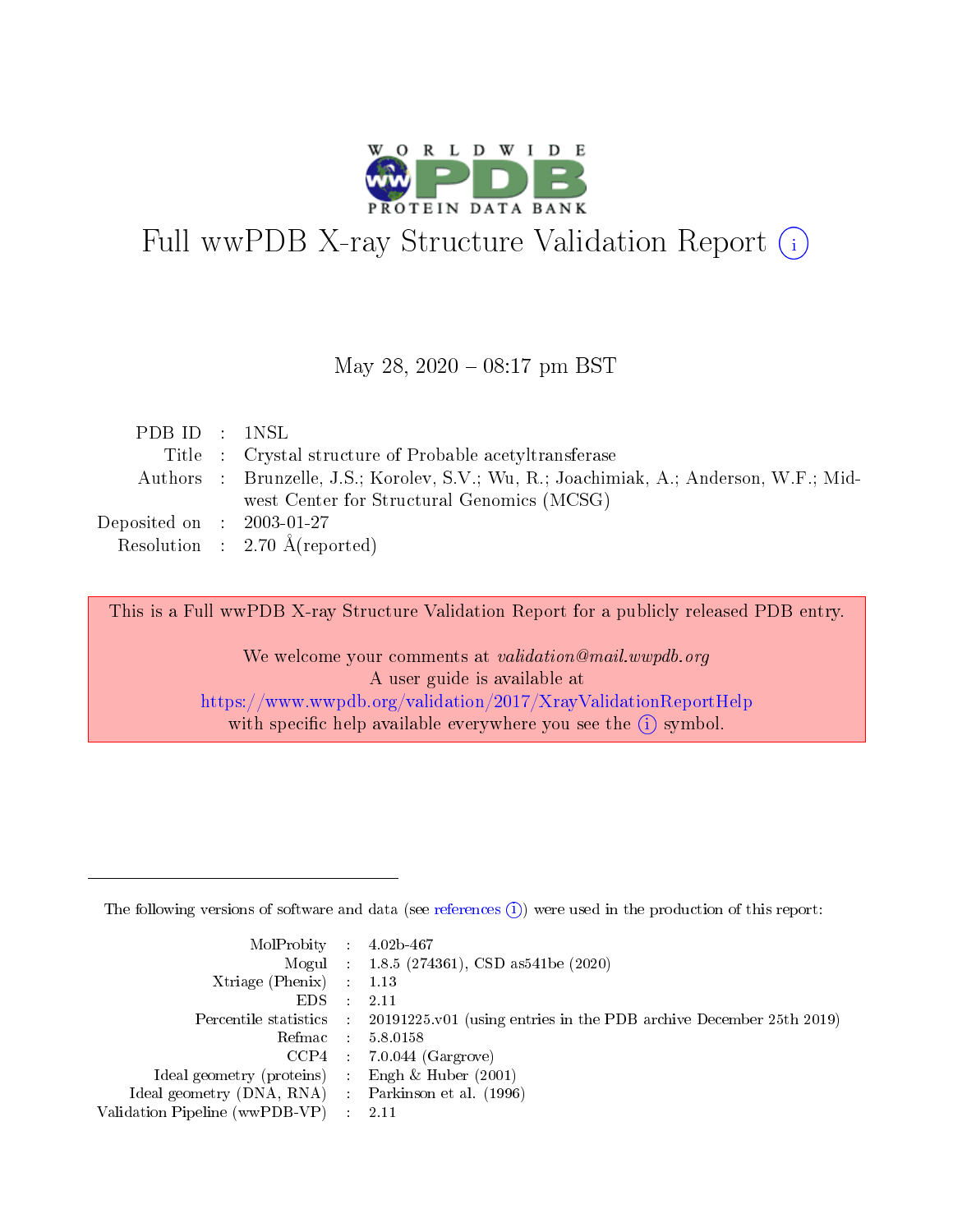## 1 [O](https://www.wwpdb.org/validation/2017/XrayValidationReportHelp#overall_quality)verall quality at a glance  $(i)$

The following experimental techniques were used to determine the structure: X-RAY DIFFRACTION

The reported resolution of this entry is 2.70 Å.

Percentile scores (ranging between 0-100) for global validation metrics of the entry are shown in the following graphic. The table shows the number of entries on which the scores are based.



| Metric                | Whole archive<br>$(\#\mathrm{Entries})$ | Similar resolution<br>$(\#\text{Entries}, \text{resolution range}(\textup{\AA}))$ |  |  |
|-----------------------|-----------------------------------------|-----------------------------------------------------------------------------------|--|--|
| $R_{free}$            | 130704                                  | 2808 (2.70-2.70)                                                                  |  |  |
| Clashscore            | 141614                                  | $3122(2.70-2.70)$                                                                 |  |  |
| Ramachandran outliers | 138981                                  | 3069 (2.70-2.70)                                                                  |  |  |
| Sidechain outliers    | 138945                                  | $3069(2.70-2.70)$                                                                 |  |  |
| RSRZ outliers         | 127900                                  | $2737(2.70-2.70)$                                                                 |  |  |

The table below summarises the geometric issues observed across the polymeric chains and their fit to the electron density. The red, orange, yellow and green segments on the lower bar indicate the fraction of residues that contain outliers for  $>=3, 2, 1$  and 0 types of geometric quality criteria respectively. A grey segment represents the fraction of residues that are not modelled. The numeric value for each fraction is indicated below the corresponding segment, with a dot representing fractions  $\epsilon=5\%$  The upper red bar (where present) indicates the fraction of residues that have poor fit to the electron density. The numeric value is given above the bar.

| Mol | $\overline{\text{Chain}}$ | Length | Quality of chain |     |                             |  |  |  |
|-----|---------------------------|--------|------------------|-----|-----------------------------|--|--|--|
|     | А                         | 184    | 3%               |     |                             |  |  |  |
|     |                           |        | 45%<br>4%        | 39% | 10%<br>$\ddot{\phantom{a}}$ |  |  |  |
|     | B                         | 184    | 52%              | 34% | 8%<br>$\ddot{\phantom{1}}$  |  |  |  |
|     | $\rm C$                   | 184    | 4%<br>48%        | 40% | 9%<br>$\ddot{\phantom{a}}$  |  |  |  |
|     | D                         | 184    | 8%<br>53%        | 36% | 7%<br>$\cdots$              |  |  |  |
|     | E                         | 184    | 8%<br>49%        | 41% | $5\% \cdot \cdot$           |  |  |  |
|     | F                         | 184    | 3%<br>52%        | 38% | $5\% \cdot \cdot$           |  |  |  |

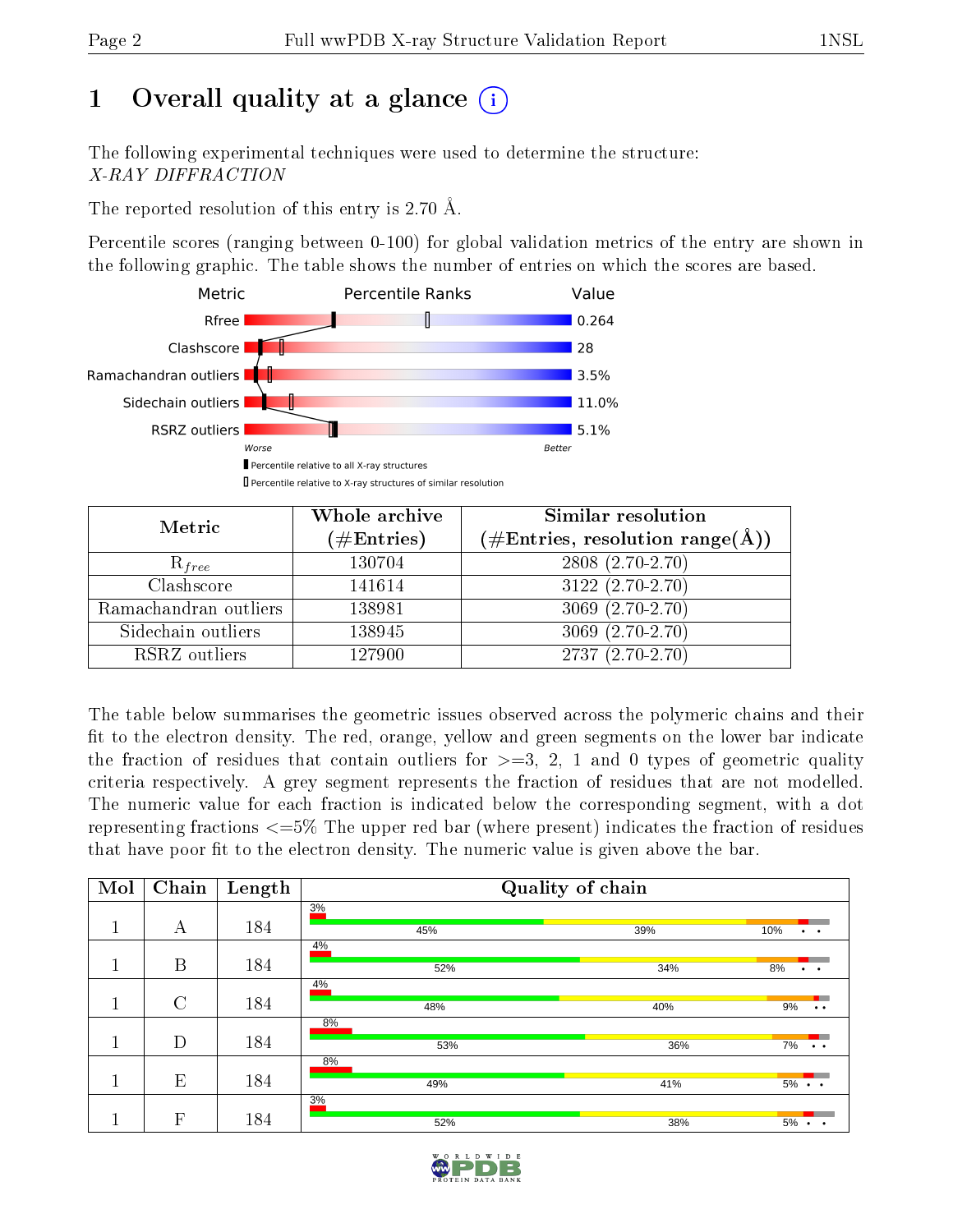## 2 Entry composition (i)

There are 3 unique types of molecules in this entry. The entry contains 8614 atoms, of which 0 are hydrogens and 0 are deuteriums.

In the tables below, the ZeroOcc column contains the number of atoms modelled with zero occupancy, the AltConf column contains the number of residues with at least one atom in alternate conformation and the Trace column contains the number of residues modelled with at most 2 atoms.

| Mol | Chain        | Residues |       | Atoms         |     |                  |                |           | ZeroOcc          | $\vert$ AltConf $\vert$ | $\operatorname{Trace}$ |
|-----|--------------|----------|-------|---------------|-----|------------------|----------------|-----------|------------------|-------------------------|------------------------|
| 1   | А            | 176      | Total | $\mathcal{C}$ |     |                  | S              | <b>Se</b> | 0                | 0                       | 0                      |
|     |              |          | 1416  | 904           | 248 | 257              | $\overline{4}$ | 3         |                  |                         |                        |
|     | B            | 176      | Total | C             | N   | $\left( \right)$ | S              | Se        | $\boldsymbol{0}$ | $\theta$                | $\theta$               |
|     |              |          | 1420  | 906           | 249 | 258              | 4              | 3         |                  |                         |                        |
|     | C            | 180      | Total | $\mathcal{C}$ | N   | $\left( \right)$ | S.             | <b>Se</b> | 0                | $\overline{0}$          | $\left( \right)$       |
|     |              |          | 1440  | 916           | 254 | 263              | 4              | 3         |                  |                         |                        |
|     | D            | 180      | Total | C             | N   | $\left($         | S              | <b>Se</b> | 0                | 0                       | $\Omega$               |
|     |              |          | 1445  | 921           | 253 | 264              | 4              | -3        |                  |                         |                        |
|     | E            | 179      | Total | $\mathcal{C}$ |     | $\left( \right)$ | S              | <b>Se</b> | 0                | 0                       | $\Omega$               |
|     |              |          | 1444  | 920           | 254 | 263              | 4              | 3         |                  |                         |                        |
|     | $\mathbf{F}$ |          | Total | $\cap$        | N   | $\left( \right)$ | S              | <b>Se</b> | $\overline{0}$   | 0                       | $\left( \right)$       |
|     |              | 177      | 1424  | 908           | 250 | 259              | 4              | 3         |                  |                         |                        |

Molecule 1 is a protein called Probable acetyltransferase.

There are 24 discrepancies between the modelled and reference sequences:

| Chain        | Residue      | Modelled   | Actual | Comment                 | Reference         |
|--------------|--------------|------------|--------|-------------------------|-------------------|
| A            | $\theta$     | <b>GLY</b> |        | CLONING ARTIFACT        | <b>UNP P96579</b> |
| $\bf{A}$     | 1            | MSE        | MET    | MODIFIED RESIDUE        | <b>UNP P96579</b> |
| A            | 81           | <b>MSE</b> | MET    | <b>MODIFIED RESIDUE</b> | <b>UNP P96579</b> |
| А            | 165          | MSE        | MET    | MODIFIED RESIDUE        | <b>UNP P96579</b> |
| B            | $\theta$     | <b>GLY</b> |        | CLONING ARTIFACT        | <b>UNP P96579</b> |
| B            | $\mathbf{1}$ | MSE        | MET    | <b>MODIFIED RESIDUE</b> | <b>UNP P96579</b> |
| <sub>B</sub> | 81           | <b>MSE</b> | MET    | MODIFIED RESIDUE        | UNP P96579        |
| B            | 165          | MSE        | MET    | MODIFIED RESIDUE        | <b>UNP P96579</b> |
| $\rm C$      | $\theta$     | <b>GLY</b> |        | CLONING ARTIFACT        | <b>UNP P96579</b> |
| $\rm C$      |              | <b>MSE</b> | MET    | MODIFIED RESIDUE        | <b>UNP P96579</b> |
| $\rm C$      | 81           | MSE        | MET    | <b>MODIFIED RESIDUE</b> | <b>UNP P96579</b> |
| $\rm C$      | 165          | MSE        | MET    | <b>MODIFIED RESIDUE</b> | <b>UNP P96579</b> |
| D            | $\theta$     | <b>GLY</b> |        | CLONING ARTIFACT        | <b>UNP P96579</b> |
| D            | $\mathbf{1}$ | MSE        | MET    | MODIFIED RESIDUE        | <b>UNP P96579</b> |
| D            | 81           | <b>MSE</b> | MET    | <b>MODIFIED RESIDUE</b> | <b>UNP P96579</b> |
| D            | 165          | MSE        | MET    | MODIFIED RESIDUE        | <b>UNP P96579</b> |
| E            | 0            | GLY        |        | CLONING ARTIFACT        | <b>UNP P96579</b> |

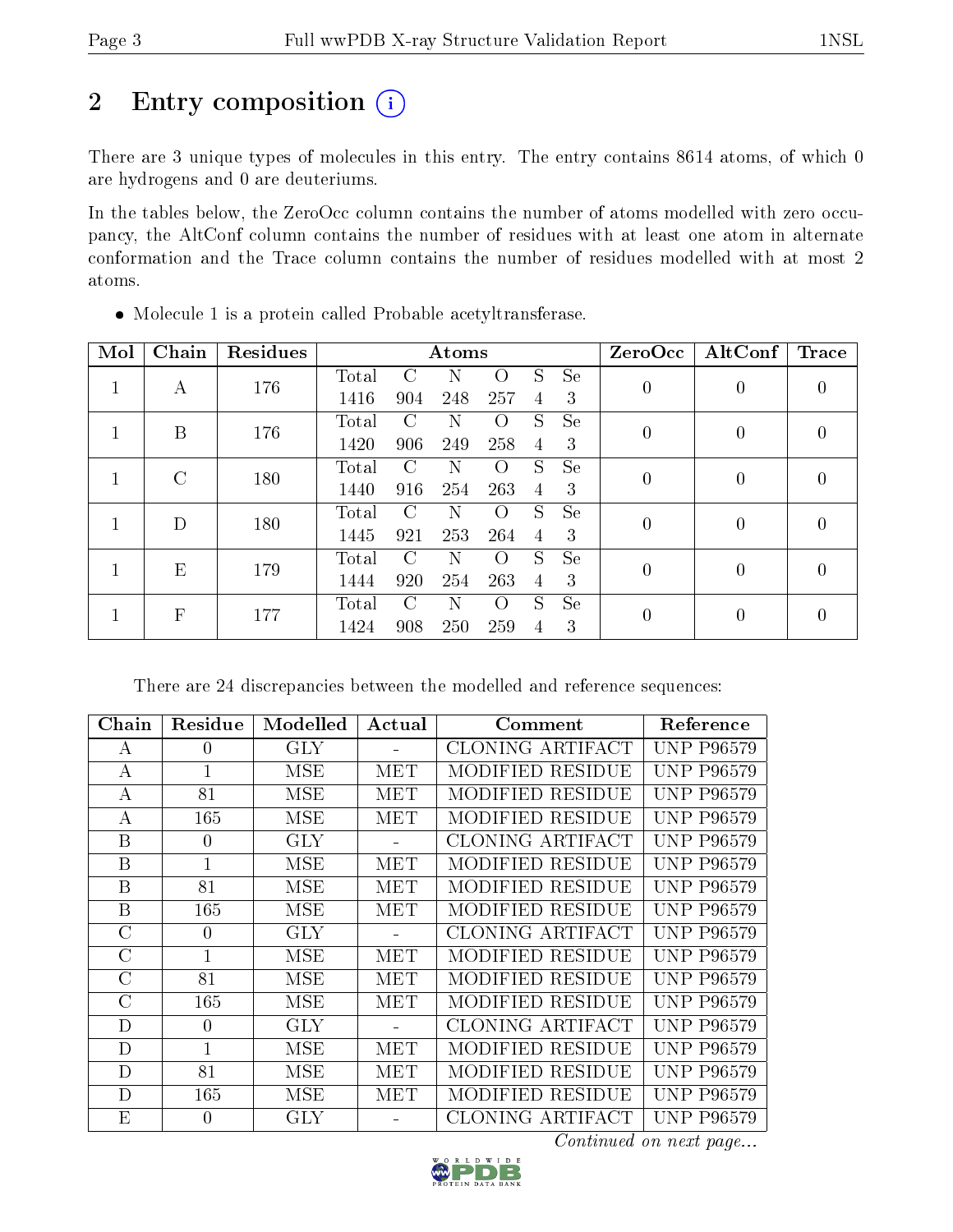| Chain      | Residue | Modelled   | Actual     | Comment          | Reference         |
|------------|---------|------------|------------|------------------|-------------------|
| E          |         | <b>MSE</b> | <b>MET</b> | MODIFIED RESIDUE | <b>UNP P96579</b> |
| E          | 81      | <b>MSE</b> | <b>MET</b> | MODIFIED RESIDUE | <b>UNP P96579</b> |
| E          | 165     | <b>MSE</b> | <b>MET</b> | MODIFIED RESIDUE | <b>UNP P96579</b> |
| $_{\rm F}$ |         | <b>GLY</b> |            | CLONING ARTIFACT | <b>UNP P96579</b> |
| F          |         | <b>MSE</b> | <b>MET</b> | MODIFIED RESIDUE | <b>UNP P96579</b> |
| F          | 81      | MSE.       | <b>MET</b> | MODIFIED RESIDUE | <b>UNP P96579</b> |
| F          | 165     | <b>MSE</b> | <b>MET</b> | MODIFIED RESIDUE | <b>UNP P96579</b> |

Molecule 2 is CHLORIDE ION (three-letter code: CL) (formula: Cl).

| Mol            |        | Chain   Residues | Atoms                   | ZeroOcc   AltConf |
|----------------|--------|------------------|-------------------------|-------------------|
| $\overline{2}$ |        |                  | Total<br>-Cl            |                   |
| 2              | E      |                  | Total<br>Cl             |                   |
| 2              | В      |                  | Total<br>Cl             |                   |
| $\overline{2}$ | $\cap$ |                  | Total<br><sup>C</sup> l |                   |
| 2              | А      |                  | Total<br>$\overline{C}$ |                   |
| 2              | F      |                  | Total<br>Cl             |                   |

• Molecule 3 is water.

| Mol |   | Chain   Residues | Atoms                               | $ZeroOcc \   \ AltConf$ |
|-----|---|------------------|-------------------------------------|-------------------------|
| 3   | А |                  | Total<br>$\left( \right)$<br>4      |                         |
| 3   | R | 3                | Total<br>$\left( \right)$<br>3<br>3 |                         |
| 3   | C | 3                | Total<br>$\left( \right)$<br>3<br>3 |                         |
| 3   |   |                  | Total<br>$\left( \right)$           |                         |
| 3   | Ε |                  | Total<br>$\left( \right)$           |                         |
| 3   | F |                  | Total<br>$\left( \right)$           |                         |

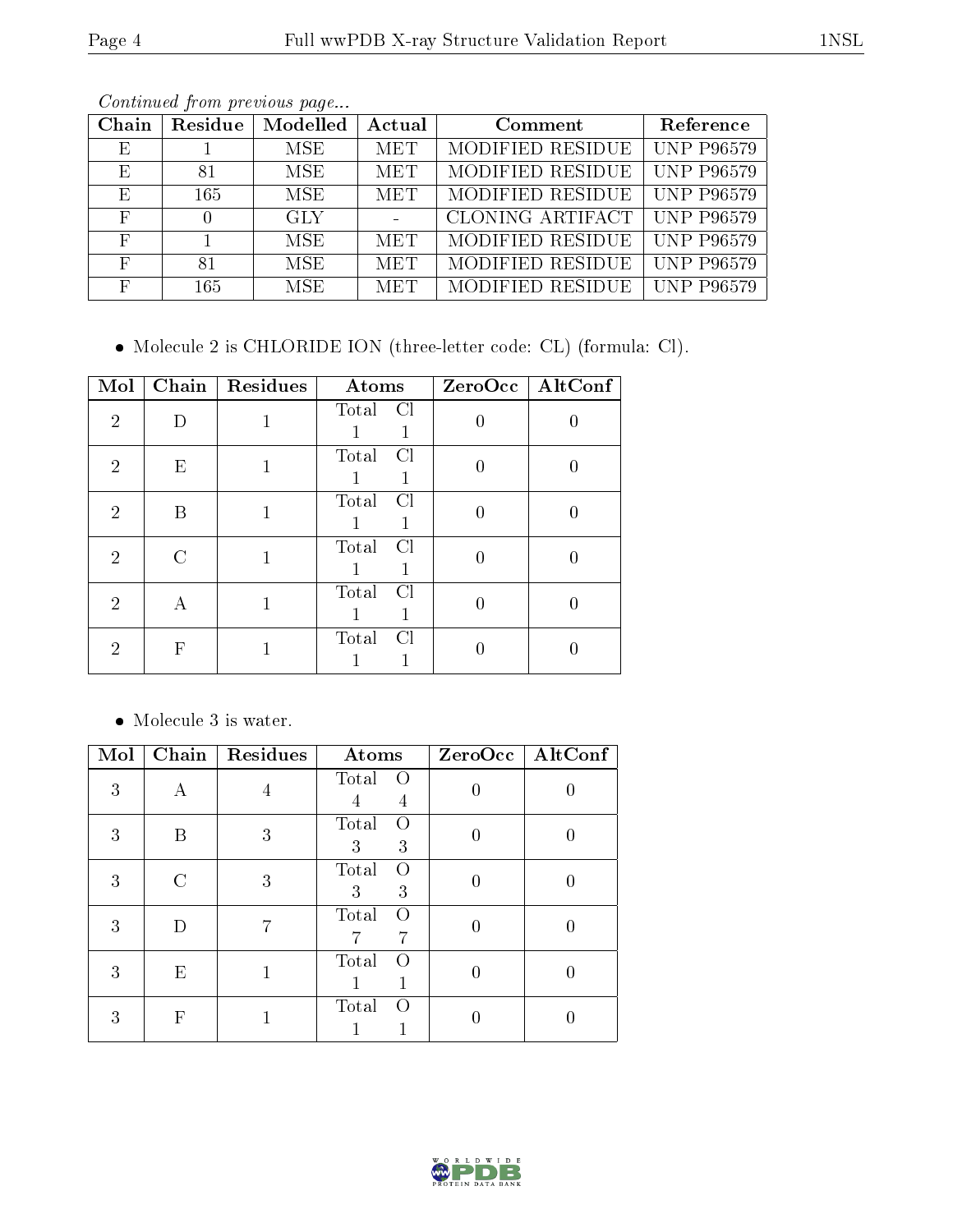## 3 Residue-property plots  $(i)$

These plots are drawn for all protein, RNA and DNA chains in the entry. The first graphic for a chain summarises the proportions of the various outlier classes displayed in the second graphic. The second graphic shows the sequence view annotated by issues in geometry and electron density. Residues are color-coded according to the number of geometric quality criteria for which they contain at least one outlier: green  $= 0$ , yellow  $= 1$ , orange  $= 2$  and red  $= 3$  or more. A red dot above a residue indicates a poor fit to the electron density (RSRZ  $> 2$ ). Stretches of 2 or more consecutive residues without any outlier are shown as a green connector. Residues present in the sample, but not in the model, are shown in grey.



• Molecule 1: Probable acetyltransferase

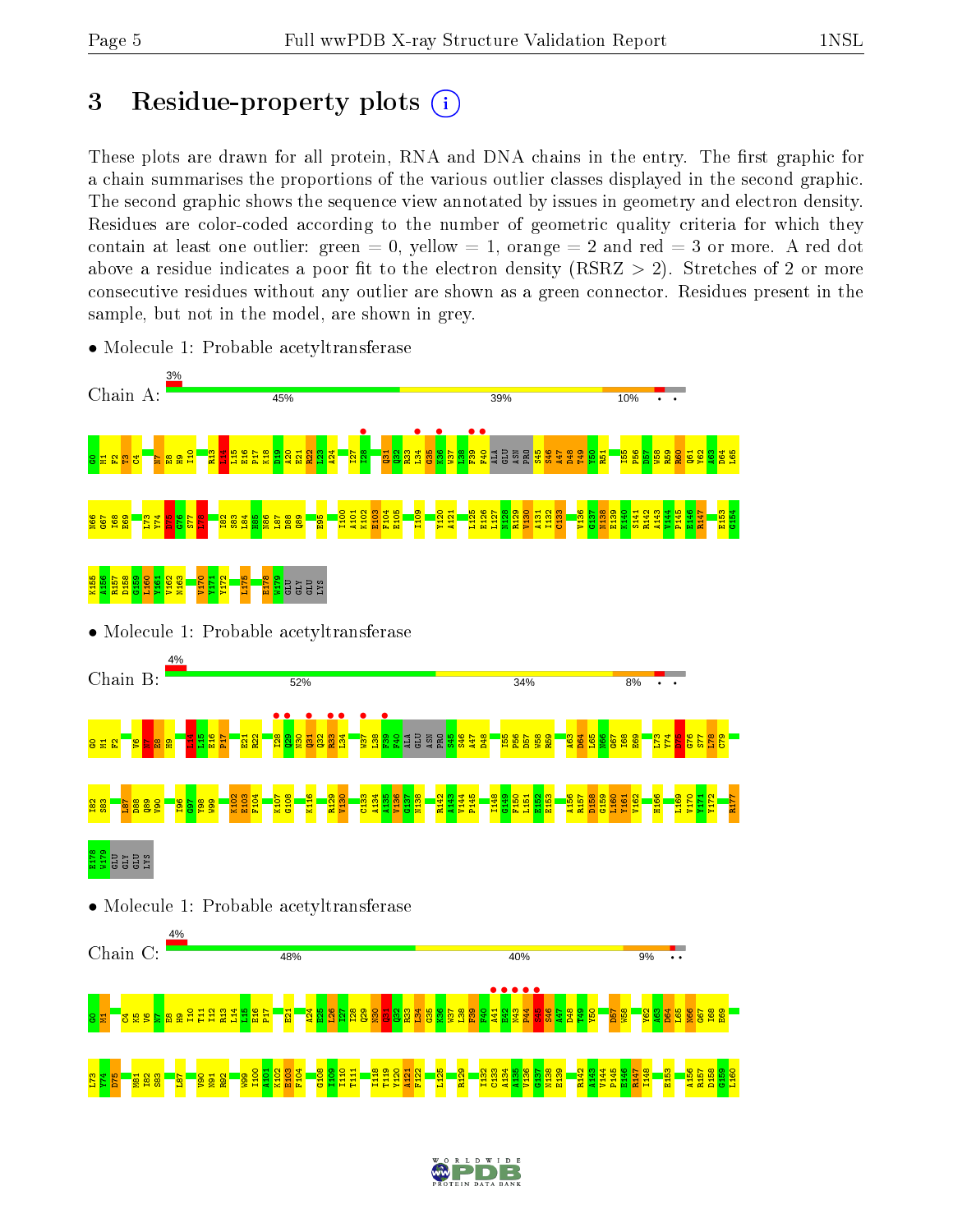

• Molecule 1: Probable acetyltransferase



• Molecule 1: Probable acetyltransferase





• Molecule 1: Probable acetyltransferase



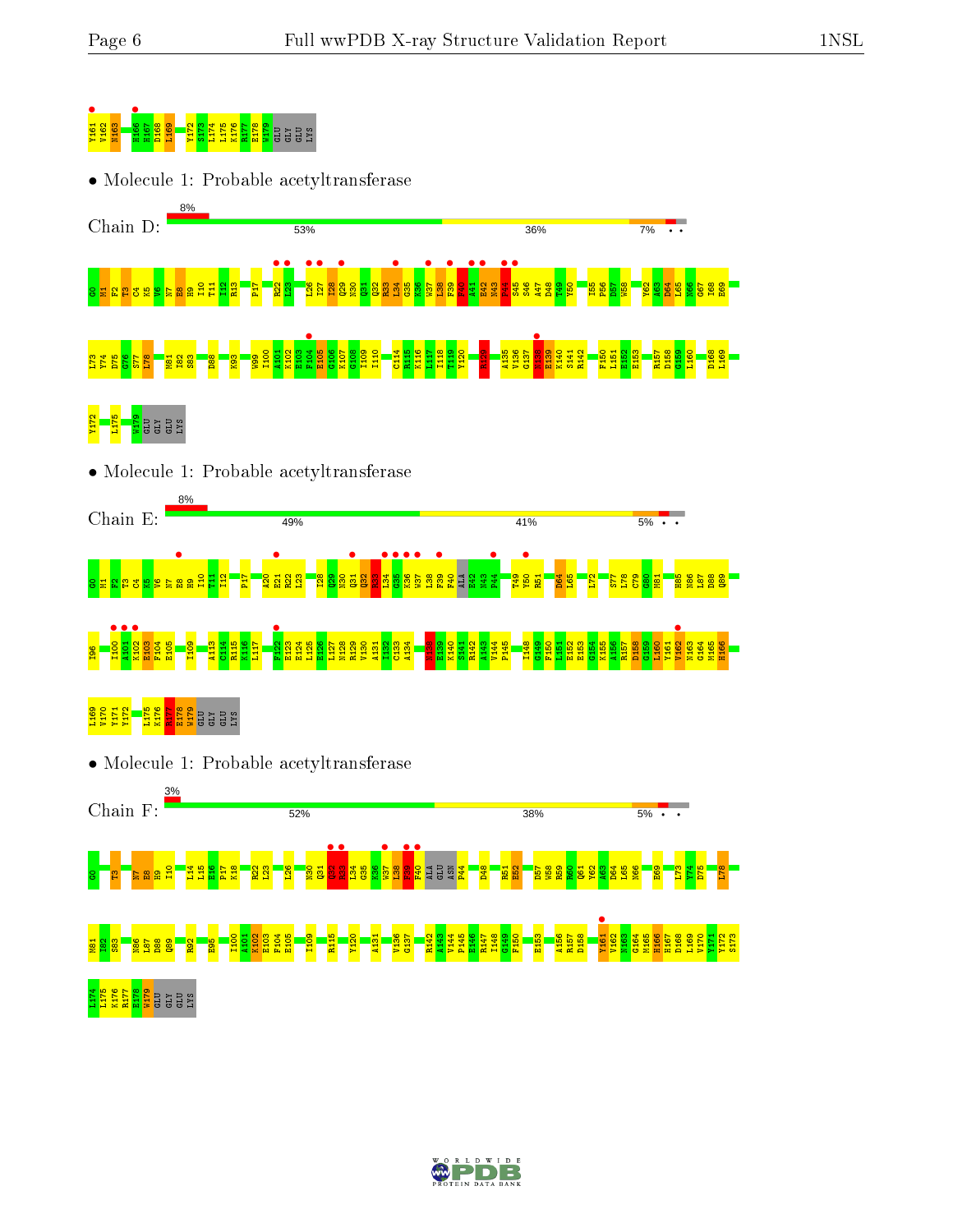### 4 Data and refinement statistics  $(i)$

| Property                                                         | Value                                            | Source     |
|------------------------------------------------------------------|--------------------------------------------------|------------|
| Space group                                                      | P 1 21 1                                         | Depositor  |
| Cell constants                                                   | 59.34Å 134.19Å<br>$91.06\text{\AA}$              | Depositor  |
| a, b, c, $\alpha$ , $\beta$ , $\gamma$                           | $90.00^{\circ}$ $104.08^{\circ}$ $90.00^{\circ}$ |            |
| Resolution $(A)$                                                 | $20.00^{-7}$<br>$-2.70$                          | Depositor  |
|                                                                  | $40.06 - 2.44$                                   | <b>EDS</b> |
| $\%$ Data completeness                                           | $96.8(20.00-2.70)$                               | Depositor  |
| (in resolution range)                                            | $92.9(40.06-2.44)$                               | <b>EDS</b> |
| $R_{merge}$                                                      | (Not available)                                  | Depositor  |
| $\mathrm{R}_{sym}$                                               | $(Not\ avariable)$                               | Depositor  |
| $\langle I/\sigma(I) \rangle^{-1}$                               | $1.94$ (at 2.45Å)                                | Xtriage    |
| Refinement program                                               | REFMAC 5.0                                       | Depositor  |
|                                                                  | $0.256$ , $0.278$                                | Depositor  |
| $R, R_{free}$                                                    | $0.219$ ,<br>0.264                               | DCC        |
| $R_{free}$ test set                                              | $3120$ reflections $(6.52\%)$                    | wwPDB-VP   |
| Wilson B-factor $(A^2)$                                          | 59.2                                             | Xtriage    |
| Anisotropy                                                       | 0.235                                            | Xtriage    |
| Bulk solvent $k_{sol}(\text{e}/\text{A}^3), B_{sol}(\text{A}^2)$ | $0.28$ , 54.7                                    | <b>EDS</b> |
| L-test for $\mathrm{twinning}^2$                                 | $< L >$ = 0.50, $< L2$ > = 0.33                  | Xtriage    |
| Estimated twinning fraction                                      | No twinning to report.                           | Xtriage    |
| $\overline{F_o}, \overline{F_c}$ correlation                     | 0.94                                             | <b>EDS</b> |
| Total number of atoms                                            | 8614                                             | wwPDB-VP   |
| Average B, all atoms $(A^2)$                                     | 30.0                                             | wwPDB-VP   |

Xtriage's analysis on translational NCS is as follows: The largest off-origin peak in the Patterson function is  $3.74\%$  of the height of the origin peak. No significant pseudotranslation is detected.

<sup>&</sup>lt;sup>2</sup>Theoretical values of  $\langle |L| \rangle$ ,  $\langle L^2 \rangle$  for acentric reflections are 0.5, 0.333 respectively for untwinned datasets, and 0.375, 0.2 for perfectly twinned datasets.



<span id="page-6-1"></span><span id="page-6-0"></span><sup>1</sup> Intensities estimated from amplitudes.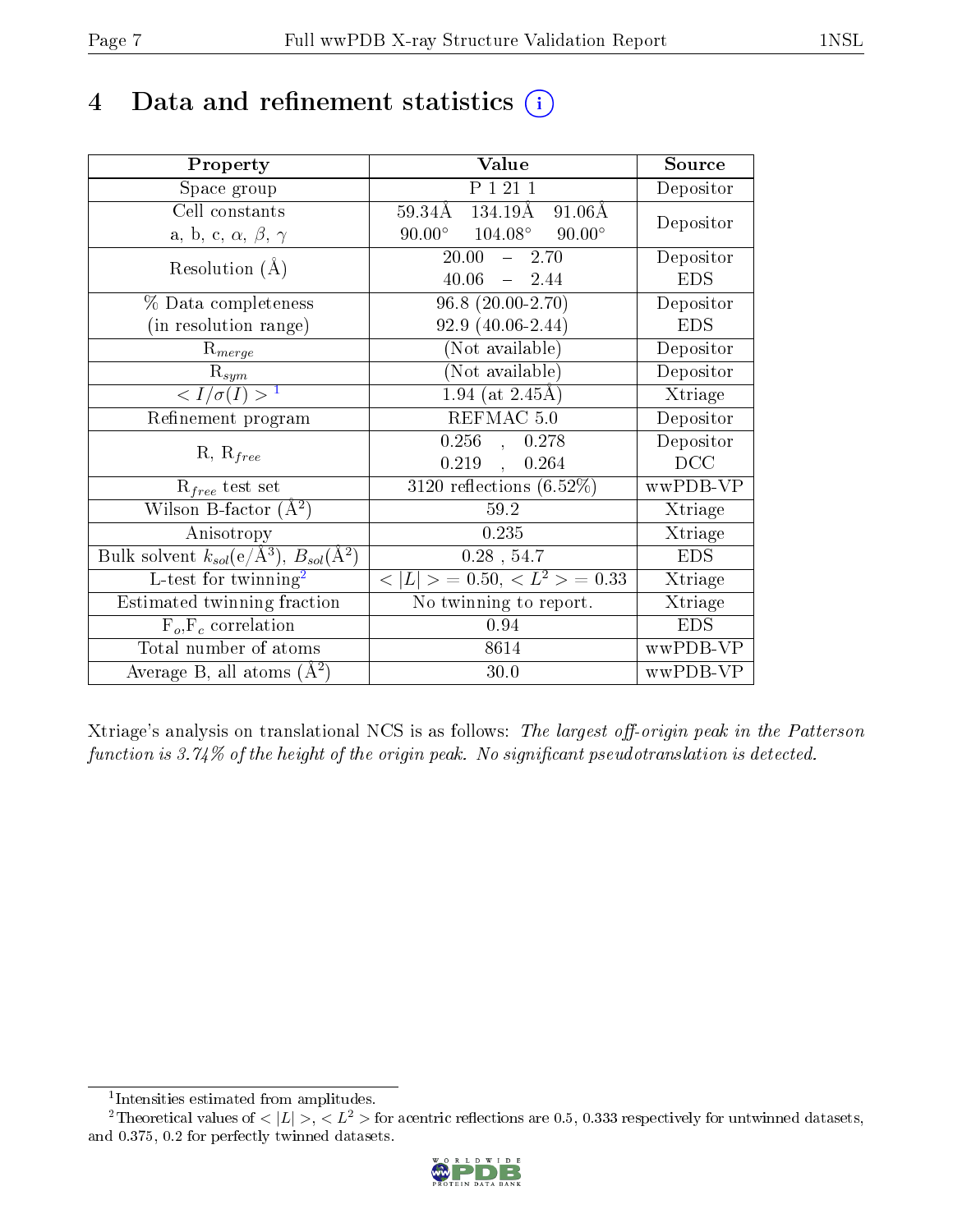## 5 Model quality  $(i)$

### 5.1 Standard geometry (i)

Bond lengths and bond angles in the following residue types are not validated in this section: CL

The Z score for a bond length (or angle) is the number of standard deviations the observed value is removed from the expected value. A bond length (or angle) with  $|Z| > 5$  is considered an outlier worth inspection. RMSZ is the root-mean-square of all Z scores of the bond lengths (or angles).

| Mol | Chain |      | Bond lengths                  | Bond angles |                              |  |
|-----|-------|------|-------------------------------|-------------|------------------------------|--|
|     |       | RMSZ | Z   > 5                       | RMSZ        | # $ Z  > 5$                  |  |
|     | А     | 1.12 | $5/1440$ $(0.3\%)$            | 1.30        | $11/1935(0.6\%)$             |  |
| 1   | В     | 1.03 | $2/1444$ $(0.1\%)$            | 1.21        | $8/1940(0.4\%)$              |  |
| 1   | C     | 1.04 | $2/1465(0.1\%)$               | 1.22        | $7/1972(0.4\%)$              |  |
| 1   | D     | 1.04 | $\overline{2/1471}$ $(0.1\%)$ | 1.24        | $13/\overline{1980 (0.7\%)}$ |  |
|     | E     | 0.88 | 0/1469                        | 1.08        | $3/1975$ $(0.2\%)$           |  |
|     | F     | 0.98 | $(1449(0.1\%)$                | 1.19        | $10/1947(0.5\%)$             |  |
| All | ΑH    | 1.02 | $12/8738(0.1\%)$              | 1.21        | $52/11749$ $(0.4\%)$         |  |

All (12) bond length outliers are listed below:

| Mol          | Chain         | Res      | <b>Type</b> | Atoms       | $Z_{\parallel}$ | Observed $(A)$ | Ideal(A) |
|--------------|---------------|----------|-------------|-------------|-----------------|----------------|----------|
| 1            | D             | 42       | GLU         | $CD-OE2$    | 6.68            | 1.32           | 1.25     |
| 1            | В             | $\theta$ | GLY         | $N$ -CA     | 6.65            | 1.56           | 1.46     |
| 1            | $\rm C$       | 133      | <b>CYS</b>  | $CB-SG$     | $-6.01$         | 1.72           | 1.82     |
| 1            | B             | 130      | VAL         | $CB-CG1$    | $-5.76$         | 1.40           | 1.52     |
| 1            | А             | 133      | <b>CYS</b>  | $CB-SG$     | $-5.74$         | 1.72           | 1.81     |
| 1            | $\mathbf{F}$  | 39       | PHE         | $CB-CG$     | $-5.32$         | 1.42           | 1.51     |
| $\mathbf{1}$ | A             | 61       | GLN         | $CG$ - $CD$ | 5.27            | 1.63           | 1.51     |
| 1            | $\mathcal{C}$ | 121      | ALA         | $CA-CB$     | $-5.22$         | 1.41           | 1.52     |
| 1            | А             | 170      | VAL         | $CB-CG2$    | $-5.19$         | 1.42           | 1.52     |
| 1            | А             | 62       | <b>TYR</b>  | $CD2$ -CE2  | $-5.17$         | 1.31           | 1.39     |
| 1            | А             | 130      | VAL         | $CB-CG1$    | $-5.14$         | 1.42           | 1.52     |
| 1            | D             | 62       | <b>TYR</b>  | $CD2$ -CE2  | $-5.08$         | 1.31           | 1.39     |

All (52) bond angle outliers are listed below:

| Mol | Chain | $\vert$ Res | Type  | Atoms       |         | Observed $(°)$ | Ideal(°) |
|-----|-------|-------------|-------|-------------|---------|----------------|----------|
|     |       | 64          | A SP  | $CB-CG-OD2$ | 8.96    | 126.37         |          |
|     |       |             | A SP. | CB-CG-OD2   | 8.39    | 125.85         | 118.30   |
|     |       | $\Omega$ 7  | LEH   | $CB-CG-CD1$ | $-8.34$ | 96.82          |          |

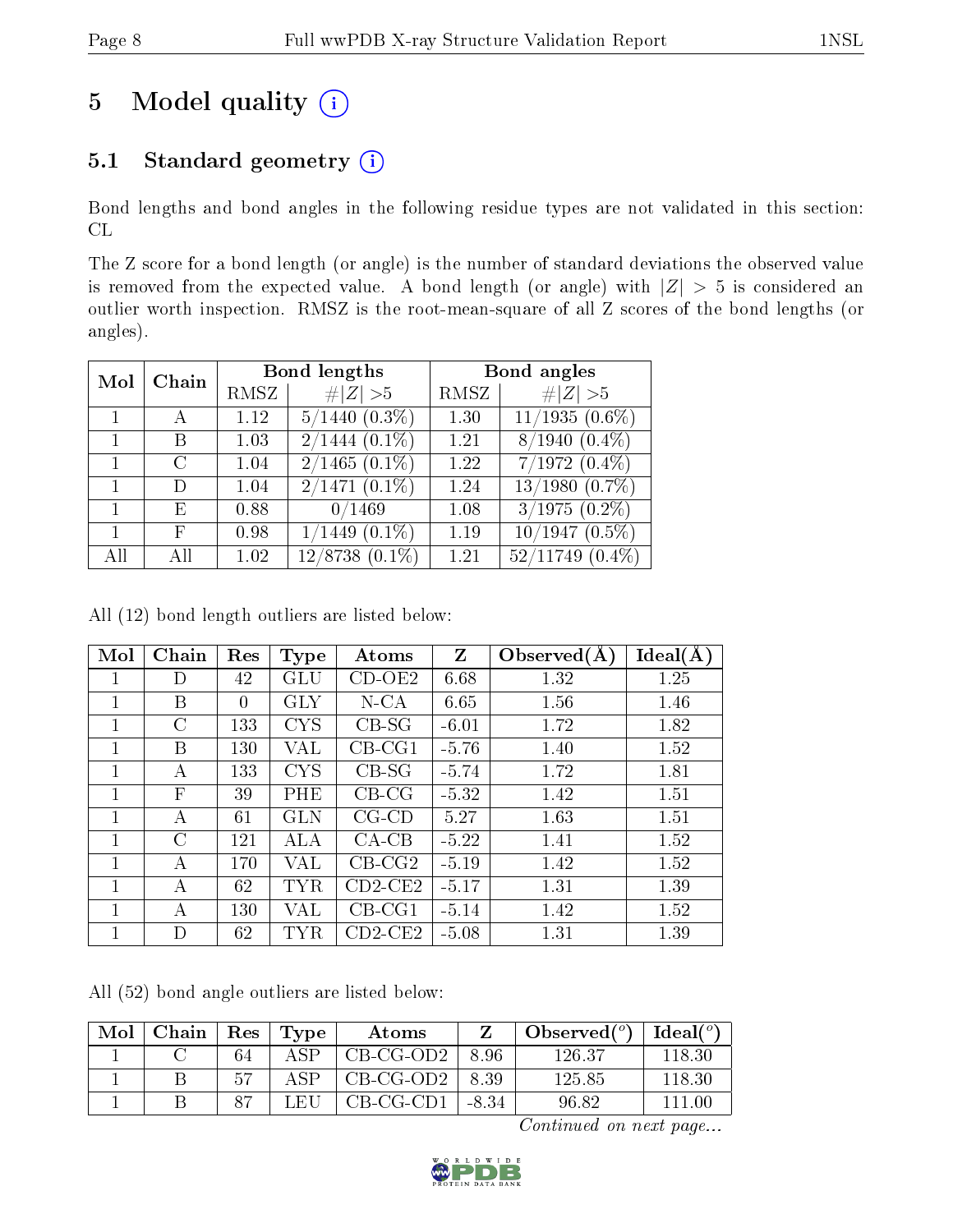| Mol          | Chain                   | Res     | <b>Type</b>             | Atoms                         | $\mathbf{Z}$ | Observed $\overline{(^{\circ})}$ | Ideal $\binom{\overline{o}}{ }$ |
|--------------|-------------------------|---------|-------------------------|-------------------------------|--------------|----------------------------------|---------------------------------|
| $\mathbf{1}$ | $\mathbf{F}$            | 64      | ASP                     | CB-CG-OD2                     | 8.32         | 125.79                           | 118.30                          |
| $\mathbf{1}$ | $\mathbf F$             | 88      | <b>ASP</b>              | $CB-CG-OD2$                   | 8.19         | 125.67                           | 118.30                          |
| $\mathbf{1}$ | E                       | 64      | ASP                     | $CB-CG-OD2$                   | 8.11         | 125.60                           | 118.30                          |
| $\mathbf{1}$ | $\mathbf F$             | 59      | $\rm{ARG}$              | $\overline{\text{NE-CL-NH1}}$ | $-8.07$      | 116.26                           | 120.30                          |
| $\mathbf{1}$ | $\bf{A}$                | 88      | $\overline{\text{ASP}}$ | $CB-CG-OD2$                   | 8.03         | 125.52                           | 118.30                          |
| $\mathbf{1}$ | D                       | 44      | PRO                     | $N$ -CA-C                     | 7.94         | 132.74                           | 112.10                          |
| $\mathbf{1}$ | $\boldsymbol{A}$        | 60      | $\rm{ARG}$              | NE-CZ-NH <sub>2</sub>         | $-7.72$      | 116.44                           | 120.30                          |
| $\mathbf{1}$ | $\mathcal{C}$           | 168     | ASP                     | $CB-CG-OD2$                   | 7.23         | 124.80                           | 118.30                          |
| $\mathbf{1}$ | $\, {\bf B}$            | 88      | ASP                     | $CB-CG-OD2$                   | $7.16\,$     | 124.74                           | 118.30                          |
| $\mathbf{1}$ | $\mathbf D$             | 129     | $\rm{ARG}$              | NE-CZ-NH <sub>2</sub>         | $-7.08$      | 116.76                           | 120.30                          |
| $\mathbf{1}$ | D                       | 129     | $\rm{ARG}$              | $NE- CZ-NH1$                  | 7.05         | 123.83                           | 120.30                          |
| $\mathbf{1}$ | $\bf{A}$                | 133     | <b>CYS</b>              | $N-CA-CB$                     | $-6.89$      | 98.20                            | 110.60                          |
| $\mathbf{1}$ | $\boldsymbol{B}$        | 158     | ASP                     | $CB-CG-OD2$                   | 6.58         | 124.23                           | 118.30                          |
| $\mathbf{1}$ | $\bf{A}$                | 65      | <b>LEU</b>              | $CB-CG-CD1$                   | $-6.52$      | 99.91                            | 111.00                          |
| $\mathbf{1}$ | E                       | 33      | $\rm{ARG}$              | $N$ -CA-C                     | $-6.48$      | 93.51                            | 111.00                          |
| $\mathbf{1}$ | $\mathbf D$             | $157\,$ | $\rm{ARG}$              | $NE- CZ-NH2$                  | $-6.41$      | 117.10                           | 120.30                          |
| $\mathbf{1}$ | D                       | 88      | <b>ASP</b>              | $\overline{\text{CB-CG-OD2}}$ | 6.38         | 124.05                           | 118.30                          |
| $\mathbf{1}$ | E                       | 88      | <b>ASP</b>              | $CB-CG-OD2$                   | 6.28         | 123.95                           | 118.30                          |
| $\mathbf{1}$ | $\mathbf D$             | 44      | <b>PRO</b>              | $CA-C-N$                      | $-6.09$      | 103.81                           | 117.20                          |
| $\mathbf{1}$ | $\, {\bf B}$            | 133     | CYS                     | $N$ -CA-CB                    | $-5.99$      | 99.82                            | 110.60                          |
| $\mathbf{1}$ | $\mathcal{C}$           | 48      | ASP                     | $\overline{CB}$ -CG-OD2       | 5.98         | 123.68                           | 118.30                          |
| $\mathbf{1}$ | $\bf{A}$                | 75      | ASP                     | $CB-CG-OD2$                   | 5.92         | 123.63                           | 118.30                          |
| $\mathbf{1}$ | $\mathbf F$             | 115     | $\rm{ARG}$              | NE-CZ-NH1                     | $-5.91$      | 117.34                           | 120.30                          |
| $\mathbf{1}$ | $\overline{\mathrm{F}}$ | 75      | ASP                     | $CB-CG-OD2$                   | 5.90         | 123.61                           | 118.30                          |
| $\mathbf{1}$ | $\boldsymbol{A}$        | 35      | <b>GLY</b>              | $N$ -CA-C                     | $-5.87$      | 98.42                            | 113.10                          |
| $\mathbf{1}$ | $\mathbf F$             | 59      | $\rm{ARG}$              | NE-CZ-NH <sub>2</sub>         | 5.76         | 123.18                           | 120.30                          |
| $\mathbf{1}$ | $\overline{F}$          | 64      | $\overline{\text{ASP}}$ | $CB-CG-OD1$                   | $-5.70$      | 113.17                           | 118.30                          |
| $\mathbf{1}$ | $\mathbf F$             | 168     | ASP                     | $CB-CG-OD2$                   | 5.70         | 123.42                           | 118.30                          |
| $\mathbf{1}$ | $\boldsymbol{A}$        | 14      | LEU                     | $CB-CG-CD1$                   | $-5.69$      | 101.33                           | 111.00                          |
| $\mathbf{1}$ | $\mathcal{C}$           | 75      | ASP                     | $CB-CG-OD2$                   | 5.58         | 123.32                           | 118.30                          |
| 1            | D                       | 151     | <b>LEU</b>              | $CA-CB-CG$                    | 5.57         | 128.12                           | 115.30                          |
| $\mathbf{1}$ | D                       | 168     | <b>ASP</b>              | $CB-CG-OD2$                   | 5.57         | 123.31                           | 118.30                          |
| $\mathbf{1}$ | $\mathcal C$            | 57      | ASP                     | $CB-CG-OD1$                   | 5.49         | 123.24                           | 118.30                          |
| $\mathbf{1}$ | $\overline{C}$          | 169     | <b>LEU</b>              | $CB-CG-CD2$                   | $-5.46$      | 101.72                           | 111.00                          |
| $\mathbf{1}$ | A                       | 78      | <b>LEU</b>              | $CA$ -CB-CG                   | 5.45         | 127.83                           | 115.30                          |
| $\mathbf{1}$ | $\overline{C}$          | 43      | <b>ASN</b>              | $N$ -CA-C                     | $-5.42$      | 96.37                            | 111.00                          |
| $\mathbf{1}$ | $\mathbf F$             | 33      | ${\rm ARG}$             | $N$ -CA-C                     | $-5.38$      | 96.46                            | 111.00                          |
| $\mathbf{1}$ | B                       | 14      | <b>LEU</b>              | $CA-CB-CG$                    | 5.38         | 127.67                           | 115.30                          |
| $\mathbf{1}$ | $\mathbf D$             | 48      | ASP                     | $CB-CG-OD2$                   | 5.37         | 123.13                           | 118.30                          |
| $\mathbf{1}$ | B                       | 75      | ASP                     | $CB-CG-OD2$                   | 5.34         | 123.10                           | 118.30                          |
| $\mathbf{1}$ | B                       | 64      | ASP                     | $CB-CG-OD2$                   | 5.26         | 123.04                           | 118.30                          |
| $\mathbf{1}$ | D                       | 138     | <b>ASN</b>              | $C-N-CA$                      | $-5.25$      | 108.58                           | 121.70                          |

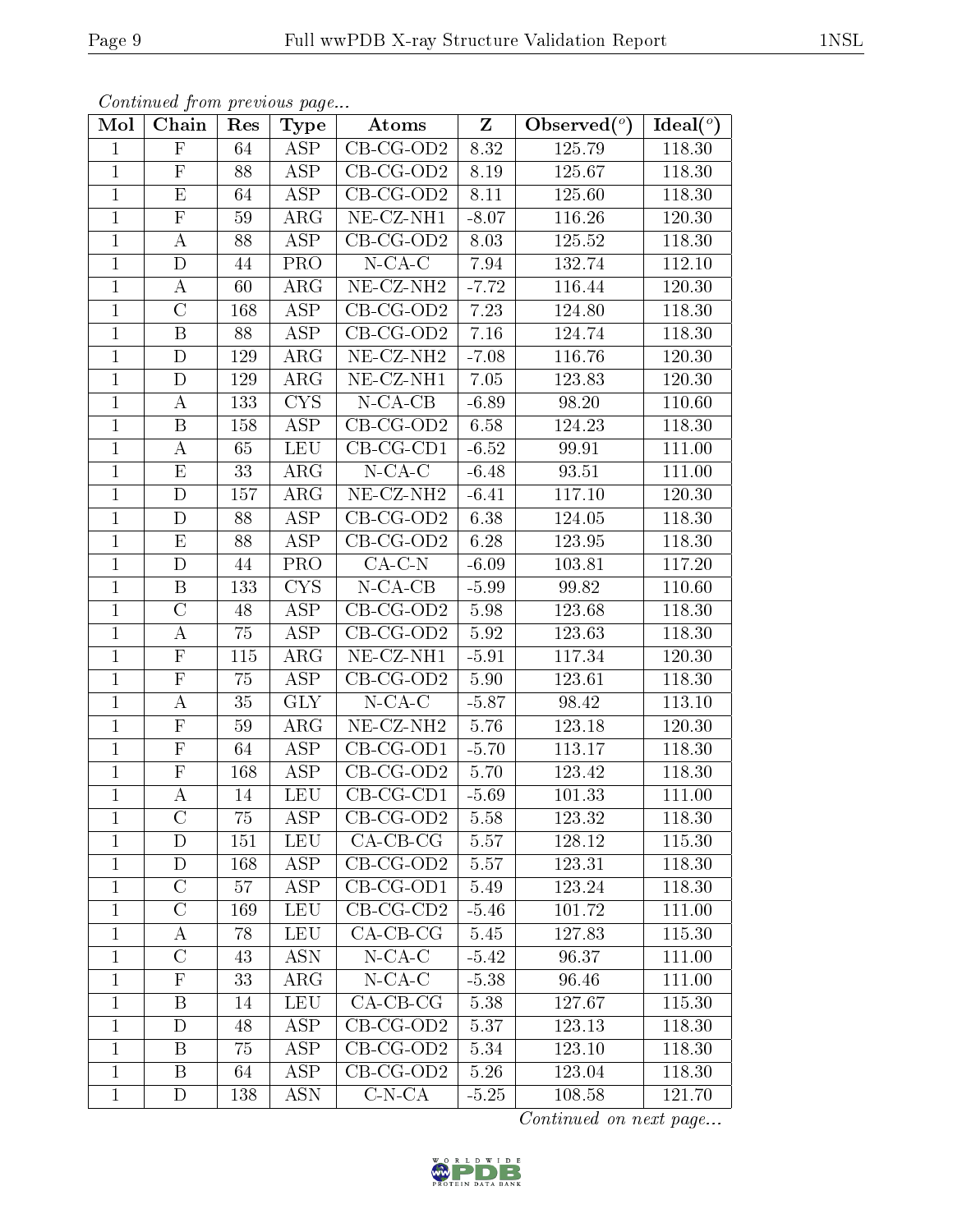| Mol | Chain       | Res | Type       | Atoms       | $\mathbf{Z}$ | Observed $\binom{o}{c}$ | Ideal $(°)$ |
|-----|-------------|-----|------------|-------------|--------------|-------------------------|-------------|
|     | $\mathbf F$ | 48  | <b>ASP</b> | $CB-CG-OD2$ | 5.23         | 123.00                  | 118.30      |
|     | D           | 75  | ASP        | $CB-CG-OD2$ | 5.18         | 122.97                  | 118.30      |
|     | А           | 175 | LEU        | $CA$ -CB-CG | $-5.14$      | 103.48                  | 115.30      |
|     | А           | 60  | $\rm{ARG}$ | NE-CZ-NH1   | 5.12         | 122.86                  | 120.30      |
|     | А           | 64  | <b>ASP</b> | $CB-CG-OD1$ | 5.10         | 122.89                  | 118.30      |
|     | D           | 64  | ASP        | $CB-CG-OD2$ | 5.09         | 122.89                  | 118.30      |
|     | D           | 158 | ASP        | $CB-CG-OD1$ | 5.08         | 122.88                  | 118.30      |

There are no chirality outliers.

There are no planarity outliers.

#### 5.2 Too-close contacts  $(i)$

In the following table, the Non-H and H(model) columns list the number of non-hydrogen atoms and hydrogen atoms in the chain respectively. The H(added) column lists the number of hydrogen atoms added and optimized by MolProbity. The Clashes column lists the number of clashes within the asymmetric unit, whereas Symm-Clashes lists symmetry related clashes.

| Mol            | Chain            | $Non-H$        | H (model)        | H(added)         | <b>Clashes</b>   | <b>Symm-Clashes</b> |
|----------------|------------------|----------------|------------------|------------------|------------------|---------------------|
| 1              | $\bf{A}$         | 1416           | $\theta$         | 1409             | 80               | $\overline{0}$      |
| 1              | $\boldsymbol{B}$ | 1420           | $\boldsymbol{0}$ | 1415             | 64               | $\boldsymbol{0}$    |
| 1              | $\overline{C}$   | 1440           | $\overline{0}$   | 1431             | 89               | $\overline{0}$      |
| $\mathbf{1}$   | $\mathbf D$      | 1445           | $\overline{0}$   | 1434             | 91               | $\overline{0}$      |
| $\mathbf 1$    | Ε                | 1444           | $\boldsymbol{0}$ | 1436             | 97               | $\boldsymbol{0}$    |
| 1              | $\overline{F}$   | 1424           | $\overline{0}$   | 1414             | 82               | $\overline{0}$      |
| $\overline{2}$ | $\boldsymbol{A}$ | 1              | $\overline{0}$   | $\overline{0}$   | $\boldsymbol{0}$ | $\overline{0}$      |
| $\overline{2}$ | $\overline{B}$   | 1              | $\boldsymbol{0}$ | $\boldsymbol{0}$ | $\mathbf{1}$     | $\overline{0}$      |
| $\overline{2}$ | $\overline{C}$   |                | $\boldsymbol{0}$ | $\boldsymbol{0}$ | $\mathbf{1}$     | $\boldsymbol{0}$    |
| $\overline{2}$ | $\mathbf{D}$     | $\overline{1}$ | $\boldsymbol{0}$ | $\overline{0}$   | $\overline{0}$   | $\overline{0}$      |
| $\overline{2}$ | E                | 1              | $\overline{0}$   | $\overline{0}$   | $\boldsymbol{0}$ | $\overline{0}$      |
| $\overline{2}$ | $\mathbf{F}$     | $\overline{1}$ | $\boldsymbol{0}$ | $\overline{0}$   | $\overline{0}$   | $\boldsymbol{0}$    |
| 3              | $\bf{A}$         | 4              | $\overline{0}$   | $\overline{0}$   | $\overline{0}$   | $\overline{0}$      |
| 3              | $\mathbf B$      | 3              | $\overline{0}$   | $\overline{0}$   | $\overline{0}$   | $\overline{0}$      |
| 3              | $\overline{C}$   | 3              | $\overline{0}$   | $\overline{0}$   | $\overline{0}$   | $\overline{0}$      |
| 3              | D                | 7              | $\boldsymbol{0}$ | $\boldsymbol{0}$ | $\overline{0}$   | $\overline{0}$      |
| 3              | $E_{\rm}$        | $\overline{1}$ | $\boldsymbol{0}$ | $\overline{0}$   | $\overline{0}$   | $\overline{0}$      |
| 3              | $\mathbf{F}$     | 1              | $\overline{0}$   | $\overline{0}$   | $\overline{0}$   | $\overline{0}$      |
| All            | All              | 8614           | $\boldsymbol{0}$ | 8539             | 472              | $\overline{0}$      |

The all-atom clashscore is defined as the number of clashes found per 1000 atoms (including hydrogen atoms). The all-atom clashscore for this structure is 28.

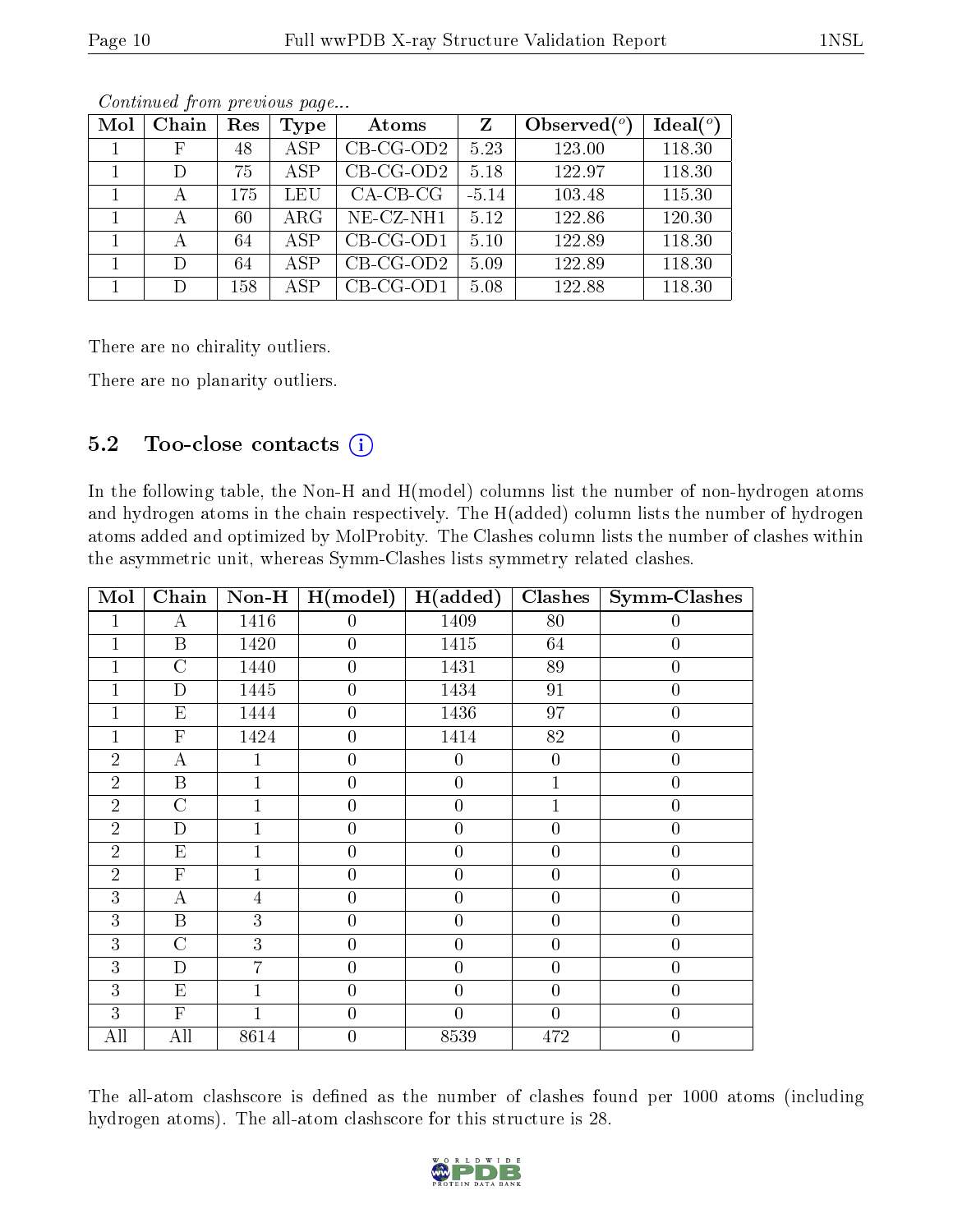|                       |                                  | Interatomic    | Clash           |
|-----------------------|----------------------------------|----------------|-----------------|
| Atom-1                | Atom-2                           | distance $(A)$ | overlap $(\AA)$ |
| 1:C:30:ASN:O          | 1:C:31:GLN:CB                    | 1.92           | 1.16            |
| $1:$ F:165:MSE:HE2    | 1:F:167:HIS:HE1                  | 1.06           | 1.14            |
| 1:A:138:ASN:ND2       | 1:A:138:ASN:O                    | 1.83           | 1.12            |
| 1:A:138:ASN:HD22      | 1: A: 138: ASN: C                | 1.46           | 1.08            |
| 1:A:138:ASN:ND2       | 1:A:141:SER:H                    | 1.54           | 1.06            |
| 1: D: 138: ASN: O     | 1: D: 139: GLU: OE1              | 1.74           | 1.04            |
| 1.E.64:ASP:O          | 1:E:65:LEU:HB2                   | 1.54           | 1.04            |
| $1:$ F:165:MSE:HE2    | 1:F:167:HIS:CE1                  | 1.90           | 1.04            |
| 1:C:30:ASN:O          | 1:C:31:GLN:HB2                   | 1.25           | 1.04            |
| 1: D: 139: GLU: HG2   | 1: D: 141: SER: HB3              | 1.39           | 1.03            |
| 1:C:39:PHE:HD2        | 1:C:39:PHE:O                     | 1.42           | 1.02            |
| 1: D: 139: GLU: HG3   | 1: D: 141: SER:H                 | 1.18           | 1.02            |
| 1: D: 13: ARG: HG3    | 1: D: 13: ARG: HH11              | 1.26           | 1.00            |
| 1:C:90:VAL:HG11       | $1:$ F:40:PHE:CE1                | 1.96           | 1.00            |
| 1: D: 139: GLU: CG    | $1: D: 141: SER: \overline{HB3}$ | 1.94           | 0.98            |
| 1:E:144:VAL:HB        | 1:E:145:PRO:HD3                  | 1.47           | 0.96            |
| 1:E:162:VAL:HG12      | 1: E: 163: ASN: H                | 1.32           | 0.95            |
| 1:A:138:ASN:HD21      | 1:A:141:SER:N                    | 1.64           | 0.94            |
| 1:E:177:ARG:O         | 1:E:177:ARG:HG2                  | 1.66           | 0.94            |
| 1:E:134:ALA:O         | 1:E:170:VAL:HG12                 | 1.67           | 0.93            |
| 1:C:41:ALA:CB         | 1:C:44:PRO:HA                    | 1.97           | 0.93            |
| 1: D: 13: ARG: NH1    | 1: D: 13: ARG: HG3               | 1.82           | 0.92            |
| $1:$ F:32:GLN:C       | $1:$ F:34:LEU:H                  | 1.67           | 0.92            |
| $1:$ F:165:MSE:CE     | 1:F:167:HIS:HE1                  | 1.84           | 0.91            |
| 1:A:7:ASN:ND2         | 1: A:8: GLU:O                    | 2.04           | 0.90            |
| 1:C:39:PHE:CD2        | 1:C:39:PHE:O                     | 2.24           | 0.90            |
| 1:D:139:GLU:HG3       | 1: D: 141: SER: N                | 1.88           | 0.89            |
| 1: B: 161: TYR: HE1   | 1:E:128:ASN:HD22                 | 1.19           | 0.88            |
| 1:A:138:ASN:HD21      | 1: A:141:SER:H                   | 0.89           | 0.88            |
| 1: B:6: VAL:O         | 1:B:7:ASN:HB3                    | 1.70           | 0.88            |
| 1:C:41:ALA:HB3        | 1:C:44:PRO:HA                    | 1.53           | 0.88            |
| $1:$ F:32:GLN:C       | $1:$ F:34:LEU:N                  | 2.24           | 0.87            |
| 1:C:156:ALA:HB3       | 1:C:169:LEU:HB2                  | 1.56           | 0.87            |
| 1: D: 139: GLU: HB3   | 1: D: 142: ARG:H                 | 1.39           | 0.86            |
| 1:E:162:VAL:HG12      | 1:E:163:ASN:N                    | 1.84           | 0.85            |
| $1:$ F: $7:$ ASN: $O$ | $1:$ F:9:HIS: $N$                | 2.09           | 0.85            |
| 1:E:39:PHE:CE1        | 1:E:81:MSE:HE2                   | 2.11           | 0.85            |
| 1:C:45:SER:HB3        | 1:C:50:TYR:HE1                   | 1.39           | 0.84            |
| 1:A:138:ASN:ND2       | 1: A: 138: ASN: C                | 2.27           | 0.83            |
| 1:B:7:ASN:O           | 1:B:7:ASN:ND2                    | 2.11           | 0.83            |

All (472) close contacts within the same asymmetric unit are listed below, sorted by their clash magnitude.

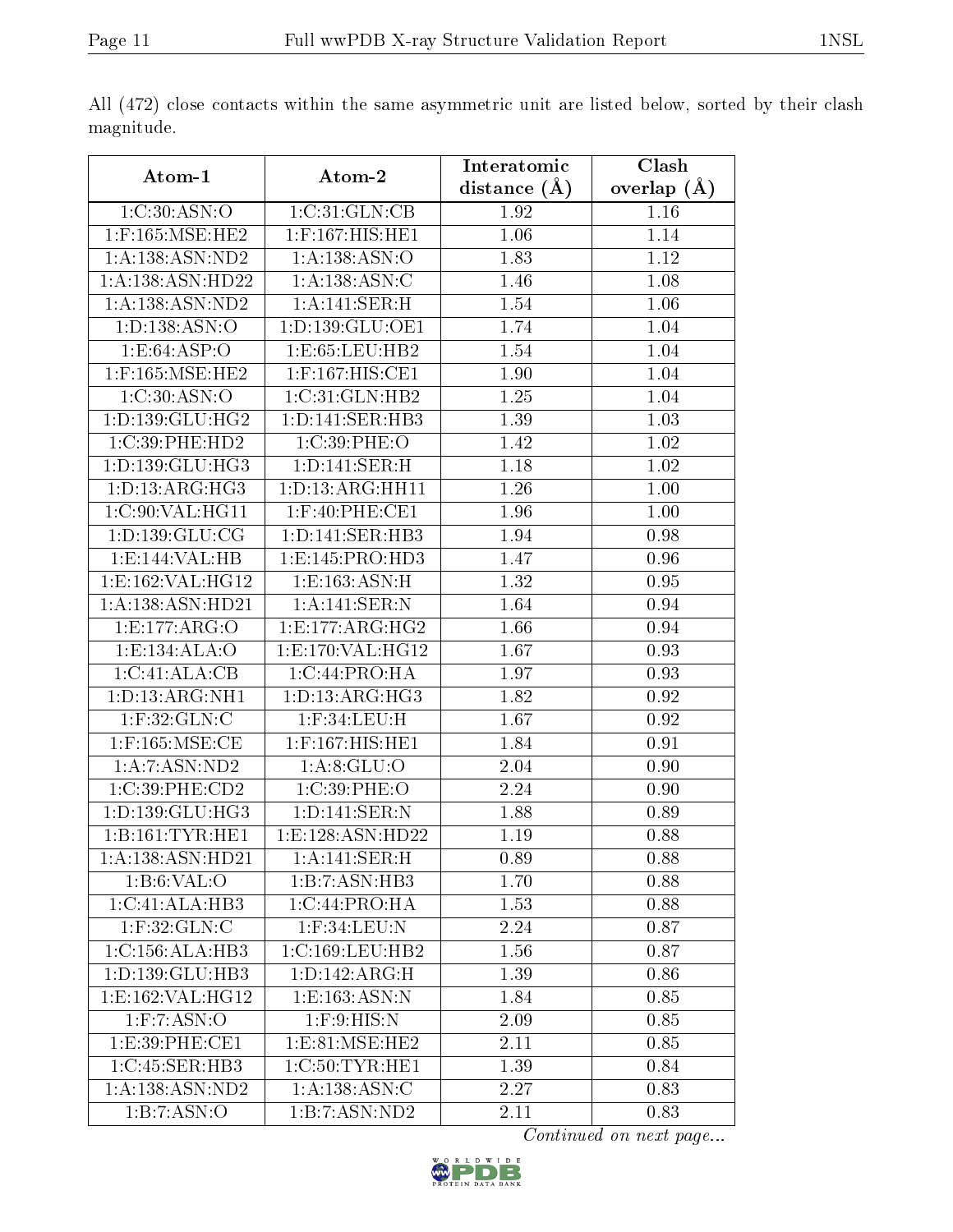| Continued from previous page |                     | Interatomic       | Clash         |
|------------------------------|---------------------|-------------------|---------------|
| Atom-1                       | Atom-2              | distance $(A)$    | overlap $(A)$ |
| 1:C:64:ASP:O                 | 1:C:65:LEU:HB2      | 1.78              | 0.82          |
| 1:C:90:VAL:HG11              | $1:$ F:40:PHE:HE1   | 1.43              | 0.81          |
| 1:C:142:ARG:O                | 1:C:145:PRO:HD2     | 1.81              | 0.80          |
| 1:D:39:PHE:O                 | 1:D:40:PHE:HB3      | 1.81              | 0.80          |
| 1:B:158:ASP:HB2              | 1:E:175:LEU:HD21    | 1.65              | 0.79          |
| 1:C:33:ARG:O                 | 1:C:35:GLY:N        | $2.15\,$          | 0.79          |
| 1: D: 138: ASN: O            | 1: D: 139: GLU: HB2 | 1.82              | 0.79          |
| 1:E:177:ARG:O                | 1:E:177:ARG:CG      | 2.31              | 0.78          |
| 1:C:45:SER:HB3               | 1:C:50:TYR:CE1      | 2.20              | 0.77          |
| 1:C:153:GLU:OE2              | $1:$ F:157:ARG:N    | 2.16              | 0.77          |
| 1:A:129:ARG:NH1              | 1: A: 153: GLU: OE2 | 2.16              | 0.77          |
| 1:B:22:ARG:NH2               | 1:B:77:SER:HB2      | 2.01              | 0.76          |
| 1:E:28:ILE:C                 | 1: E:30: ASN:H      | 1.87              | 0.75          |
| $1:$ F:14:LEU:HD11           | $1:$ F:62:TYR:CD2   | 2.22              | 0.75          |
| 1: D:64: ASP:O               | 1: D: 65: LEU: HB2  | 1.86              | 0.75          |
| 1: D:40: PHE: CG             | 1: D:40: PHE:O      | 2.39              | 0.75          |
| 1:B:160:LEU:HD22             | 1:B:162:VAL:HG23    | 1.69              | 0.74          |
| 1:C:14:LEU:HD11              | 1:C:62:TYR:CD2      | 2.23              | 0.73          |
| 1: D: 3: THR: CG2            | 1: D: 4: CYS:N      | $\overline{2.51}$ | 0.73          |
| 1: A:66: ASN:O               | 1: A:66: ASN:ND2    | 2.22              | 0.73          |
| 1: D: 138: ASN: O            | 1:D:139:GLU:CB      | 2.30              | 0.73          |
| 1: D: 27: ILE: HG22          | 1: D: 27: ILE: O    | 1.89              | 0.72          |
| 1:E:39:PHE:HE1               | 1: E:81: MSE: HE2   | 1.54              | 0.72          |
| 1:C:33:ARG:NH2               | 1:C:100:ILE:O       | 2.22              | 0.72          |
| 1:A:103:GLU:HB3              | 1:A:104:PHE:CD1     | 2.25              | 0.72          |
| 1:A:121:ALA:HB1              | 1:A:127:LEU:HD12    | 1.71              | 0.72          |
| 1: D: 129: ARG: NH2          | 1: D: 153: GLU: OE2 | 2.22              | 0.72          |
| 1:E:96:ILE:HD12              | 1: E: 130: VAL: CG1 | 2.21              | 0.70          |
| $1:$ F:86:ASN:HD22           | $1:$ F:95:GLU:CD    | 1.95              | 0.70          |
| $1:$ F:144:VAL:HB            | $1:$ F:145:PRO:HD3  | 1.71              | 0.70          |
| 1:D:40:PHE:CD1               | 1: D:40: PHE:O      | 2.45              | 0.70          |
| 1:C:39:PHE:C                 | 1:C:39:PHE:CD2      | 2.65              | 0.70          |
| 1:E:22:ARG:NH2               | 1: E: 77: SER: HB2  | 2.07              | 0.69          |
| $1:$ F:142:ARG:HD3           | 1:F:170:VAL:HG11    | 1.74              | 0.69          |
| 1: A:7: ASN: C               | 1:A:7:ASN:HD22      | 1.96              | 0.69          |
| 1:B:64:ASP:O                 | 1: B: 65: LEU: HB2  | 1.90              | 0.69          |
| 1: D: 138: ASN: O            | 1:D:139:GLU:CD      | 2.30              | 0.69          |
| $1:$ F:177:ARG:C             | $1:$ F:179:TRP:H    | 1.93              | 0.69          |
| 1: D: 13: ARG: CG            | 1:D:13:ARG:HH11     | 1.98              | 0.69          |
| 1:A:170:VAL:O                | 1:A:170:VAL:HG13    | 1.91              | 0.68          |
| 1:E:160:LEU:HD13             | 1:E:162:VAL:HG23    | 1.76              | 0.68          |

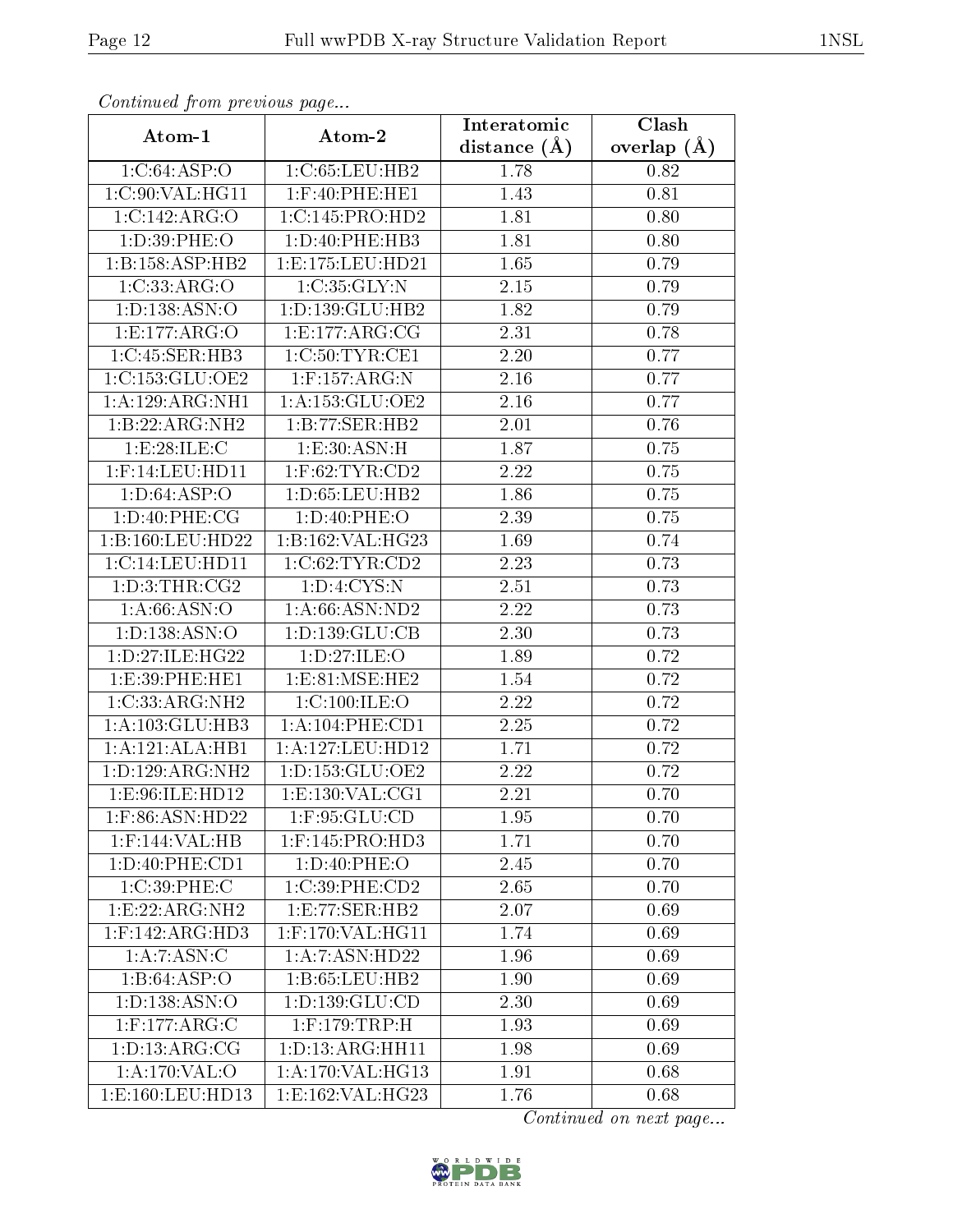| Communica from precious page |                                        | Interatomic    | Clash           |
|------------------------------|----------------------------------------|----------------|-----------------|
| Atom-1                       | Atom-2                                 | distance $(A)$ | overlap $(\AA)$ |
| 1: D:27: ILE: CG2            | 1: D:27: ILE: O                        | 2.41           | 0.68            |
| 1:C:81:MSE:HE2               | 1:C:99:TRP:HE1                         | 1.59           | 0.68            |
| 1: E: 124: GLU: OE2          | 1:E:124:GLU:N                          | 2.27           | 0.68            |
| 1: D: 93: LYS: HB3           | 1: D: 129: ARG: HG3                    | 1.75           | 0.67            |
| 1:C:41:ALA:HB1               | 1:C:44:PRO:HA                          | 1.73           | 0.67            |
| 1: D: 139: GLU: HG2          | 1: D: 141: SER: CB                     | 2.21           | 0.67            |
| 1:ES33:ARG:O                 | 1: E:37:TRP:HD1                        | 1.77           | 0.67            |
| 1: A:86: ASN:HD22            | 1: A:95: GLU:CD                        | 1.98           | 0.67            |
| 1:E:28:ILE:C                 | 1: E: 30: ASN: N                       | 2.46           | 0.66            |
| 1:B:142:ARG:HD3              | 1:B:170:VAL:HG11                       | 1.78           | 0.66            |
| 1: D: 3: THR: HG23           | 1: D: 4: CYS:N                         | $2.10\,$       | 0.66            |
| 1:E:89:GLN:HA                | 1:E:89:GLN:OE1                         | 1.95           | 0.66            |
| 1:F:39:PHE:C                 | $1:$ F:40:PHE:CD2                      | 2.69           | 0.66            |
| 1:D:45:SER:HB3               | 1: D: 50: TYR: HE1                     | 1.61           | 0.66            |
| 1:C:161:TYR:CE1              | $1:$ F:92:ARG:HD2                      | 2.31           | 0.65            |
| 1:B:28:ILE:C                 | 1:B:30:ASN:H                           | 1.98           | 0.65            |
| 1:B:144:VAL:HB               | 1:B:145:PRO:HD3                        | 1.79           | 0.65            |
| 1:C:120:TYR:CG               | 1: D: 1: MSE: HG3                      | 2.32           | 0.65            |
| 1:E:33:ARG:O                 | 1: E:37: TRP:CD1                       | 2.49           | 0.65            |
| $1:$ F:153: $GLU$ :HG3       | $1:$ F:173:SER:OG                      | 1.97           | 0.65            |
| 1: D:58: TRP:CD1             | 1:D:69:GLU:HG3                         | 2.32           | 0.65            |
| $1:$ F:158:ASP:OD2           | $1:$ F:166:HIS:ND1                     | 2.29           | 0.65            |
| 1: A:3:THR:HG23              | 1: A:4:CYS:N                           | 2.12           | 0.64            |
| 1:E:162:VAL:CG1              | 1:E:163:ASN:N                          | 2.54           | 0.64            |
| 1:C:178:GLU:OE1              | $1:$ F:157:ARG:NH1                     | 2.28           | 0.64            |
| $1:$ F:33:ARG:O              | $1:$ F:37:TRP:HD1                      | 1.81           | 0.64            |
| 1:A:73:LEU:HD23              | 1:A:78:LEU:HA                          | 1.79           | 0.64            |
| 1: A:9: HIS: HA              | 1: A:75: ASP:OD1                       | 1.97           | 0.64            |
| 1:E:39:PHE:O                 | 1: E:40: PHE: CB                       | 2.46           | 0.64            |
| $1:$ F:166:HIS:H             | 1:F:166:HIS:CD2                        | 2.16           | 0.64            |
| 1: B: 9: HIS: CD2            | 1:B:75:ASP:OD1                         | 2.51           | 0.64            |
| 1:D:26:LEU:HG                | 1: D:26: LEU:O                         | 1.98           | 0.63            |
| 1: E: 162: VAL: CG1          | 1:E:163:ASN:H                          | 2.01           | 0.63            |
| 1:F:136:VAL:HG13             | $1:$ F:137: $\overline{\text{GLY}}$ :N | 2.11           | 0.63            |
| 1:B:30:ASN:O                 | 1:B:32:GLN:O                           | 2.15           | 0.63            |
| 1:E:144:VAL:HB               | 1: E: 145: PRO:CD                      | 2.25           | 0.63            |
| 1:B:129:ARG:NH1              | 1:B:153:GLU:OE2                        | 2.26           | 0.63            |
| $1:$ F:58:TRP:NE1            | $1:$ F:69:GLU:HG3                      | 2.14           | 0.63            |
| 1:B:14:LEU:HDI3              | $1: B:59: ARG: H\overline{G2}$         | 1.80           | 0.63            |
| 1:C:26:LEU:O                 | 1:C:30:ASN:ND2                         | 2.32           | 0.62            |
| 1:B:73:LEU:HD23              | 1:B:78:LEU:HA                          | 1.81           | 0.62            |

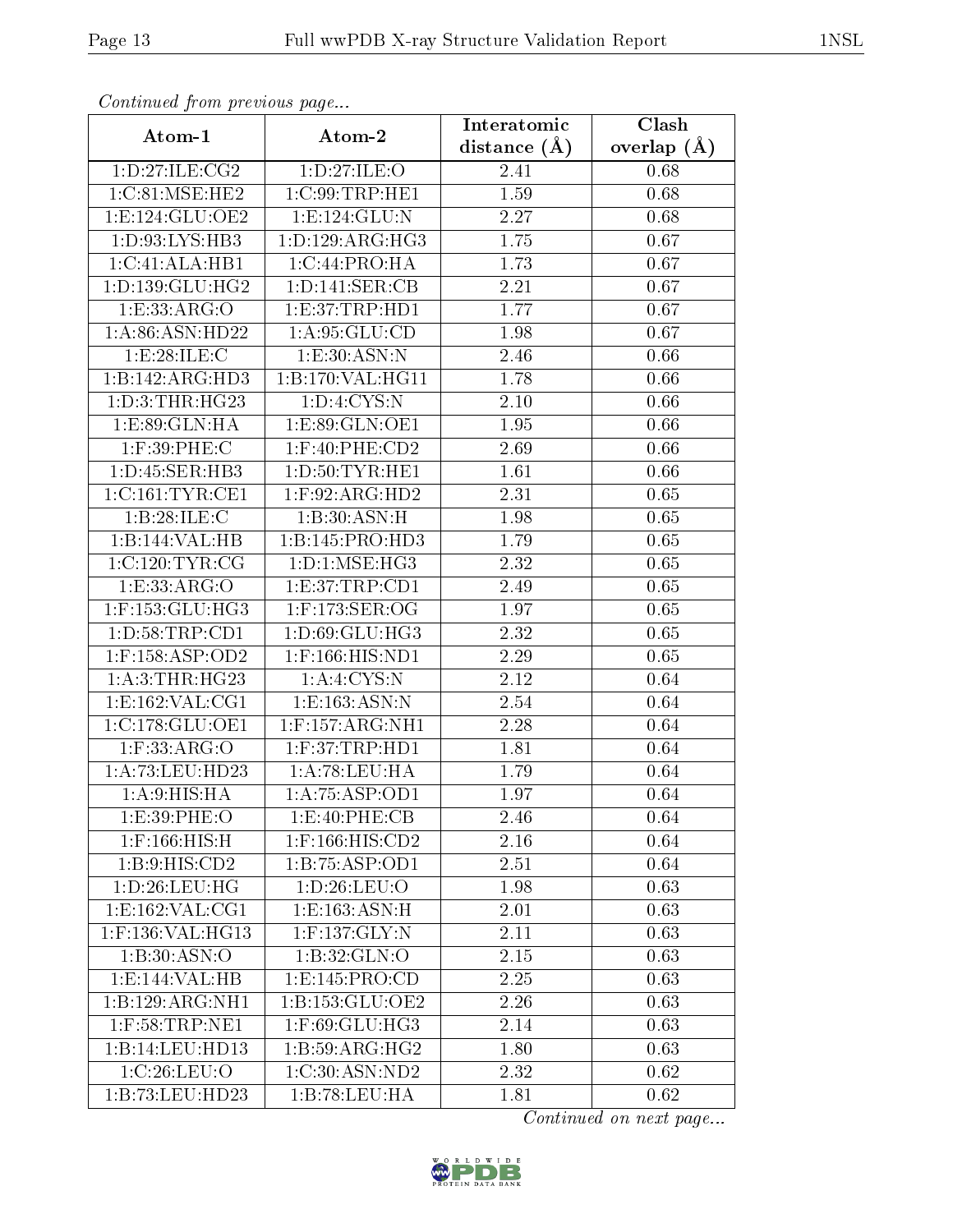| Communica from precious page |                       | Interatomic    | Clash         |
|------------------------------|-----------------------|----------------|---------------|
| Atom-1                       | Atom-2                | distance $(A)$ | overlap $(A)$ |
| 1:F:32:GLN:NE2               | 1:F:35:GLY:HA3        | 2.15           | 0.62          |
| $1:$ F:7:ASN:O               | $1:$ F:10:ILE:N       | 2.26           | 0.62          |
| $1:$ F:39:PHE:CZ             | $1:$ F:81:MSE:CE      | 2.82           | 0.62          |
| 1:A:143:ALA:O                | 1:A:147:ARG:HD2       | 2.00           | 0.61          |
| 1:E:79:CYS:HB2               | 1: E: 104: PHE: CD1   | 2.35           | 0.61          |
| 1:E:39:PHE:CE1               | 1: E:81: MSE:CE       | 2.81           | 0.61          |
| 1:B:157:ARG:N                | 1:E:153:GLU:OE2       | 2.27           | 0.61          |
| 1:F:39:PHE:CZ                | $1:$ F:81:MSE:HE3     | 2.35           | 0.61          |
| 1:F:32:GLN:HE22              | 1:F:35:GLY:HA3        | 1.66           | 0.61          |
| 1:E:7:ASN:O                  | 1:E:9:HIS:N           | 2.33           | 0.61          |
| 1:B:33:ARG:HH21              | 1:B:102:LYS:HE3       | 1.66           | 0.61          |
| 1:C:33:ARG:NH2               | 1:C:102:LYS:N         | 2.49           | 0.61          |
| 1:B:7:ASN:O                  | 1: B:9: HIS:N         | 2.28           | 0.61          |
| 1:A:3:THR:CG2                | 1: A:4:CYS:N          | 2.64           | 0.61          |
| 1:C:4:CYS:HB3                | 1:C:12:ILE:HB         | 1.83           | 0.60          |
| 1:E:133:CYS:HB3              | 1: E: 171: TYR: CD2   | 2.34           | 0.60          |
| 1:E:39:PHE:HE1               | 1: E:81: MSE: CE      | 2.12           | 0.60          |
| 1:F:32:GLN:OE1               | $1:$ F:32: $GLN:HA$   | 1.97           | 0.60          |
| 1:F:7:ASN:HD22               | $1:$ F: $7:$ ASN: $C$ | 2.04           | 0.60          |
| 1: D: 1: MSE: CE             | 1: D: 2: PHE: CZ      | 2.85           | 0.60          |
| 1:D:40:PHE:CD1               | 1: D:40: PHE: C       | 2.71           | 0.60          |
| 1:B:38:LEU:HD23              | 1:B:160:LEU:HD11      | 1.83           | 0.60          |
| 1:A:102:LYS:HA               | 1: A: 105: GLU: HG3   | 1.83           | 0.60          |
| 1:B:58:TRP:CD1               | 1:B:69:GLU:HG3        | 2.37           | 0.60          |
| 1:C:108:GLY:HA2              | 2:C:184:CL:CL         | 2.38           | 0.60          |
| 1:A:142:ARG:O                | 1:A:145:PRO:HD2       | 2.02           | 0.59          |
| 1:C:157:ARG:N                | 1:F:153:GLU:OE2       | 2.24           | 0.59          |
| $1:$ F:39:PHE:O              | $1:$ F:40:PHE: $CD2$  | 2.55           | 0.59          |
| 1:B:55:ILE:HB                | 1: B:56: PRO:HD3      | 1.83           | 0.59          |
| 1:C:66:ASN:ND2               | 1:C:66:ASN:O          | 2.34           | 0.59          |
| 1:C:142:ARG:HD2              | 1:C:172:TYR:OH        | 2.01           | 0.59          |
| 1: D:74: TYR: CD1            | 1:D:109:ILE:CD1       | 2.85           | 0.59          |
| 1: D: 137: GLY: O            | 1: D: 138: ASN: O     | 2.20           | 0.59          |
| 1: D: 93: LYS: CB            | 1: D: 129: ARG: HG3   | 2.33           | 0.59          |
| 1:D:55:ILE:HB                | 1: D: 56: PRO: HD3    | 1.85           | 0.58          |
| 1: E: 177: ARG: O            | 1: E: 178: GLU: HB2   | 2.03           | 0.58          |
| 1:A:24:ALA:HB3               | 1:A:47:ALA:HB2        | 1.85           | 0.58          |
| 1:C:129:ARG:NH1              | 1:C:153:GLU:OE2       | 2.32           | 0.58          |
| 1: E: 150: PHE: HB3          | 1: E: 172: TYR: HB3   | 1.85           | 0.58          |
| $1:$ F:176:LYS:O             | $1:$ F:179:TRP:CB     | 2.50           | 0.58          |
| 1: A:8: GLU:O                | 1: A:10: ILE:N        | 2.33           | 0.58          |

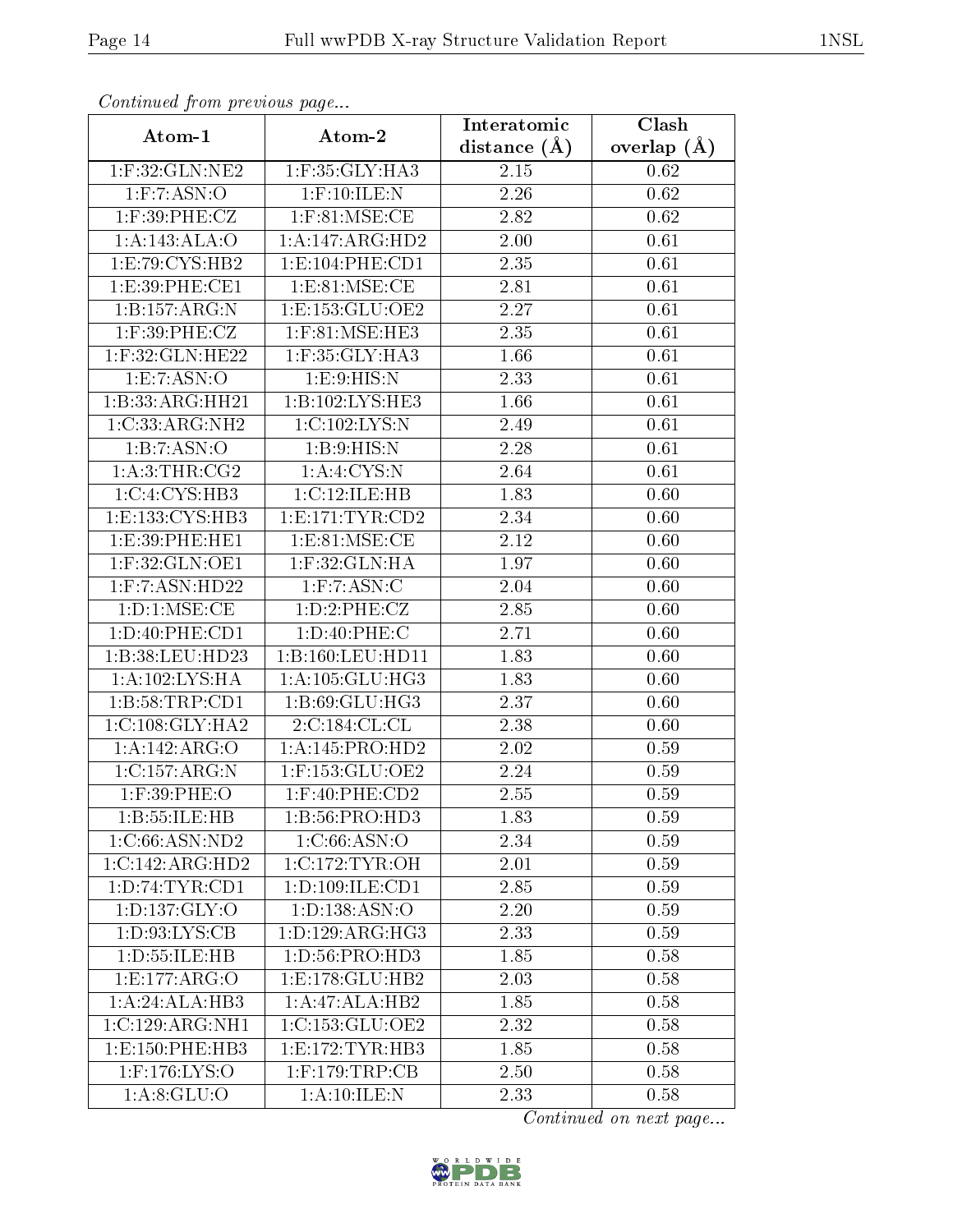| Continuea from previous page    |                      | Interatomic      | $\overline{\text{Clash}}$ |
|---------------------------------|----------------------|------------------|---------------------------|
| Atom-1                          | Atom-2               | distance $(\AA)$ | overlap $(A)$             |
| 1: F:37:TRP:O                   | $1:$ F:38:LEU:HG     | 2.03             | 0.58                      |
| 1: D:64: ASP:O                  | 1: D:65:LEU:CB       | 2.51             | 0.58                      |
| $1:$ F:136:VAL:CG1              | $1:$ F:137:GLY:N     | 2.66             | 0.58                      |
| 1:C:91:ASN:HA                   | $1:$ F:161:TYR:HB2   | 1.86             | 0.58                      |
| 1: A:58:TRP:CD1                 | 1: A:69: GLU: HG3    | 2.38             | 0.58                      |
| 1:E:155:LYS:HA                  | 1:E:169:LEU:O        | 2.03             | 0.58                      |
| 1: A: 175: LEU: HB2             | 1: A:178: GLU:CG     | 2.34             | 0.58                      |
| 1: A:46: SER:O                  | 1:A:48:ASP:N         | 2.37             | 0.57                      |
| 1:E:32:GLN:HG3                  | 1:E:163:ASN:HD21     | 1.68             | 0.57                      |
| 1:B:22:ARG:HH22                 | 1:B:77:SER:HB2       | 1.68             | 0.57                      |
| $1:$ F:32:GLN:O                 | $1:$ F:35:GLY:N      | 2.33             | 0.57                      |
| 1:D:114:CYS:O                   | 1: D: 118: ILE: HG13 | 2.04             | 0.56                      |
| 1:E:105:GLU:OE2                 | 1: E: 140: LYS: HD3  | 2.05             | 0.56                      |
| $1:$ F:100:ILE:CD1              | 1:F:109:ILE:HD12     | 2.34             | 0.56                      |
| 1:D:100:ILE:HB                  | 1: D: 110: ILE: HD11 | 1.87             | 0.56                      |
| 1: E: 115: ARG: HG2             | 1:E:179:TRP:HH2      | 1.70             | 0.56                      |
| 1: D: 139: GLU: CG              | 1: D: 141: SER: CB   | 2.77             | 0.56                      |
| 1:C:161:TYR:CZ                  | $1:$ F:92:ARG:HD2    | 2.40             | 0.56                      |
| 1: D: 33: ARG: O                | 1: D: 35: GLY: N     | 2.39             | 0.56                      |
| 1:C:58:TRP:CD1                  | 1:C:69:GLU:HG3       | 2.41             | 0.56                      |
| 1:D:82:ILE:HG12                 | 1:D:83:SER:N         | 2.20             | 0.56                      |
| 1:E:1:MSE:HG2                   | $1:$ F:120:TYR:CD1   | 2.41             | 0.56                      |
| 1: E: 144: VAL: CB              | 1: E: 145: PRO: HD3  | 2.31             | 0.56                      |
| 1:B:22:ARG:HH22                 | 1:B:77:SER:CB        | 2.18             | 0.56                      |
| 1:E:7:ASN:C                     | 1:E:9:HIS:H          | 2.09             | 0.56                      |
| 1:C:6:VAL:HG21                  | 1:C:10:ILE:HG22      | 1.88             | 0.56                      |
| 1:F:176:LYS:O                   | $1:$ F:179:TRP:HB2   | 2.05             | 0.56                      |
| $1:$ F:102:LYS:HA               | $1:$ F:105:GLU:HG3   | 1.88             | 0.55                      |
| 1: D: 42: GLU: HG2              | 1:D:43:ASN:N         | 2.20             | 0.55                      |
| $1:A:162:\overline{VAL:O}$      | 1:A:163:ASN:C        | 2.43             | 0.55                      |
| 1:B:153:GLU:OE2                 | 1:E:157:ARG:N        | 2.33             | 0.55                      |
| 1:C:175:LEU:HD23                | 1:C:175:LEU:N        | 2.21             | 0.55                      |
| 1:C:118:ILE:O                   | 1:C:121:ALA:N        | 2.39             | 0.55                      |
| 1:C:39:PHE:CE1                  | 1:C:81:MSE:HE2       | 2.41             | 0.55                      |
| 1: D: 3: THR: HG23              | 1: D: 4: CYS:H       | 1.71             | 0.55                      |
| 1:A:24:ALA:CB                   | 1:A:47:ALA:HB2       | 2.37             | 0.55                      |
| $1:$ F:100:ILE:HD13             | 1:F:109:ILE:HD12     | 1.89             | 0.55                      |
| $1:$ F:32:GLN:C                 | $1:$ F:35: $GLY:H$   | 2.09             | 0.55                      |
| $1:$ F:51:ARG:H $\overline{G2}$ | $1:$ F:52:GLU:OE2    | 2.07             | 0.55                      |
| 1: D:30: ASN:O                  | 1: D: 34: LEU: HG    | 2.07             | 0.55                      |
| 1:A:89:GLN:OE1                  | 1:A:89:GLN:HA        | 2.07             | 0.55                      |

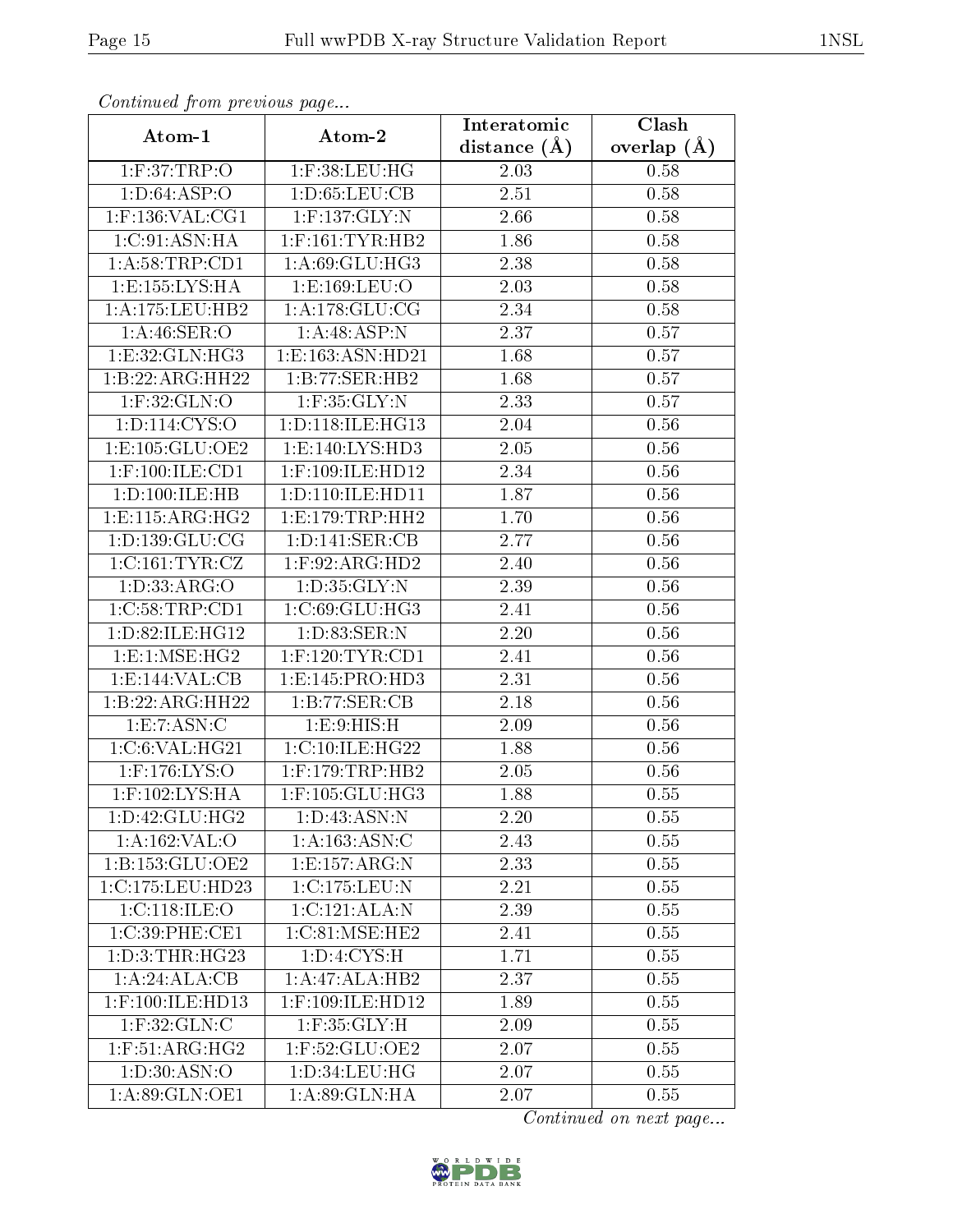| Continuea from previous page<br>Clash<br>Interatomic |                              |                   |                 |  |
|------------------------------------------------------|------------------------------|-------------------|-----------------|--|
| Atom-1                                               | Atom-2                       | distance $(A)$    | overlap $(\AA)$ |  |
| 1: D: 33: ARG: HH12                                  | 1:D:34:LEU:HD21              | 1.72              | 0.55            |  |
| 1: D: 10: ILE: CD1                                   | 1:D:109:ILE:HA               | 2.37              | 0.54            |  |
| $1:$ F:166:HIS:HD2                                   | $1:$ F:166:HIS:H             | 1.53              | 0.54            |  |
| 1:B:32:GLN:C                                         | 1:B:34:LEU:H                 | 2.10              | 0.54            |  |
| 1: D: 139: GLU: HG3                                  | 1: D: 141: SER: HB3          | 1.85              | 0.54            |  |
| 1:D:129:ARG:HH22                                     | 1: D: 153: GLU: CD           | $2.10\,$          | 0.54            |  |
| 1: D: 33: ARG: NH1                                   | $1:D:34:L\overline{EU:HD21}$ | 2.23              | 0.54            |  |
| 1:B:96:ILE:HD12                                      | 1:B:130:VAL:HG11             | 1.89              | 0.54            |  |
| 1: D: 1: MSE: HE1                                    | 1: D: 2: PHE: CZ             | 2.43              | 0.54            |  |
| 1: A:46: SER:O                                       | 1:A:46:SER:OG                | 2.26              | 0.53            |  |
| 1: D: 45: SER: CB                                    | 1: D: 50: TYR: HE1           | 2.20              | 0.53            |  |
| 1: E: 133: CYS: HB3                                  | 1: E:171: TYR: CE2           | $\overline{2.43}$ | 0.53            |  |
| 1:C:118:ILE:O                                        | 1:C:119:THR:C                | 2.47              | 0.53            |  |
| 1:D:139:GLU:CB                                       | 1: D: 142: ARG:H             | 2.19              | 0.53            |  |
| 1: A:170: VAL:O                                      | 1: A:170: VAL:CG1            | 2.57              | 0.53            |  |
| 1: A:35: GLY:H                                       | 1:A:37:TRP:H                 | 1.56              | 0.53            |  |
| 1:C:158:ASP:OD2                                      | 1:F:175:LEU:HD13             | 2.09              | 0.53            |  |
| 1:B:177:ARG:O                                        | 1:B:177:ARG:HG2              | 2.07              | 0.53            |  |
| 1: D: 22: ARG: O                                     | 1: D: 26: LEU: N             | 2.36              | 0.53            |  |
| 1: D:82: ILE: HG12                                   | 1: D: 83: SER:H              | 1.73              | 0.53            |  |
| 1:D:45:SER:HB3                                       | 1: D:50: TYR: CE1            | 2.44              | 0.53            |  |
| $1:$ F:58:TRP:CD1                                    | 1:F:69:GLU:HG3               | 2.44              | 0.53            |  |
| 1:D:33:ARG:NH1                                       | 1: D: 34: LEU: CD2           | 2.72              | 0.52            |  |
| 1:E:102:LYS:O                                        | 1:E:103:GLU:HB2              | 2.08              | 0.52            |  |
| $1:$ F:33:ARG:O                                      | $1:$ F:37:TRP:CD1            | 2.61              | 0.52            |  |
| 1:E:152:GLU:HG3                                      | 1: E:172: TYR: CE2           | 2.44              | 0.52            |  |
| 1:C:39:PHE:CE1                                       | 1:C:81:MSE:CE                | 2.93              | 0.52            |  |
| 1:C:45:SER:CB                                        | 1:C:50:TYR:HE1               | $2.15\,$          | 0.52            |  |
| 1:C:162:VAL:O                                        | 1:C:163:ASN:C                | 2.45              | 0.52            |  |
| 1: D: 7: ASN: O                                      | 1: D:9: HIS:N                | 2.42              | 0.52            |  |
| 1:E:22:ARG:HH22                                      | 1: E: 77: SER: HB2           | 1.71              | 0.52            |  |
| 1:A:13:ARG:HG3                                       | 1: A:14:LEU:O                | 2.09              | 0.52            |  |
| 1: A: 160: LEU: HD22                                 | 1: A: 162: VAL: HG23         | 1.92              | 0.52            |  |
| 1: B: 161: TYR: CE1                                  | 1:B:166:HIS:HB3              | 2.45              | 0.52            |  |
| 1:E:7:ASN:C                                          | 1: E:9: HIS:N                | 2.64              | 0.52            |  |
| 1: A:102:LYS:O                                       | $1: A:104:$ PHE:N            | 2.43              | 0.51            |  |
| 1: C: 138: ASN:O                                     | 1:C:139:GLU:C                | 2.48              | 0.51            |  |
| 1:D:102:LYS:O                                        | 1: D: 105: GLU: HB2          | 2.10              | 0.51            |  |
| $1:$ F:177:ARG:C                                     | $1:$ F:179:TRP:N             | 2.63              | 0.51            |  |
| 1: E: 161: TYR: CZ                                   | 1:E:166:HIS:HD2              | 2.28              | 0.51            |  |
| $1:$ F:153:GL $\overline{U:CG}$                      | $1:$ F:173:SER:OG            | 2.58              | 0.51            |  |

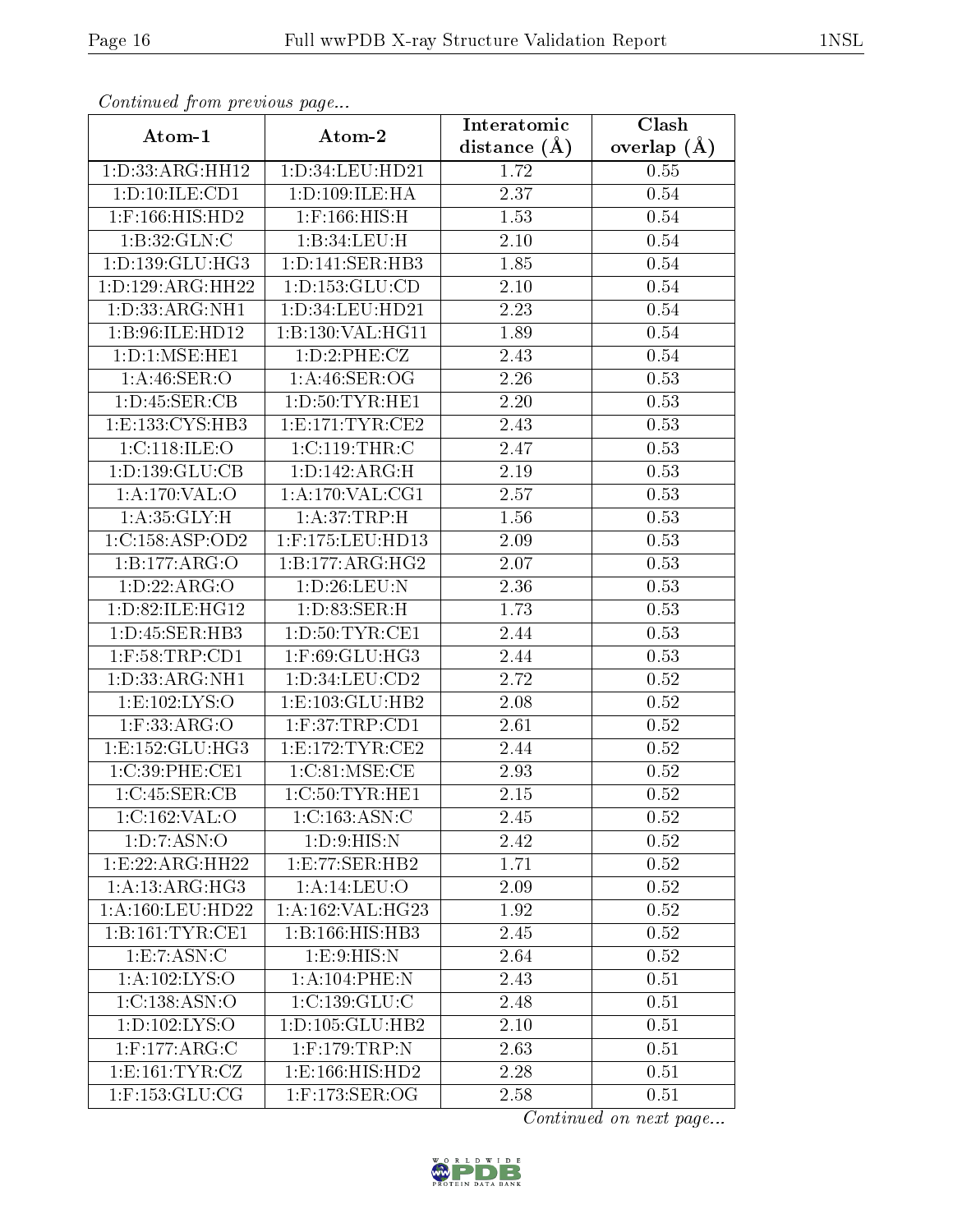| Comunaca jiom previous page   |                                 | Interatomic       | Clash           |
|-------------------------------|---------------------------------|-------------------|-----------------|
| Atom-1                        | Atom-2                          | distance $(A)$    | overlap $(\AA)$ |
| 1:C:122:PHE:CD1               | 1:C:176:LYS:HB2                 | 2.45              | 0.51            |
| 1: B: 158: ASP: HB2           | 1: E: 175: LEU: CD2             | $\overline{2}.40$ | 0.51            |
| 1:C:91:ASN:O                  | $1:C:92:ARG:H\overline{B2}$     | $2.10\,$          | 0.51            |
| 1: D:39: PHE:O                | 1: D: 40: PHE: CB               | 2.57              | 0.51            |
| 1:B:46:SER:C                  | 1:B:48:ASP:N                    | 2.62              | 0.51            |
| 1: E: 7: ASN: OD1             | 1: E: 9: HIS: HB2               | 2.11              | 0.51            |
| 1:C:30:ASN:ND2                | 1:C:30:ASN:N                    | 2.59              | 0.51            |
| $1:$ F:26:LEU:O               | $1:$ F:30:ASN:ND2               | 2.43              | 0.50            |
| $1:C:\overline{13:ARG:HG3}$   | 1:C:14:LEU:O                    | 2.11              | 0.50            |
| 1: D: 46: SER: O              | 1:D:47:ALA:HB3                  | 2.11              | 0.50            |
| 1:E:64:ASP:O                  | 1:E:65:LEU:CB                   | 2.32              | 0.50            |
| 1:E:129:ARG:HB2               | 1:E:175:LEU:HD23                | 1.93              | 0.50            |
| 1:F:32:GLN:HE21               | 1:F:162:VAL:HG13                | 1.77              | 0.50            |
| 1: D: 10: ILE: HD11           | 1:D:109:ILE:HA                  | 1.93              | 0.50            |
| 1:C:161:TYR:OH                | 1:F:92:ARG:NH2                  | 2.44              | 0.50            |
| 1:C:82:ILE:CG1                | 1:C:83:SER:N                    | 2.74              | 0.50            |
| 1: D: 38: LEU: HD21           | 1:D:169:LEU:HD21                | 1.94              | 0.50            |
| $1:$ F:102:LYS:O              | $1:$ F:103:GLU:C                | 2.49              | 0.50            |
| 1:C:157:ARG:HG3               | 1:F:153:GLU:OE2                 | 2.12              | 0.50            |
| 1:E:20:ALA:O                  | 1: E:21: GLU: C                 | 2.50              | 0.50            |
| 1:B:161:TYR:HE1               | 1: E: 128: ASN: ND2             | 1.98              | 0.50            |
| 1:B:28:ILE:C                  | 1:B:30:ASN:N                    | 2.64              | 0.49            |
| 1: D: 32: GLN: O              | 1: D: 33: ARG: HB2              | 2.11              | 0.49            |
| 1: D:67: GLY: C               | 1:D:68:ILE:HG13                 | 2.32              | 0.49            |
| 1:B:138:ASN:O                 | 1:B:138:ASN:OD1                 | 2.30              | 0.49            |
| 1:C:65:LEU:HD11               | 1: D: 17: PRO: CD               | 2.43              | 0.49            |
| 1: E: 142: ARG: O             | 1: E: 145: PRO: HD2             | 2.12              | 0.49            |
| 1:A:1:MSE:HE3                 | 1:A:2:PHE:CE2                   | 2.47              | 0.49            |
| 1: A:86: ASN:ND2              | 1: A:95: GLU:CD                 | 2.63              | 0.49            |
| 1:E:96:ILE:HD12               | 1: E: 130: VAL:HGI1             | 1.94              | 0.49            |
| 1: E: 163: ASN: O             | 1:E:165:MSE:N                   | 2.40              | 0.49            |
| $1:$ F:150:PHE:HB3            | $1:$ F:172:TYR:HB3              | 1.94              | 0.49            |
| 1:B:156:ALA:HB3               | 1: B: 169: LEU: HB2             | 1.93              | 0.49            |
| 1: C: 8: GLU: O               | 1:C:8:GLU:HG2                   | 2.12              | 0.49            |
| 1: E: 65: LEU: HD11           | $1:$ F:17:PRO:H $\overline{D2}$ | 1.94              | 0.49            |
| $1:$ F:57:ASP:O               | $1:$ F:61:GLN:HG2               | 2.13              | 0.49            |
| 1:B:89:GLN:O                  | 1:B:90:VAL:CC                   | 2.48              | 0.49            |
| $1:C:111:T\overline{HR:HG21}$ | 1:C:147:ARG:CD                  | 2.43              | 0.49            |
| 1: E: 3: THR:H                | 1: F:3: THEN:H                  | 1.60              | 0.49            |
| 1:A:22:ARG:HG2                | 1: A:78: LEU: HD12              | 1.94              | 0.49            |
| 1:B:148:ILE:O                 | 1:B:148:ILE:HG22                | 2.13              | 0.49            |

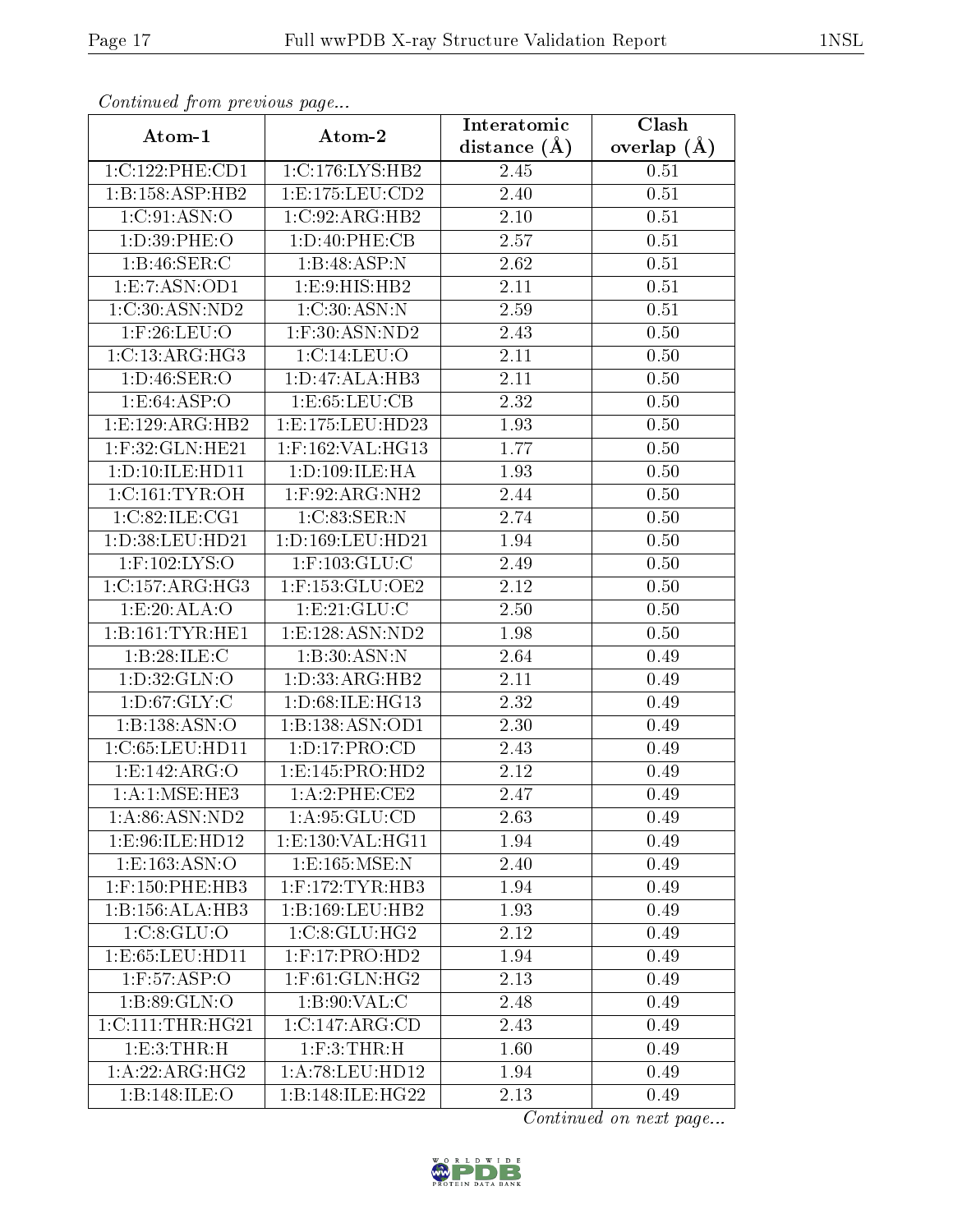| Continuatu jibin prototos puga |                     | Interatomic      | Clash         |
|--------------------------------|---------------------|------------------|---------------|
| Atom-1                         | Atom-2              | distance $(\AA)$ | overlap $(A)$ |
| 1:C:174:LEU:C                  | 1:C:175:LEU:HD23    | 2.34             | 0.48          |
| 1:B:32:GLN:O                   | 1:B:34:LEU:N        | 2.46             | 0.48          |
| 1: E:96: ILE: CD1              | 1:E:130:VAL:HG11    | 2.43             | 0.48          |
| 1:B:79:CYS:HB2                 | 1:B:104:PHE:CD1     | 2.49             | 0.48          |
| 1: E: 102: LYS: O              | 1:E:103:GLU:CB      | $2.59\,$         | 0.48          |
| 1:A:20:ALA:O                   | 1:A:21:GLU:C        | 2.51             | 0.48          |
| 1: E: 12: ILE: HD11            | 1:E:113:ALA:HB1     | 1.94             | 0.48          |
| 1:A:142:ARG:HD3                | 1: A:170: VAL:HGI1  | 1.96             | 0.48          |
| 1:C:132:ILE:HG21               | 1:C:145:PRO:HG3     | 1.95             | 0.48          |
| 1: E:96: ILE: CD1              | 1:E:130:VAL:CG1     | 2.91             | 0.48          |
| 1:E:138:ASN:HD22               | 1:E:138:ASN:C       | 2.17             | 0.48          |
| 1:E:176:LYS:O                  | 1: E: 178: GLU:N    | 2.47             | 0.48          |
| 1:B:82:ILE:CG1                 | 1:B:83:SER:N        | 2.77             | 0.48          |
| 1:C:39:PHE:HE1                 | 1:C:81:MSE:HE1      | 1.78             | 0.48          |
| 1:A:132:ILE:CG2                | 1: A: 133: CYS:N    | 2.76             | 0.48          |
| 1:B:108:GLY:HA2                | 2: B: 184: CL: CL   | 2.50             | 0.48          |
| 1:B:46:SER:C                   | 1:B:48:ASP:H        | 2.17             | 0.48          |
| $1:$ F:158:ASP:CG              | $1:$ F:166:HIS:ND1  | 2.68             | 0.48          |
| $1:$ F:39:PHE:C                | 1:F:40:PHE:HD2      | 2.17             | 0.47          |
| 1:F:73:LEU:HD23                | $1:$ F:78:LEU:HA    | 1.96             | 0.47          |
| 1:C:100:ILE:HB                 | 1:C:110:ILE:HD11    | 1.96             | 0.47          |
| 1: E: 117: LEU: HA             | 1:E:117:LEU:HD12    | 1.59             | 0.47          |
| 1:C:65:LEU:HD11                | 1: D: 17: PRO: HD2  | 1.97             | 0.47          |
| 1:B:156:ALA:HA                 | 1: E: 153: GLU: OE2 | 2.15             | 0.47          |
| 1: D: 32: GLN: O               | 1: D: 33: ARG: CB   | 2.62             | 0.47          |
| 1:C:6:VAL:CG2                  | 1:C:10:ILE:HG22     | 2.45             | 0.47          |
| 1:D:135:ALA:O                  | 1:D:136:VAL:C       | 2.51             | 0.47          |
| 1:B:158:ASP:O                  | 1:B:160:LEU:N       | 2.48             | 0.47          |
| 1: E: 161: TYR: OH             | 1:E:166:HIS:HD2     | 1.97             | 0.47          |
| 1:F:39:PHE:CE1                 | $1:$ F:81:MSE:CE    | 2.97             | 0.47          |
| 1:C:142:ARG:NH1                | 1:C:172:TYR:OH      | 2.33             | 0.47          |
| 1: D: 7: ASN: C                | 1: D:9: HIS:H       | 2.17             | 0.47          |
| $1:$ F:7:ASN:C                 | $1:$ $F:9:$ $HIS:H$ | 2.13             | 0.47          |
| 1: A: 10: ILE: HA              | 1: A:73:LEU:O       | 2.15             | 0.47          |
| 1:C:103:GLU:H                  | 1:C:103:GLU:HG3     | 1.11             | 0.47          |
| 1:E:6:VAL:HB                   | 1: E: 10: ILE: O    | 2.14             | 0.47          |
| 1: A:132: ILE:HG22             | 1: A: 133: CYS:N    | 2.29             | 0.46          |
| 1: A: 175: LEU: HB2            | 1: A:178: GLU: HG2  | 1.97             | 0.46          |
| 1:C:67:GLY:O                   | 1:C:68:ILE:HG13     | 2.14             | 0.46          |
| 1:A:125:LEU:O                  | 1: A:126: GLU:HB2   | 2.14             | 0.46          |
| 1: A:82: ILE:CG1               | 1: A:83: SER: N     | 2.79             | 0.46          |

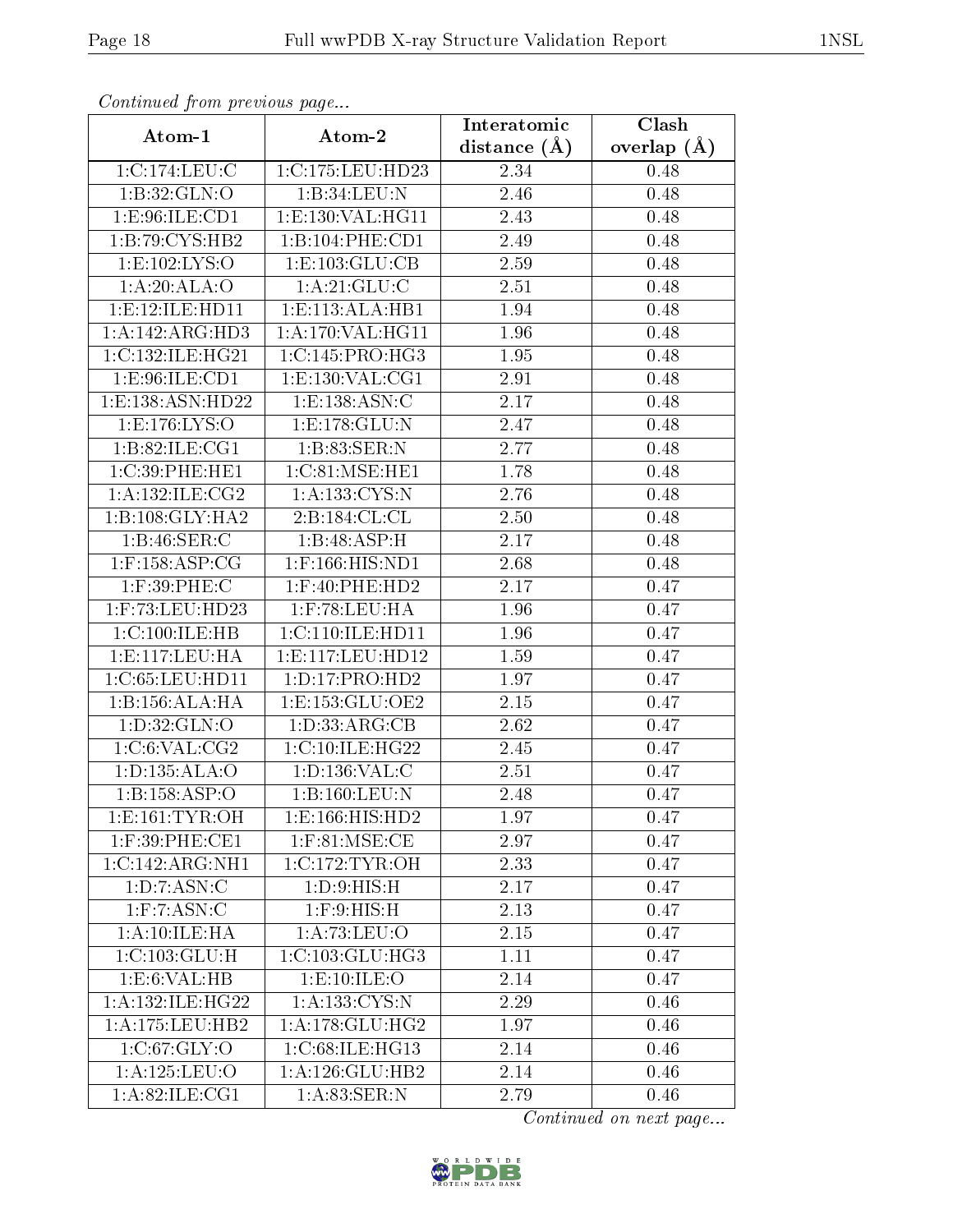| Commuca from previous page |                                     | Interatomic    | Clash           |
|----------------------------|-------------------------------------|----------------|-----------------|
| Atom-1                     | Atom-2                              | distance $(A)$ | overlap $(\AA)$ |
| 1: D:28: ILE: HG22         | 1:D:29:GLN:N                        | 2.31           | 0.46            |
| 1: E: 161: TYR: CE1        | 1: E: 166: HIS: HD2                 | 2.33           | 0.46            |
| 1: A:67: GLY: C            | 1: A:68: ILE: HG13                  | 2.36           | 0.46            |
| 1:C:144:VAL:N              | 1:C:145:PRO:CD                      | 2.78           | 0.46            |
| 1:E:22:ARG:HH22            | 1:E:77:SER:CB                       | 2.29           | 0.46            |
| 1: D: 107: LYS: HZ3        | 1: D: 107: LYS: HG3                 | 1.38           | 0.46            |
| 1: D: 42: GLU: HG2         | 1: D: 43: ASN: CG                   | 2.36           | 0.46            |
| 1:B:153:GLU:HB3            | 1:E:155:LYS:O                       | 2.15           | 0.46            |
| 1: D:81: MSE: HE2          | 1: D: 99: TRP: HE1                  | 1.80           | 0.46            |
| $1:$ F:166:HIS:N           | $1:$ F:166:HIS:CD2                  | 2.81           | 0.46            |
| 1:A:100:ILE:HD11           | 1:A:109:ILE:HD12                    | 1.98           | 0.45            |
| 1: B:67: GLY: C            | 1:B:68:ILE:HG13                     | 2.35           | 0.45            |
| 1:F:144:VAL:N              | 1:F:145:PRO:CD                      | 2.79           | 0.45            |
| 1:B:107:LYS:H              | $1:B:107:\overline{\text{LYS:HG2}}$ | 1.56           | 0.45            |
| 1:C:9:HIS:HD1              | 1:C:75:ASP:CG                       | 2.19           | 0.45            |
| 1:A:1:MSE:HE3              | 1: A:1: MSE:HB3                     | 1.39           | 0.45            |
| 1:B:151:LEU:O              | 1:B:172:TYR:HA                      | 2.16           | 0.45            |
| 1:B:82:ILE:HG12            | 1:B:83:SER:N                        | 2.32           | 0.45            |
| 1:C:82:ILE:HG12            | 1:C:83:SER:N                        | 2.32           | 0.45            |
| 1:E:160:LEU:HD13           | 1:E:162:VAL:CG2                     | 2.45           | 0.45            |
| 1:E:17:PRO:HB3             | 1:E:51:ARG:HG3                      | 1.98           | 0.45            |
| 1:E:72:LEU:HA              | 1:E:72:LEU:HD23                     | 1.75           | 0.45            |
| 1: D: 150: PHE: HB3        | 1: D: 172: TYR: HB3                 | 1.97           | 0.45            |
| 1: E: 39: PHE: HB3         | 1:E:40:PHE:H                        | 1.58           | 0.45            |
| 1:A:175:LEU:H              | 1: A:178: GLU:HG3                   | 1.81           | 0.45            |
| $1: A:39:$ PHE: $CD2$      | 1:A:40:PHE:N                        | 2.84           | 0.45            |
| 1:E:22:ARG:CG              | 1:E:22:ARG:O                        | 2.64           | 0.45            |
| 1:B:34:LEU:HD21            | 1: B:99:TRP:CD2                     | 2.52           | 0.45            |
| 1:E:22:ARG:O               | 1: E: 22: ARG: HG2                  | 2.17           | 0.45            |
| 1:E:28:ILE:O               | 1:E:30:ASN:N                        | 2.49           | 0.45            |
| 1: E: 79: CYS: HB2         | 1: E: 104: PHE: CG                  | 2.52           | 0.45            |
| 1:A:101:ALA:O              | 1: A: 102: LYS: C                   | 2.55           | 0.45            |
| 1:A:142:ARG:HD2            | 1: A:172: TYR:OH                    | 2.16           | 0.45            |
| $1:$ F:15:LEU:HD13         | $1:$ F:23:LEU:HD22                  | 1.99           | 0.45            |
| 1: D:74: TYR: CD1          | 1: D: 109: ILE: HD11                | 2.52           | 0.44            |
| 1: E: 123: GLU: C          | 1: E: 124: GLU: OE2                 | 2.56           | 0.44            |
| 1:C:24:ALA:O               | 1:C:28:ILE:HG13                     | 2.17           | 0.44            |
| 1: D: 10: ILE: HA          | 1: D: 73: LEU: O                    | 2.17           | 0.44            |
| 1: D: 7: ASN: C            | 1: D:9: HIS: N                      | 2.71           | 0.44            |
| 1: A: 120: TYR: O          | 1:A:121:ALA:C                       | 2.54           | 0.44            |
| 1: A: 16: GLU:O            | 1:A:17:PRO:C                        | 2.55           | 0.44            |

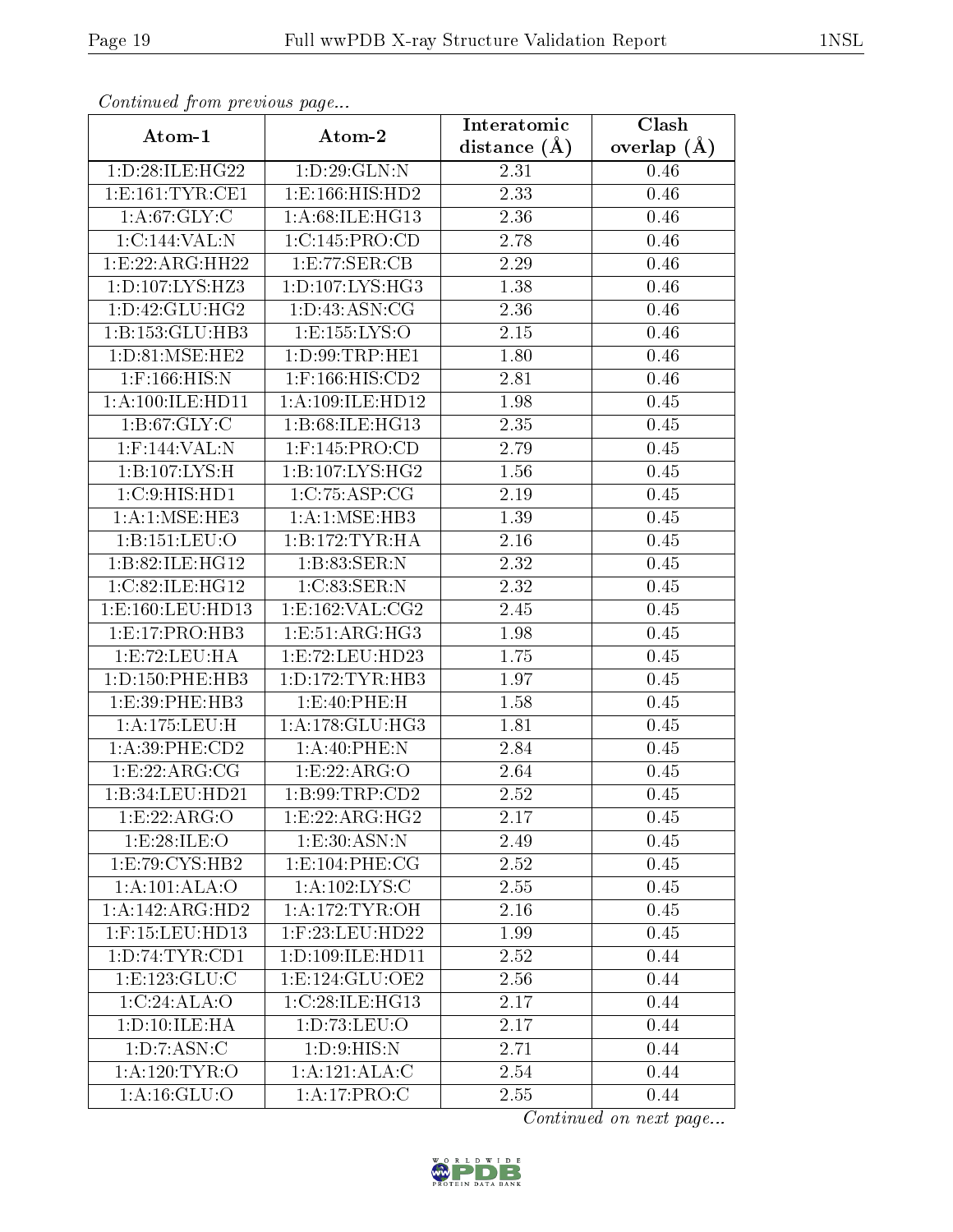| Continued from previous page |                                | Interatomic       | Clash           |  |
|------------------------------|--------------------------------|-------------------|-----------------|--|
| Atom-1                       | Atom-2                         | distance $(A)$    | overlap $(\AA)$ |  |
| 1: D: 1: MSE: HB3            | 1: D: 1: MSE: HE3              | 1.61              | 0.44            |  |
| 1:E:39:PHE:O                 | 1:E:40:PHE:HB3                 | 2.17              | 0.44            |  |
| 1: C:66: ASN: HA             | 1:C:87:LEU:HD13                | 1.99              | 0.44            |  |
| 1:C:1:MSE:HG2                | 1: D: 120: TYR: CG             | 2.52              | 0.44            |  |
| 1: D:82: ILE: CG1            | 1:D:83:SER:N                   | 2.80              | 0.44            |  |
| 1:E:148:ILE:HG22             | 1: E: 148: ILE: O              | 2.17              | 0.44            |  |
| 1: A:1: MSE:CE               | 1:A:2:PHE:CE2                  | 3.01              | 0.44            |  |
| 1:E:142:ARG:HD3              | 1:E:170:VAL:HG11               | 2.00              | 0.44            |  |
| 1: A: 158: ASP: HB2          | 1:D:175:LEU:HD21               | $\overline{1}.99$ | 0.44            |  |
| 1:A:22:ARG:NH2               | 1:A:77:SER:HB2                 | 2.33              | 0.44            |  |
| 1:A:7:ASN:C                  | 1:A:7:ASN:ND2                  | 2.68              | 0.44            |  |
| 1:C:111:THR:HG21             | 1:C:147:ARG:HD2                | 1.98              | 0.44            |  |
| 1: D: 140: LYS: HG2          | 1: D: 140: LYS:H               | 1.56              | 0.44            |  |
| 1:F:69:GLU:OE2               | 1:F:83:SER:HB2                 | 2.17              | 0.44            |  |
| 1:C:82:ILE:CG1               | 1:C:83:SER:H                   | 2.31              | 0.44            |  |
| 1: F:37:TRP:O                | $1:$ F:38:LEU:CB               | 2.66              | 0.44            |  |
| 1: E: 161: TYR: OH           | 1: E: 166: HIS: CD2            | 2.71              | 0.43            |  |
| 1: C:9: HIS: ND1             | 1:C:75:ASP:OD2                 | 2.52              | 0.43            |  |
| 1: A:46: SER:O               | 1: A:49:THR:N                  | 2.48              | 0.43            |  |
| 1: A:9: HIS: O               | 1:A:75:ASP:N                   | 2.52              | 0.43            |  |
| 1:C:35:GLY:C                 | 1:C:37:TRP:N                   | 2.71              | 0.43            |  |
| $1:$ F:89:GLN:OE1            | $1:$ F:89:GLN:HA               | 2.18              | 0.43            |  |
| 1:C:64:ASP:O                 | 1:C:65:LEU:CB                  | 2.55              | 0.43            |  |
| 1: E: 161: TYR: CZ           | 1:E:166:HIS:CD2                | 3.06              | 0.43            |  |
| 1:B:1:MSE:HE3                | 1:B:2:PHE:CE2                  | 2.53              | 0.43            |  |
| 1: D: 139: GLU: HG3          | 1: D: 141: SER: CB             | 2.47              | 0.43            |  |
| 1:C:148:ILE:O                | 1:C:148:ILE:HG22               | 2.19              | 0.43            |  |
| $1:$ F:102:LYS:O             | 1:F:104:PHE:N                  | 2.51              | 0.43            |  |
| 1:F:156:ALA:HB3              | 1:F:169:LEU:HB2                | 2.00              | 0.43            |  |
| 1:B:138:ASN:OD1              | 1:B:138:ASN:C                  | 2.57              | 0.43            |  |
| 1:C:5:LYS:HE3                | 1:C:8:GLU:HA                   | 2.01              | 0.43            |  |
| 1: D: 43: ASN: HA            | 1: D: 44: PRO: HD2             | 1.69              | 0.43            |  |
| 1:E:128:ASN:OD1              | 1: E: 128: ASN:O               | 2.37              | 0.43            |  |
| 1:C:33:ARG:C                 | 1:C:35:GLY:H                   | 2.22              | 0.43            |  |
| 1:C:39:PHE:HE1               | 1:C:81:MSE:CE                  | 2.32              | 0.43            |  |
| 1: D: 8: GLU: C              | 1: D: 9: HIS: CD2              | 2.92              | 0.43            |  |
| $1:$ F:95: $GLU:HA$          | $1:$ F:131:ALA: $\overline{O}$ | 2.17              | 0.43            |  |
| 1: A:39: PHE:O               | 1:A:40:PHE:HB3                 | 2.19              | 0.43            |  |
| 1:C:30:ASN:O                 | 1:C:31:GLN:HB3                 | 2.04              | 0.43            |  |
| $1:$ F:142:ARG:O             | $1:$ F:145:PRO:HD2             | 2.19              | 0.43            |  |
| 1: A:8: GLU: C               | 1:A:10:ILE:H                   | 2.22              | 0.42            |  |

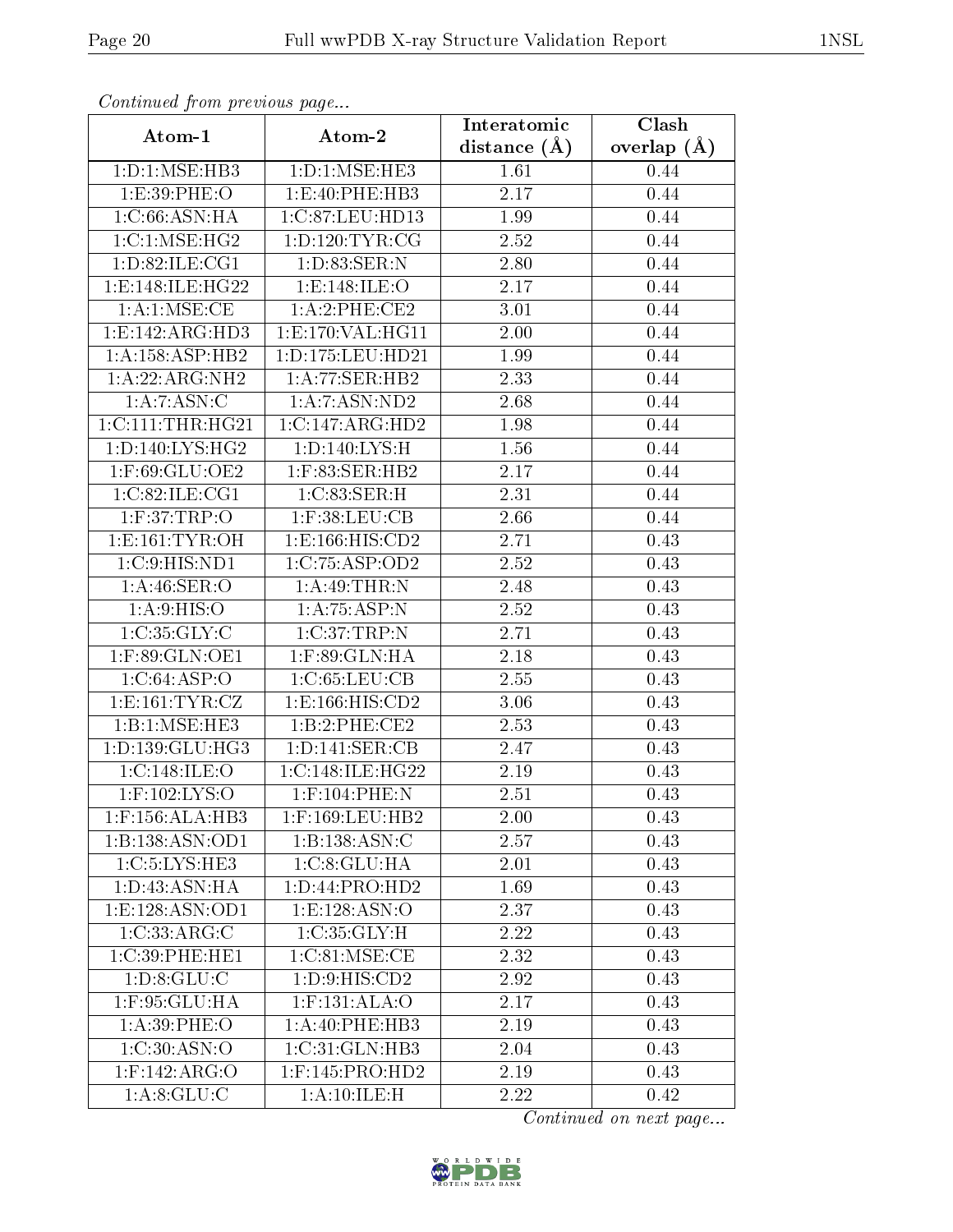| сонинией јтот ртеоючъ раде |                                              | Interatomic    | Clash           |
|----------------------------|----------------------------------------------|----------------|-----------------|
| Atom-1                     | Atom-2                                       | distance $(A)$ | overlap $(\AA)$ |
| 1:A:139:GLU:OE1            | 1:A:139:GLU:HA                               | 2.19           | 0.42            |
| 1:A:131:ALA:HB1            | 1: A:172:TYR:O                               | 2.18           | 0.42            |
| 1: A: 175: LEU: HA         | 1:A:175:LEU:HD23                             | 1.34           | 0.42            |
| 1: E: 1: MSE: HB3          | $1: E: 1: \overline{\text{MSE}: \text{HE3}}$ | 1.51           | 0.42            |
| 1:A:73:LEU:HD23            | 1:A:78:LEU:CA                                | 2.48           | 0.42            |
| 1:B:134:ALA:O              | 1:B:170:VAL:HG12                             | 2.19           | 0.42            |
| 1: E: 125: LEU: HB3        | 1: E: 127: LEU: HG                           | $2.01\,$       | 0.42            |
| 1: A:67: GLY: HA2          | 1: A:84:LEU:O                                | 2.20           | 0.42            |
| 1:A:27:ILE:O               | 1: A:31: GLN:N                               | 2.52           | 0.42            |
| 1: A: 55: ILE:N            | 1: A:56: PRO:CD                              | 2.83           | 0.42            |
| 1: E: 36: LYS: C           | 1:E:38:LEU:H                                 | 2.23           | 0.42            |
| $1:$ F: $7:$ ASN: $C$      | $1:$ F: $9:$ HIS:N                           | 2.73           | 0.42            |
| 1:A:59:ARG:O               | 1: A:60: ARG: C                              | 2.57           | 0.42            |
| 1: E: 100: ILE: HD11       | 1: E: 109: ILE: CD1                          | 2.50           | 0.42            |
| 1:B:31:GLN:O               | 1:B:31:GLN:HG3                               | 2.18           | 0.42            |
| 1:B:33:ARG:O               | 1:B:37:TRP:HDI                               | 2.03           | 0.42            |
| 1: B: 16: GLU: O           | 1:B:17:PRO:C                                 | 2.57           | 0.42            |
| 1:A:157:ARG:N              | 1: D: 129: ARG: HH21                         | 2.17           | 0.42            |
| $1:C:129$ : ARG: HH $12$   | 1:C:153:GLU:CD                               | 2.21           | 0.42            |
| 1:F:86:ASN:HB2             | $1:$ F:95:GLU:HG3                            | 2.02           | 0.42            |
| 1:A:14:LEU:CD1             | 1: A:59: ARG: HG2                            | 2.50           | 0.42            |
| 1:C:120:TYR:OH             | 1:C:125:LEU:HD21                             | 2.20           | 0.42            |
| 1:C:16:GLU:O               | 1:C:17:PRO:C                                 | 2.58           | 0.41            |
| 1:D:139:GLU:HG3            | 1: D: 141: SER: CA                           | 2.50           | 0.41            |
| 1:E:85:HIS:O               | 1: E: 86: ASN: C                             | 2.59           | 0.41            |
| 1:B:7:ASN:HD22             | 1:B:7:ASN:C                                  | 2.04           | 0.41            |
| 1:C:31:GLN:HB3             | 1:C:31:GLN:HE21                              | 1.72           | 0.41            |
| 1:D:26:LEU:HD22            | 1:D:78:LEU:O                                 | $2.20\,$       | 0.41            |
| $1:$ F:148:ILE:O           | 1:F:148:ILE:HG22                             | 2.19           | 0.41            |
| $1:$ F:66:ASN:ND2          | $1:$ F:66:ASN:O                              | 2.54           | 0.41            |
| 1:A:155:LYS:O              | 1: D: 153: GLU: HB2                          | 2.20           | 0.41            |
| 1: D:82: ILE: CG1          | 1: D: 83: SER:H                              | 2.33           | 0.41            |
| 1:C:102:LYS:C              | 1:C:104:PHE:H                                | 2.23           | 0.41            |
| 1: D:9: HIS:O              | 1: D:74: TYR: HA                             | 2.20           | 0.41            |
| 1:E:142:ARG:HD2            | 1:E:172:TYR:OH                               | 2.20           | 0.41            |
| $1:$ F:22:ARG:O            | $1:$ F:26:LEU:HB2                            | 2.20           | 0.41            |
| 1:A:103:GLU:HB3            | 1: A:104:PHE:CE1                             | 2.55           | 0.41            |
| 1: A:39: PHE:O             | 1: A:40:PHE:CB                               | 2.68           | 0.41            |
| 1:B:150:PHE:HB3            | 1:B:172:TYR:HB3                              | 2.02           | 0.41            |
| 1:C:11:THR:OG1             | 1:C:73:LEU:HD12                              | 2.20           | 0.41            |
| 1: D: 9: HIS: CD2          | 1: D:9: HIS:N                                | 2.88           | 0.41            |

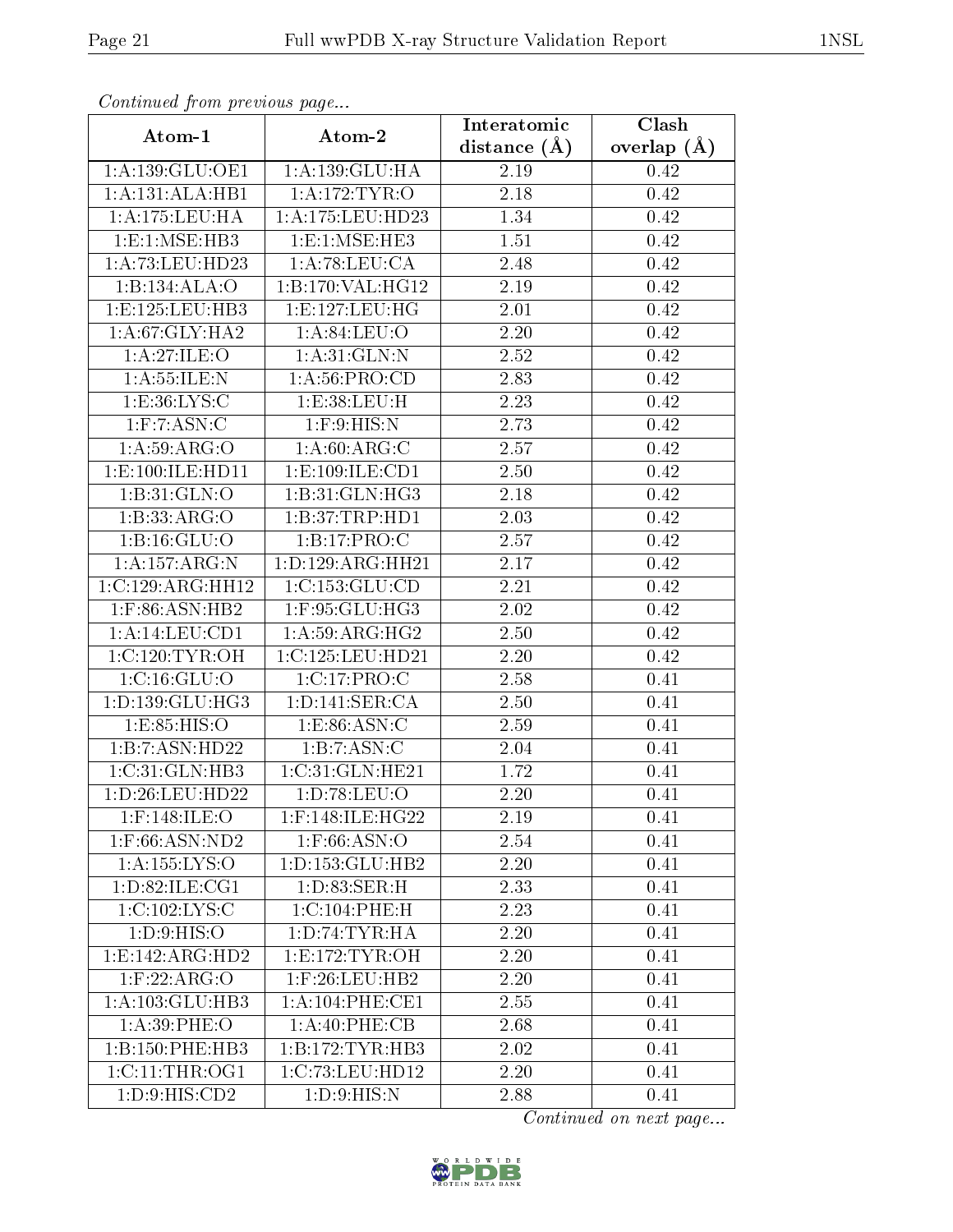|                     |                     | Interatomic      | Clash          |
|---------------------|---------------------|------------------|----------------|
| Atom-1              | Atom-2              | distance $(\AA)$ | (A)<br>overlap |
| 1:F:39:PHE:CE1      | $1:$ F:81:MSE:HE1   | 2.55             | 0.41           |
| 1:B:74:TYR:O        | 1:B:76:GLY:N        | 2.53             | 0.41           |
| 1:C:38:LEU:HDI1     | 1:C:134:ALA:HA      | 2.03             | 0.41           |
| 1: D:37:TRP:O       | 1: D:38: LEU: C     | 2.59             | 0.41           |
| 1: A:39: PHE:HD2    | 1:A:40:PHE:N        | 2.18             | 0.41           |
| 1: E: 23: LEU: HD23 | 1: E:50: TYR:CD2    | 2.56             | 0.41           |
| 1:C:178:GLU:OE1     | $1:$ F:157:ARG:NH2  | 2.54             | 0.40           |
| 1:C:57:ASP:O        | 1:C:58:TRP:C        | 2.59             | 0.40           |
| 1: E: 179: TRP: CD1 | 1:E:179:TRP:C       | 2.94             | 0.40           |
| 1:E:4:CYS:HB3       | 1:E:12:ILE:HB       | 2.03             | 0.40           |
| 1:B:1:MSE:HB3       | 1:B:1:MSE:HE3       | 1.93             | 0.40           |
| 1:C:34:LEU:HA       | 1:C:34:LEU:HD23     | 1.55             | 0.40           |
| 1: E: 131: ALA: HA  | 1:E:172:TYR:O       | 2.20             | 0.40           |
| 1: E: 134: ALA: O   | 1: E: 170: VAL: CG1 | 2.54             | 0.40           |
| 1:E:157:ARG:O       | 1:E:158:ASP:HB2     | 2.20             | 0.40           |
| 1:B:166:HIS:O       | 1:B:166:HIS:ND1     | 2.54             | 0.40           |
| 1:B:32:GLN:O        | 1:B:33:ARG:HB2      | 2.21             | 0.40           |
| 1: A:60: ARG:HD3    | 1:A:60:ARG:HH21     | 1.49             | 0.40           |
| 1: A:9: HIS:O       | 1:A:74:TYR:HA       | 2.21             | 0.40           |
| 1: B:32: GLN: C     | 1:B:34:LEU:N        | 2.74             | 0.40           |
| 1: A:59: ARG:HB3    | 1:B:63:ALA:HB1      | 2.03             | 0.40           |
| 1:B:9:HIS:HD2       | 1:B:75:ASP:OD1      | 2.02             | 0.40           |

There are no symmetry-related clashes.

### 5.3 Torsion angles (i)

#### 5.3.1 Protein backbone (i)

In the following table, the Percentiles column shows the percent Ramachandran outliers of the chain as a percentile score with respect to all X-ray entries followed by that with respect to entries of similar resolution.

The Analysed column shows the number of residues for which the backbone conformation was analysed, and the total number of residues.

| Mol | Chain | Analysed        | Favoured    | Allowed    | Outliers | Percentiles                |
|-----|-------|-----------------|-------------|------------|----------|----------------------------|
|     |       | $172/184(94\%)$ | 149 (87%)   | $19(11\%)$ | $4(2\%)$ | $\boxed{6}$<br>$\vert$ 16  |
|     |       | $172/184(94\%)$ | 150(87%)    | $15(9\%)$  | 7(4%)    | $\boxed{6}$<br>$\boxed{3}$ |
|     |       | 178/184(97%)    | $153(86\%)$ | $19(11\%)$ | 6 $(3%)$ | $\sqrt{8}$<br>$\sqrt{3}$   |

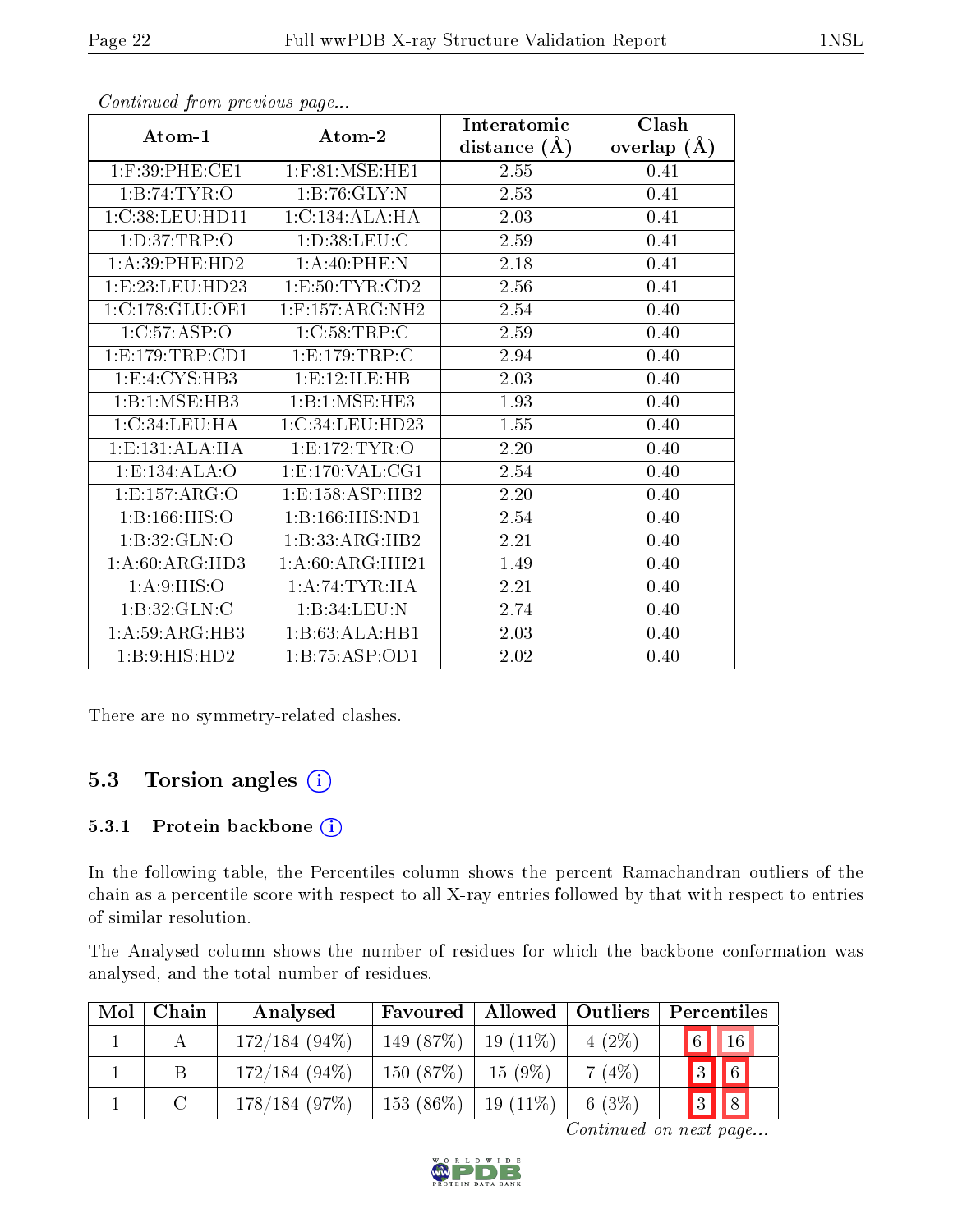| Mol | Chain           | Analysed        | Favoured    | Allowed   | <b>Outliers</b> | Percentiles                         |
|-----|-----------------|-----------------|-------------|-----------|-----------------|-------------------------------------|
|     | D.              | 178/184(97%)    | 157(88%)    | $15(8\%)$ | 6 $(3%)$        | $\boxed{3}$<br>$\vert\vert 8 \vert$ |
|     | $E_{\parallel}$ | $175/184$ (95%) | $150(86\%)$ | $16(9\%)$ | $9(5\%)$        | $\vert\vert$ 3<br>$\boxed{2}$       |
|     | F               | $173/184(94\%)$ | $157(91\%)$ | 11 $(6%)$ | $5(3\%)$        | $ 10\rangle$<br>4 <sup>1</sup>      |
| All | All             | 1048/1104(95%)  | 916(87%)    | $95(9\%)$ | 37 $(4%)$       | $\vert 8 \vert$<br> 3               |

Continued from previous page...

All (37) Ramachandran outliers are listed below:

| Mol            | Chain                   | Res              | Type                    |
|----------------|-------------------------|------------------|-------------------------|
| $\overline{1}$ | $\overline{\rm A}$      | $\overline{103}$ | $\overline{\text{GLU}}$ |
| $\mathbf{1}$   | $\overline{\mathbf{B}}$ | $\overline{8}$   | $\overline{\text{GLU}}$ |
| $\overline{1}$ | $\overline{\rm C}$      | $\overline{34}$  | LEU                     |
| $\overline{1}$ | $\overline{\mathrm{D}}$ | $\overline{33}$  | $\overline{\rm{ARG}}$   |
| $\mathbf{1}$   | $\overline{\text{D}}$   | $\overline{34}$  | LEU                     |
| $\overline{1}$ | $\overline{\rm D}$      | $\overline{40}$  | $\overline{\text{PHE}}$ |
| $\mathbf{1}$   | $\overline{\rm D}$      | $\overline{44}$  | PRO                     |
| $\overline{1}$ | $\overline{\rm D}$      | $\overline{138}$ | $\overline{\text{ASN}}$ |
| $\overline{1}$ | $\overline{E}$          | $\overline{103}$ | $\overline{{\rm GLU}}$  |
| $\overline{1}$ | $\overline{E}$          | $\overline{162}$ | $\overline{\text{VAL}}$ |
| $\overline{1}$ | $\overline{E}$          | 164              | $\overline{\text{GLY}}$ |
| $\mathbf{1}$   | $\overline{E}$          | $\overline{178}$ | $\overline{\text{GLU}}$ |
| $\overline{1}$ | $\overline{\mathrm{F}}$ | $\overline{8}$   | $\overline{\text{GLU}}$ |
| $\overline{1}$ | $\overline{\mathrm{F}}$ | $\overline{38}$  | LEU                     |
| $\overline{1}$ | $\overline{A}$          | $\overline{47}$  | $\overline{\text{ALA}}$ |
| $\overline{1}$ | $\overline{A}$          | $\overline{75}$  | $\overline{\text{ASP}}$ |
| $\mathbf{1}$   | $\overline{\mathbf{B}}$ | $\overline{103}$ | $\overline{{\rm GLU}}$  |
| $\overline{1}$ | $\frac{1}{C}$           | $\overline{31}$  | $\overline{\text{GLN}}$ |
| $\overline{1}$ | $\overline{\rm D}$      | $\overline{38}$  | LEU                     |
| $\overline{1}$ | $\overline{E}$          | $\overline{31}$  | $\overline{\text{GLN}}$ |
| $\overline{1}$ | $\overline{\mathrm{F}}$ | 164              | $\overline{\text{GLY}}$ |
| $\mathbf{1}$   | $\overline{A}$          | $\overline{31}$  | $\overline{\text{GLN}}$ |
| $\overline{1}$ | $\frac{1}{C}$           | $\overline{45}$  | $\overline{\text{SER}}$ |
| $\overline{1}$ | $\overline{\rm C}$      | $\overline{46}$  | $\overline{\text{SER}}$ |
| $\overline{1}$ | $\overline{\rm C}$      | $\overline{163}$ | <b>ASN</b>              |
| $\overline{1}$ | $\overline{E}$          | $\overline{8}$   | $\overline{\text{GLU}}$ |
| $\overline{1}$ | $\overline{E}$          | $\overline{138}$ | <b>ASN</b>              |
| $\overline{1}$ | $\overline{\mathrm{E}}$ | $\overline{177}$ | $\overline{\rm{ARG}}$   |
| $\mathbf{1}$   | $\overline{\mathrm{F}}$ | $\overline{31}$  | $\overline{\text{GLN}}$ |
| $\overline{1}$ | $\overline{\mathrm{B}}$ | $\overline{7}$   | $\overline{\text{ASN}}$ |
| $\overline{1}$ | $\overline{\mathrm{B}}$ | $\overline{75}$  | $\overline{\text{ASP}}$ |
| $\overline{1}$ | $\overline{\mathrm{E}}$ | $\overline{33}$  | $\overline{\rm{ARG}}$   |
| $\overline{1}$ | $\overline{\mathrm{F}}$ | $\overline{32}$  | $\overline{\text{GLN}}$ |

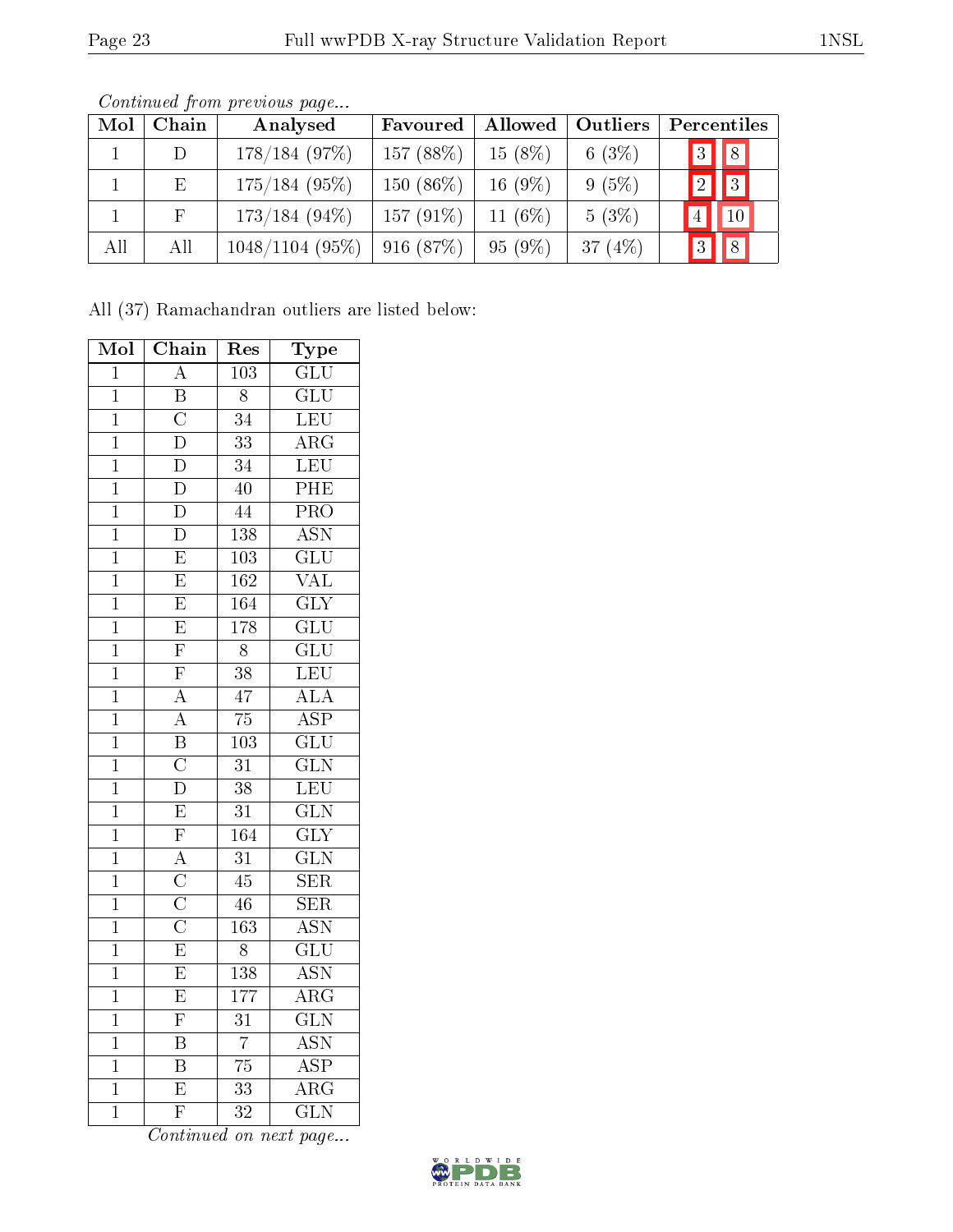Continued from previous page...

| Mol | Chain | Res | Type             |
|-----|-------|-----|------------------|
|     |       | 47  | A <sub>L</sub> A |
|     |       | 159 | GLY              |
|     |       | 136 | VAL              |
|     |       |     | <b>PRO</b>       |

#### 5.3.2 Protein sidechains (i)

In the following table, the Percentiles column shows the percent sidechain outliers of the chain as a percentile score with respect to all X-ray entries followed by that with respect to entries of similar resolution.

The Analysed column shows the number of residues for which the sidechain conformation was analysed, and the total number of residues.

| Mol          | Chain   | Analysed        | Rotameric | Outliers    | Percentiles          |
|--------------|---------|-----------------|-----------|-------------|----------------------|
| 1            | А       | $145/150$ (97%) | 124 (86%) | 21 $(14\%)$ | 8<br>3               |
|              | B       | $146/150$ (97%) | 129 (88%) | 17 $(12\%)$ | 12<br>5              |
| $\mathbf{1}$ | $\rm C$ | $147/150$ (98%) | 133 (90%) | 14 $(10\%)$ | 20<br>8              |
| 1            | D       | $148/150(99\%)$ | 132 (89%) | 16 $(11\%)$ | 15<br>$\overline{6}$ |
|              | E       | $149/150(99\%)$ | 137 (92%) | 12 (8%)     | 27<br>11             |
| $\mathbf{1}$ | F       | 146/150 (97%)   | 129 (88%) | 17 $(12%)$  | 12<br>5              |
| All          | All     | 881/900 (98%)   | 784 (89%) | 97 $(11\%)$ | 14<br>6              |

All (97) residues with a non-rotameric sidechain are listed below:

| Mol            | Chain              | Res | Type       |
|----------------|--------------------|-----|------------|
| $\mathbf{1}$   | A                  | 3   | THR        |
| $\overline{1}$ | $\boldsymbol{A}$   | 7   | <b>ASN</b> |
| $\mathbf{1}$   | $\bf{A}$           | 14  | LEU        |
| $\mathbf{1}$   | $\overline{A}$     | 15  | <b>LEU</b> |
| $\overline{1}$ | $\bf{A}$           | 18  | <b>LYS</b> |
| $\mathbf{1}$   | $\overline{A}$     | 22  | ARG        |
| $\overline{1}$ | $\overline{\rm A}$ | 33  | ARG        |
| $\overline{1}$ | $\overline{A}$     | 34  | LEU        |
| $\overline{1}$ | $\overline{A}$     | 45  | SER        |
| $\overline{1}$ | $\overline{\rm A}$ | 46  | SER        |
| $\mathbf{1}$   | $\bf{A}$           | 48  | ASP        |
| $\overline{1}$ | $\overline{\rm A}$ | 49  | THR        |
| $\mathbf{1}$   | $\bf{A}$           | 51  | ARG        |
| 1              | А                  | 78  | LEU        |

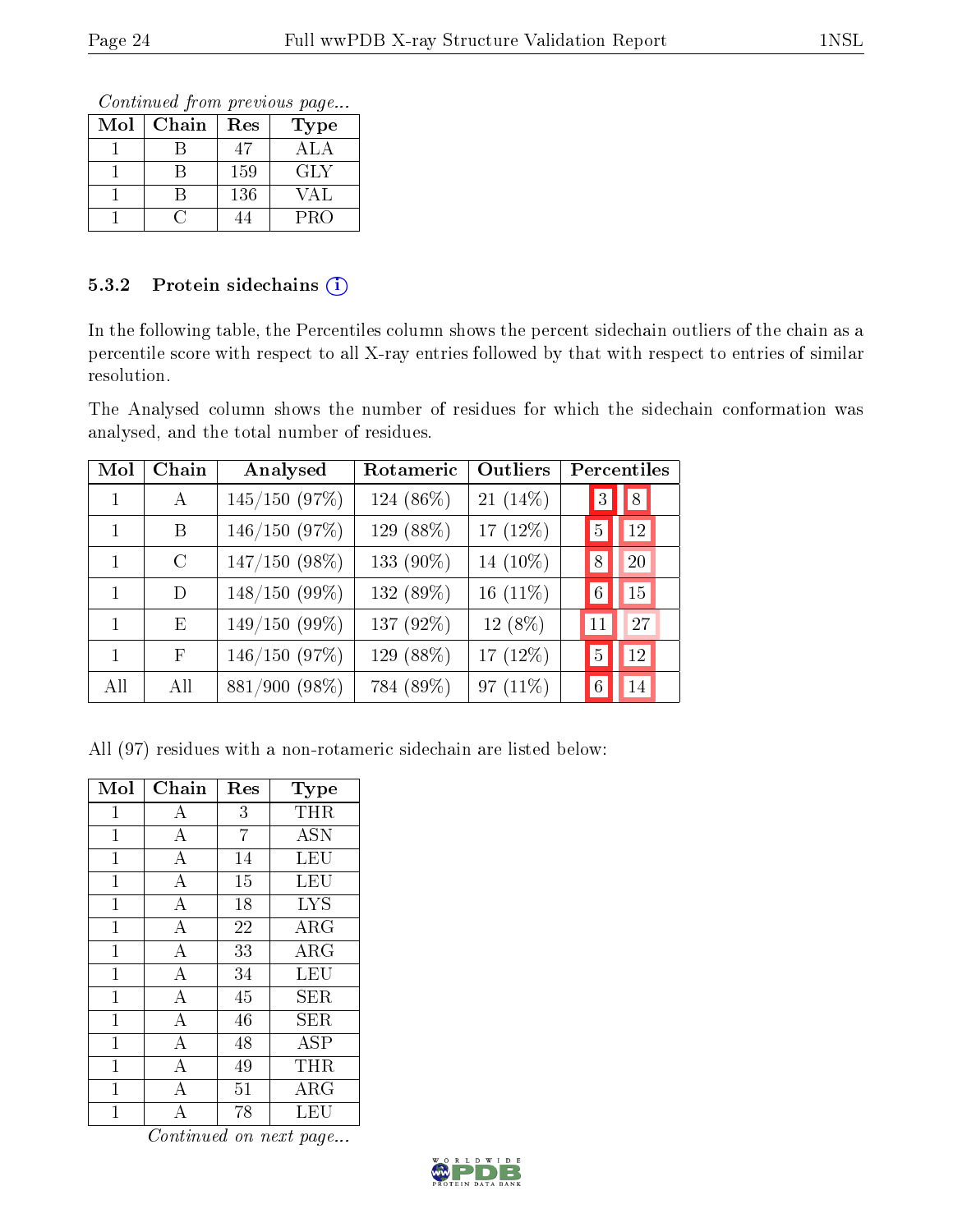| $\overline{\text{Mol}}$ | $\boldsymbol{\mathcal{L}}$<br>$\overline{\text{Chain}}$                                             | ı.<br>Res        | $\mathbf{r}$<br>$\cdot$<br>Type            |
|-------------------------|-----------------------------------------------------------------------------------------------------|------------------|--------------------------------------------|
| $\mathbf{1}$            | $\overline{A}$                                                                                      | $8\overline{7}$  | ${\rm LEU}$                                |
| $\overline{1}$          | $\overline{A}$                                                                                      | 130              | $\overline{\text{VAL}}$                    |
| $\overline{1}$          |                                                                                                     | 136              | $\overline{\text{VAL}}$                    |
| $\mathbf{1}$            |                                                                                                     | 138              | <b>ASN</b>                                 |
| $\overline{1}$          | $\frac{\overline{A}}{\overline{A}}$ $\frac{\overline{A}}{\overline{A}}$                             | 147              | $\overline{\rm{ARG}}$                      |
| $\overline{1}$          |                                                                                                     | 160              | LEU                                        |
| $\overline{1}$          | $\overline{A}$                                                                                      | 178              | $\overline{\text{GLU}}$                    |
| $\mathbf{1}$            | $\overline{\mathbf{B}}$                                                                             | $\overline{7}$   | $\overline{\mathrm{ASN}}$                  |
| $\mathbf{1}$            | $\overline{\mathbf{B}}$                                                                             | 8                | $\overline{\text{GLU}}$                    |
| $\mathbf{1}$            | $\overline{\mathbf{B}}$                                                                             | $\overline{14}$  | $\overline{\text{LEU}}$                    |
| $\mathbf{1}$            | $\overline{\mathrm{B}}$                                                                             | $\overline{17}$  | $\overline{\text{PRO}}$                    |
| $\overline{1}$          | $\overline{\mathrm{B}}$                                                                             | $\overline{21}$  | $\overline{{\rm GLU}}$                     |
| $\overline{1}$          | $\overline{\mathrm{B}}$                                                                             | 31               | $\overline{\text{GLN}}$                    |
| $\mathbf{1}$            | $\boldsymbol{\mathrm{B}}$                                                                           | 33               | $\overline{\text{ARG}}$                    |
| $\mathbf{1}$            | $\overline{\mathrm{B}}$                                                                             | 78               | LEU                                        |
| $\overline{1}$          | $\overline{\mathbf{B}}$                                                                             | $\overline{87}$  | LEU                                        |
| $\overline{1}$          | $\overline{\mathrm{B}}$                                                                             | 98               | $\overline{\text{TYR}}$                    |
| $\overline{1}$          | $\overline{\mathrm{B}}$                                                                             | 102              | $\overline{\text{LYS}}$                    |
| $\mathbf{1}$            | $\overline{\mathrm{B}}$                                                                             | 103              | $\overline{\text{GLU}}$                    |
| $\overline{1}$          | $\overline{\mathrm{B}}$                                                                             | <b>116</b>       | <b>LYS</b>                                 |
| $\mathbf{1}$            | $\overline{\mathrm{B}}$                                                                             | 136              | $\overline{\text{VAL}}$                    |
| $\overline{1}$          | $\overline{\mathbf{B}}$                                                                             | 160              | LEU                                        |
| $\mathbf 1$             | $\overline{\mathbf{B}}$                                                                             | $\overline{161}$ | <b>TYR</b>                                 |
| $\overline{1}$          |                                                                                                     | 177              | $\bar{\rm{ARG}}$                           |
| $\mathbf{1}$            |                                                                                                     | $\overline{1}$   | <b>MSE</b>                                 |
| $\overline{1}$          | $\frac{\overline{\text{B}}}{\overline{\text{C}}}} \frac{\overline{\text{C}}}{\overline{\text{C}}}}$ | 21               | $\overline{\text{GLU}}$                    |
| $\mathbf{1}$            |                                                                                                     | $\overline{26}$  | LEU                                        |
| $\mathbf{1}$            |                                                                                                     | 29               | $\overline{\text{GLN}}$                    |
| $\overline{1}$          |                                                                                                     | $\bar{3}0$       | <b>ASN</b>                                 |
| $\mathbf 1$             |                                                                                                     | $31\,$           | $_{\rm GLN}$                               |
| $\mathbf{1}$            | $C$ $C$ $C$ $C$ $C$ $C$ $C$ $C$ $C$ $D$ $D$ $D$ $D$                                                 | 39               | $\overline{PHE}$                           |
| $\overline{1}$          |                                                                                                     | $\overline{45}$  | $\overline{\text{SER}}$                    |
| $\mathbf{1}$            |                                                                                                     | 46               | <b>SER</b>                                 |
| $\mathbf 1$             |                                                                                                     | $\overline{66}$  | $\overline{\mathrm{ASN}}$                  |
| $\mathbf 1$             |                                                                                                     | 103              | $\overline{{\rm GLU}}$                     |
| $\overline{1}$          |                                                                                                     | $\overline{136}$ | $\overline{\text{VAL}}$                    |
| $\mathbf 1$             |                                                                                                     | 147              | $\frac{\overline{\text{ARG}}}{\text{LEU}}$ |
| $\mathbf 1$             |                                                                                                     | 160              |                                            |
| $\mathbf 1$             |                                                                                                     | $\overline{1}$   | MSE                                        |
| $\mathbf{1}$            |                                                                                                     | $\overline{3}$   | <b>THR</b>                                 |
| $\overline{1}$          |                                                                                                     | $\overline{5}$   | $\overline{\text{LYS}}$                    |
| $\overline{1}$          | $\overline{\rm D}$                                                                                  | 8                | $\overline{{\rm GLU}}$                     |

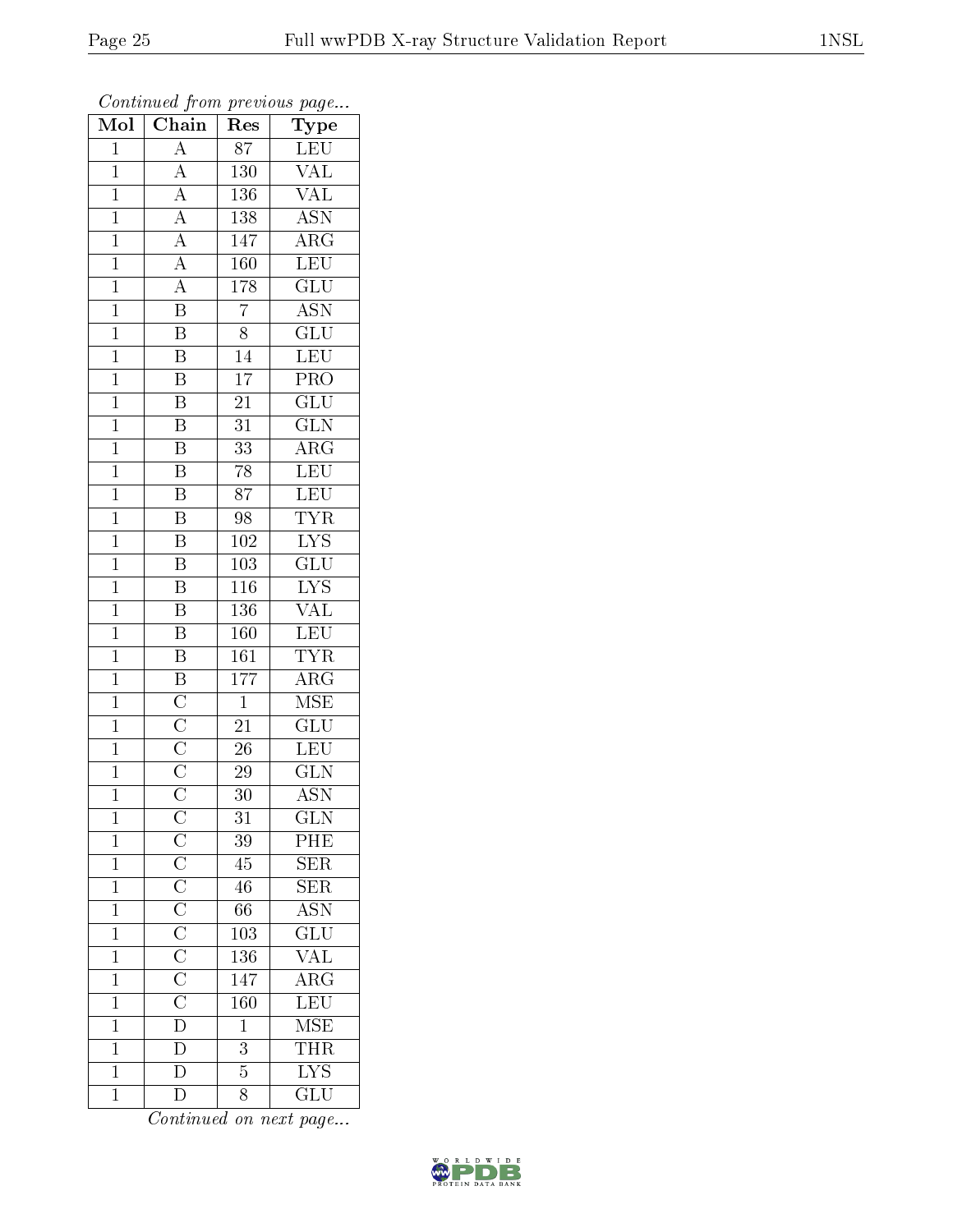| Mol            | $\overline{\text{Chain}}$                                                                                            | Res              | $\overline{\phantom{a}}$<br>Type |
|----------------|----------------------------------------------------------------------------------------------------------------------|------------------|----------------------------------|
| $\mathbf{1}$   | D                                                                                                                    | 11               | <b>THR</b>                       |
| $\mathbf 1$    | D                                                                                                                    | $\overline{28}$  | ILE                              |
| $\mathbf{1}$   | $\overline{D}$                                                                                                       | 40               | PHE                              |
| $\overline{1}$ | $\overline{\rm D}$                                                                                                   | 43               | $\overline{\mathrm{ASN}}$        |
| $\overline{1}$ | $\overline{D}$                                                                                                       | $\overline{4}4$  | $\overline{\text{PRO}}$          |
| $\mathbf{1}$   | $\overline{\rm D}$                                                                                                   | $\overline{77}$  | SER                              |
| $\mathbf{1}$   | $\overline{D}$                                                                                                       | $\overline{78}$  | $\overline{\text{LEU}}$          |
| $\mathbf{1}$   | $\overline{D}$                                                                                                       | $\overline{1}05$ | $\overline{\text{GLU}}$          |
| $\mathbf{1}$   | $\overline{D}$                                                                                                       | 116              | $\overline{\text{LYS}}$          |
| $\mathbf{1}$   | $\overline{D}$                                                                                                       | 129              | $\overline{\rm{ARG}}$            |
| $\mathbf{1}$   | $\overline{D}$                                                                                                       | 139              | GLU                              |
| $\mathbf{1}$   | $\overline{D}$                                                                                                       | 160              | LEU                              |
| $\mathbf{1}$   | $\overline{E}$                                                                                                       | $3\sqrt{2}$      | $\overline{\text{GLN}}$          |
| $\mathbf{1}$   | $\overline{E}$                                                                                                       | 33               | $\overline{\text{ARG}}$          |
| $\mathbf{1}$   | $\overline{E}$                                                                                                       | $\overline{34}$  | $\overline{\text{LEU}}$          |
| $\mathbf{1}$   | $\overline{E}$                                                                                                       | 49               | $\overline{\text{THR}}$          |
| $\overline{1}$ | $\overline{E}$                                                                                                       | $\overline{78}$  | LEU                              |
| $\mathbf{1}$   | $\overline{E}$                                                                                                       | 87               | LEU                              |
| $\overline{1}$ | $\overline{\mathrm{E}}$                                                                                              | 138              | $\overline{\text{ASN}}$          |
| $\mathbf{1}$   | $\overline{E}$                                                                                                       | 158              | $\overline{\text{ASP}}$          |
| $\mathbf 1$    | $\overline{E}$                                                                                                       | 160              | LEU                              |
| $\mathbf{1}$   | $\overline{E}$                                                                                                       | 166              | <b>HIS</b>                       |
| $\overline{1}$ | $\overline{E}$                                                                                                       | 177              | $\overline{\rm{ARG}}$            |
| $\mathbf{1}$   | $\overline{E}$                                                                                                       | 179              | TRP                              |
| $\mathbf{1}$   | $\overline{\mathrm{F}}$                                                                                              | $\overline{3}$   | <b>THR</b>                       |
| $\mathbf{1}$   | $\frac{\overline{F}}{\overline{F}}$                                                                                  | $\overline{7}$   | <b>ASN</b>                       |
| $\mathbf{1}$   |                                                                                                                      | 8                | $\overline{\text{GLU}}$          |
| $\mathbf{1}$   | $\overline{F}$                                                                                                       | 18               | ${\rm LYS}$                      |
| $\mathbf 1$    | $\overline{\mathrm{F}}$                                                                                              | $\overline{32}$  | $\overline{\text{GLN}}$          |
| 1              | $\mathbf{F}$                                                                                                         | 33               | $\rm{ARG}$                       |
| $\mathbf 1$    | F                                                                                                                    | 39               | PHE                              |
| $\mathbf 1$    | $\frac{\overline{\text{F}}}{\text{F}}$ $\frac{\overline{\text{F}}}{\text{F}}$ $\frac{\overline{\text{F}}}{\text{F}}$ | 44               | $\overline{\text{PRO}}$          |
| $\mathbf 1$    |                                                                                                                      | $\overline{5}2$  | $\overline{\text{GLU}}$          |
| $\mathbf 1$    |                                                                                                                      | $\overline{65}$  | $\overline{\text{LEU}}$          |
| $\mathbf 1$    |                                                                                                                      | 78               | LEU                              |
| $\mathbf 1$    |                                                                                                                      | $\overline{87}$  | $\overline{\text{LEU}}$          |
| $\mathbf 1$    | $\overline{\mathrm{F}}$                                                                                              | 102              | $\overline{\text{LYS}}$          |
| $\mathbf 1$    | $\overline{\mathrm{F}}$                                                                                              | 147              | $\overline{\rm{ARG}}$            |
| $\mathbf 1$    | $\overline{\mathrm{F}}$                                                                                              | $\overline{161}$ | <b>TYR</b>                       |
| $\mathbf 1$    | $\overline{\mathrm{F}}$                                                                                              | 166              | $\overline{\mathrm{HIS}}$        |
| $\mathbf 1$    | $\overline{\mathrm{F}}$                                                                                              | 179              | $\overline{\text{TRP}}$          |

Some sidechains can be flipped to improve hydrogen bonding and reduce clashes. All (31) such

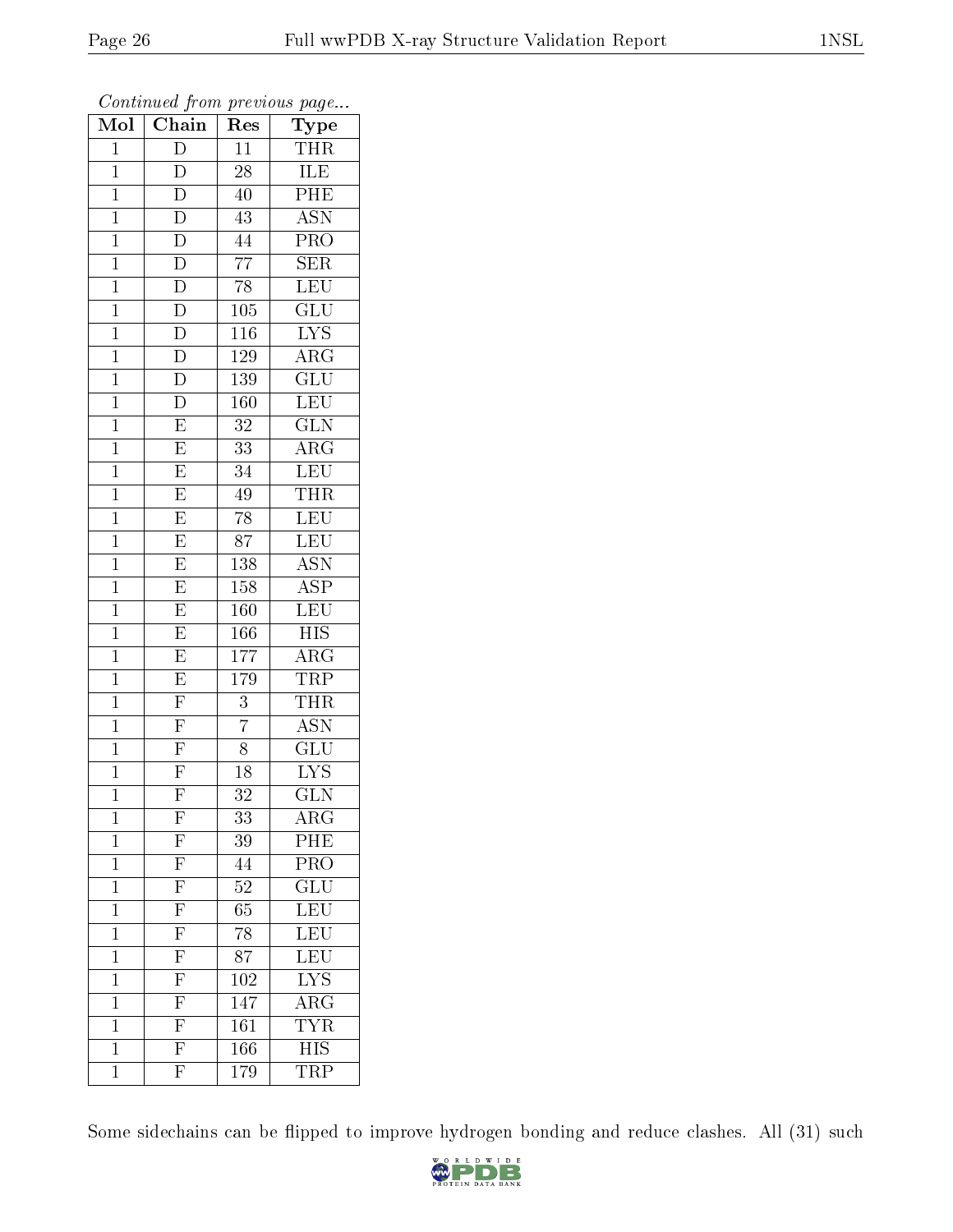sidechains are listed below:

| Mol            | Chain                               | ${\mathop{\mathrm{Res}}\nolimits}$ | Type                      |
|----------------|-------------------------------------|------------------------------------|---------------------------|
| $\overline{1}$ | $\overline{A}$                      | $\overline{7}$                     | <b>ASN</b>                |
| $\mathbf{1}$   | $\boldsymbol{A}$                    | $\overline{29}$                    | $\overline{\text{GLN}}$   |
| $\overline{1}$ | $\overline{A}$                      | 86                                 | $\overline{\text{ASN}}$   |
| $\overline{1}$ | $\overline{A}$                      | 138                                | $\overline{\text{ASN}}$   |
| $\mathbf 1$    | $\overline{\mathrm{B}}$             | $\overline{7}$                     | $\overline{\text{ASN}}$   |
| $\mathbf 1$    | $\overline{\mathrm{B}}$             | $\overline{9}$                     | <b>HIS</b>                |
| $\overline{1}$ | $\overline{\mathrm{B}}$             | $\overline{29}$                    | $\overline{\text{GLN}}$   |
| $\overline{1}$ | $\overline{\mathbf{B}}$             | $\overline{31}$                    | $\overline{\text{GLN}}$   |
| $\mathbf 1$    | $\overline{\mathrm{B}}$             | $\overline{61}$                    | $\overline{\text{GLN}}$   |
| $\overline{1}$ | $\overline{\mathrm{B}}$             | 85                                 | $\overline{HIS}$          |
| $\mathbf 1$    | $\overline{\mathrm{B}}$             | 167                                | $\overline{HIS}$          |
| $\mathbf 1$    | $\overline{\text{C}}$               | $\overline{31}$                    | $\overline{\text{GLN}}$   |
| $\overline{1}$ | $\frac{\overline{C}}{\overline{D}}$ | $\overline{85}$                    | $\overline{HIS}$          |
| $\mathbf 1$    |                                     | $\boldsymbol{9}$                   | $\overline{HIS}$          |
| $\overline{1}$ | $\overline{\mathbf{D}}$             | $\overline{29}$                    | $\overline{\text{GLN}}$   |
| $\overline{1}$ | $\overline{\rm D}$                  | $\overline{43}$                    | $\overline{\mathrm{ASN}}$ |
| $\mathbf 1$    | $\overline{\rm D}$                  | 61                                 | $\overline{\text{GLN}}$   |
| $\mathbf 1$    | $\overline{D}$                      | $\overline{138}$                   | $\overline{\text{ASN}}$   |
| $\mathbf 1$    | $\overline{\mathrm{E}}$             | $\overline{29}$                    | $\overline{\text{GLN}}$   |
| $\overline{1}$ | $\overline{E}$                      | $\overline{31}$                    | $\overline{\text{GLN}}$   |
| $\mathbf 1$    | $\overline{E}$                      | $\overline{61}$                    | $\overline{\text{GLN}}$   |
| $\mathbf{1}$   | $\overline{\mathrm{E}}$             | $\overline{128}$                   | $\overline{\mathrm{ASN}}$ |
| $\mathbf 1$    | $\overline{\mathrm{E}}$             | 138                                | $\overline{\text{ASN}}$   |
| $\overline{1}$ | $\overline{\mathrm{E}}$             | 163                                | $\overline{\text{ASN}}$   |
| $\overline{1}$ | $\overline{E}$                      | 166                                | $\overline{\mathrm{HIS}}$ |
| $\mathbf 1$    | $\overline{\mathrm{F}}$             | $\overline{7}$                     | $\overline{\text{ASN}}$   |
| $\overline{1}$ | $\overline{\mathrm{F}}$             | $\overline{32}$                    | $\overline{\text{GLN}}$   |
| $\overline{1}$ | $\frac{\overline{F}}{\overline{F}}$ | $\overline{66}$                    | <b>ASN</b>                |
| $\mathbf 1$    |                                     | $\overline{86}$                    | $\overline{\mathrm{ASN}}$ |
| $\mathbf 1$    | $\overline{\mathrm{F}}$             | $\overline{163}$                   | $\overline{\text{ASN}}$   |
| $\overline{1}$ | $\overline{\mathrm{F}}$             | $\overline{167}$                   | $\overline{\text{HIS}}$   |

#### 5.3.3 RNA (i)

There are no RNA molecules in this entry.

#### 5.4 Non-standard residues in protein, DNA, RNA chains (i)

There are no non-standard protein/DNA/RNA residues in this entry.

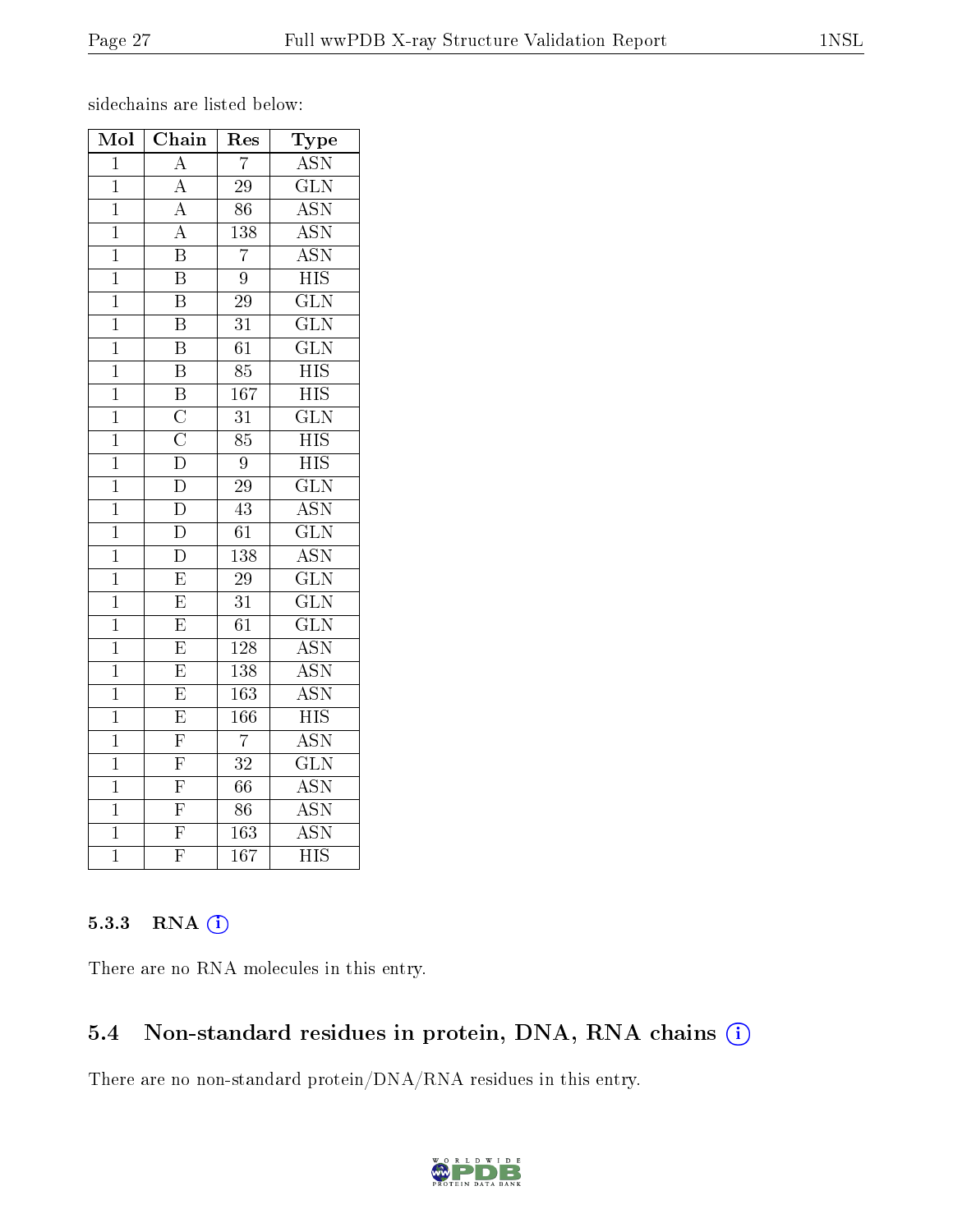#### 5.5 Carbohydrates  $(i)$

There are no carbohydrates in this entry.

#### 5.6 Ligand geometry (i)

Of 6 ligands modelled in this entry, 6 are monoatomic - leaving 0 for Mogul analysis.

There are no bond length outliers.

There are no bond angle outliers.

There are no chirality outliers.

There are no torsion outliers.

There are no ring outliers.

No monomer is involved in short contacts.

#### 5.7 [O](https://www.wwpdb.org/validation/2017/XrayValidationReportHelp#nonstandard_residues_and_ligands)ther polymers (i)

There are no such residues in this entry.

#### 5.8 Polymer linkage issues (i)

There are no chain breaks in this entry.

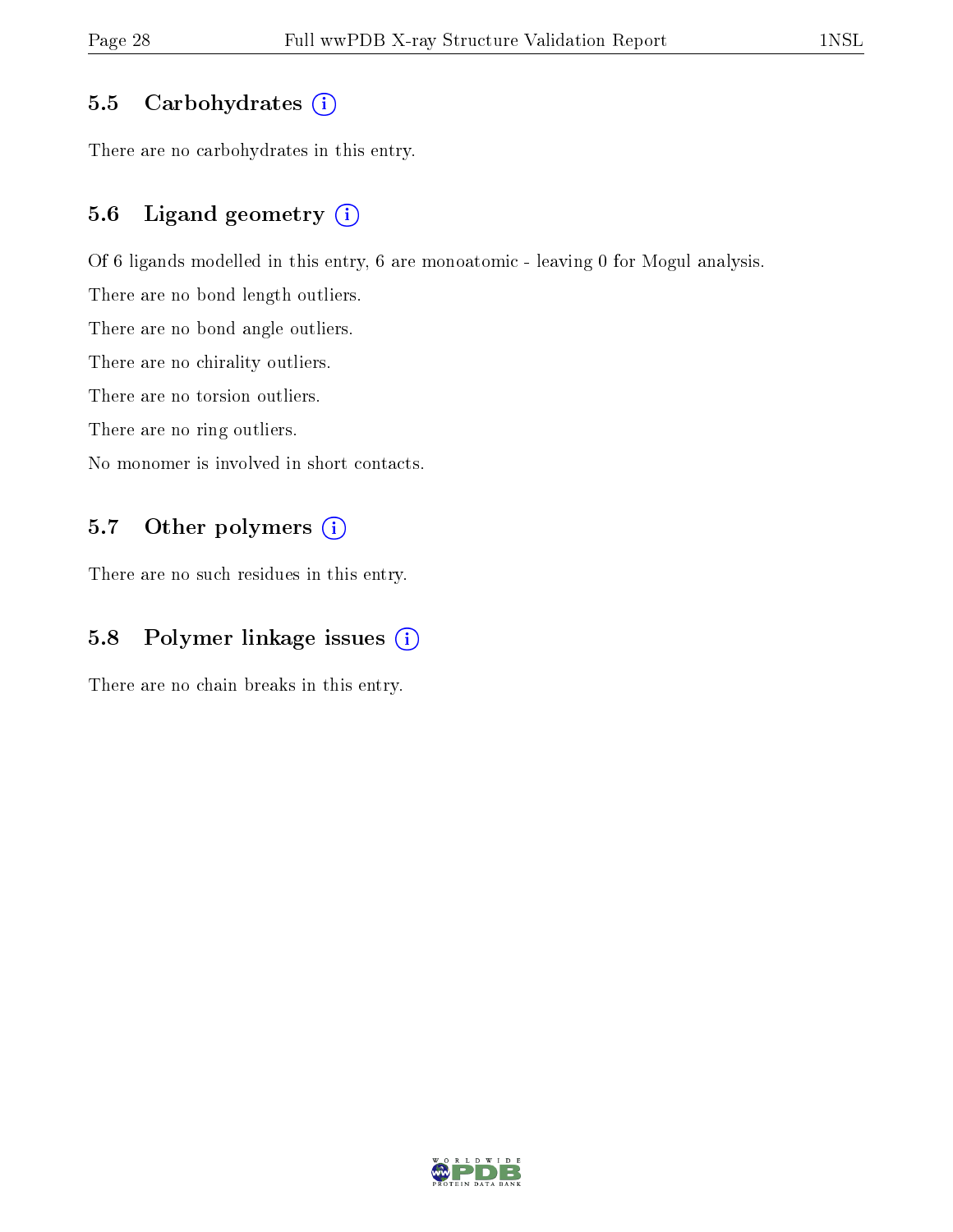## 6 Fit of model and data  $(i)$

### 6.1 Protein, DNA and RNA chains  $(i)$

In the following table, the column labelled  $#RSRZ> 2'$  contains the number (and percentage) of RSRZ outliers, followed by percent RSRZ outliers for the chain as percentile scores relative to all X-ray entries and entries of similar resolution. The OWAB column contains the minimum, median,  $95<sup>th</sup>$  percentile and maximum values of the occupancy-weighted average B-factor per residue. The column labelled ' $Q< 0.9$ ' lists the number of (and percentage) of residues with an average occupancy less than 0.9.

| Mol          | Chain        | Analysed          | $<$ RSRZ $>$ | $\#\text{RSRZ}{>}2$           |    | $OWAB(A^2)$    | $\rm Q\textcolor{black}{<}0.9$ |
|--------------|--------------|-------------------|--------------|-------------------------------|----|----------------|--------------------------------|
| $\mathbf{1}$ | А            | $173/184(94\%)$   | $-0.07$      | $5(2\%)$<br>$\sqrt{51}$<br>52 |    | 22, 30, 37, 45 | $\Omega$                       |
| $\mathbf{1}$ | B            | $173/184$ (94\%)  | 0.10         | $7(4\%)$ 38<br>37             |    | 23, 30, 36, 45 | $\Omega$                       |
|              | $\rm C$      | $177/184~(96\%)$  | 0.03         | $7(3\%)$<br>38<br>37          |    | 24, 30, 37, 45 | $\Omega$                       |
|              | D            | $177/184~(96\%)$  | 0.28         | 14 $(7%)$<br>12               | 10 | 24, 30, 37, 43 | $\Omega$                       |
| $\mathbf{1}$ | E            | $176/184$ (95%)   | 0.44         | $15(8\%)$<br>10               | 9  | 23, 30, 37, 40 | $\Omega$                       |
| $\mathbf{1}$ | $\mathbf{F}$ | $174/184(94\%)$   | 0.04         | 6(3%)<br>45<br>45             |    | 24, 30, 37, 45 | $\Omega$                       |
| All          | All          | $1050/1104$ (95%) | 0.14         | 54(5%)<br>28                  | 26 | 22, 30, 37, 45 |                                |

All (54) RSRZ outliers are listed below:

| Mol            | Chain                   | Res | Type       | <b>RSRZ</b> |
|----------------|-------------------------|-----|------------|-------------|
| $\mathbf{1}$   | Е                       | 34  | <b>LEU</b> | 6.7         |
| $\mathbf{1}$   | E                       | 39  | PHE        | 6.7         |
| $\mathbf{1}$   | $\overline{\mathrm{E}}$ | 37  | TRP        | 6.3         |
| $\mathbf{1}$   | D                       | 37  | TRP        | 6.2         |
| $\overline{1}$ | E                       | 162 | VAL        | 5.3         |
| $\overline{1}$ | E                       | 36  | <b>LYS</b> | 4.8         |
| $\overline{1}$ | $\mathbf{D}$            | 34  | <b>LEU</b> | 4.4         |
| $\mathbf{1}$   | $\overline{D}$          | 42  | GLU        | 4.3         |
| $\mathbf{1}$   | $\mathbf F$             | 40  | PHE        | 4.2         |
| $\mathbf{1}$   | E                       | 100 | ILE        | 4.2         |
| $\mathbf{1}$   | $\overline{\rm C}$      | 41  | ALA        | 4.1         |
| $\overline{1}$ | $\overline{D}$          | 45  | <b>SER</b> | 4.0         |
| $\mathbf{1}$   | $\overline{\mathrm{F}}$ | 37  | TRP        | 4.0         |
| $\overline{1}$ | E                       | 35  | <b>GLY</b> | 3.9         |
| $\mathbf{1}$   | B                       | 28  | ILE        | 3.9         |
| $\mathbf{1}$   | $\mathbf D$             | 26  | <b>LEU</b> | $3.6\,$     |
| $\mathbf{1}$   | $\overline{\rm C}$      | 43  | ASN        | 3.5         |
| $\mathbf{1}$   | D                       | 138 | <b>ASN</b> | 3.4         |
| $\mathbf{1}$   | Β                       | 34  | LEU        | 3.4         |

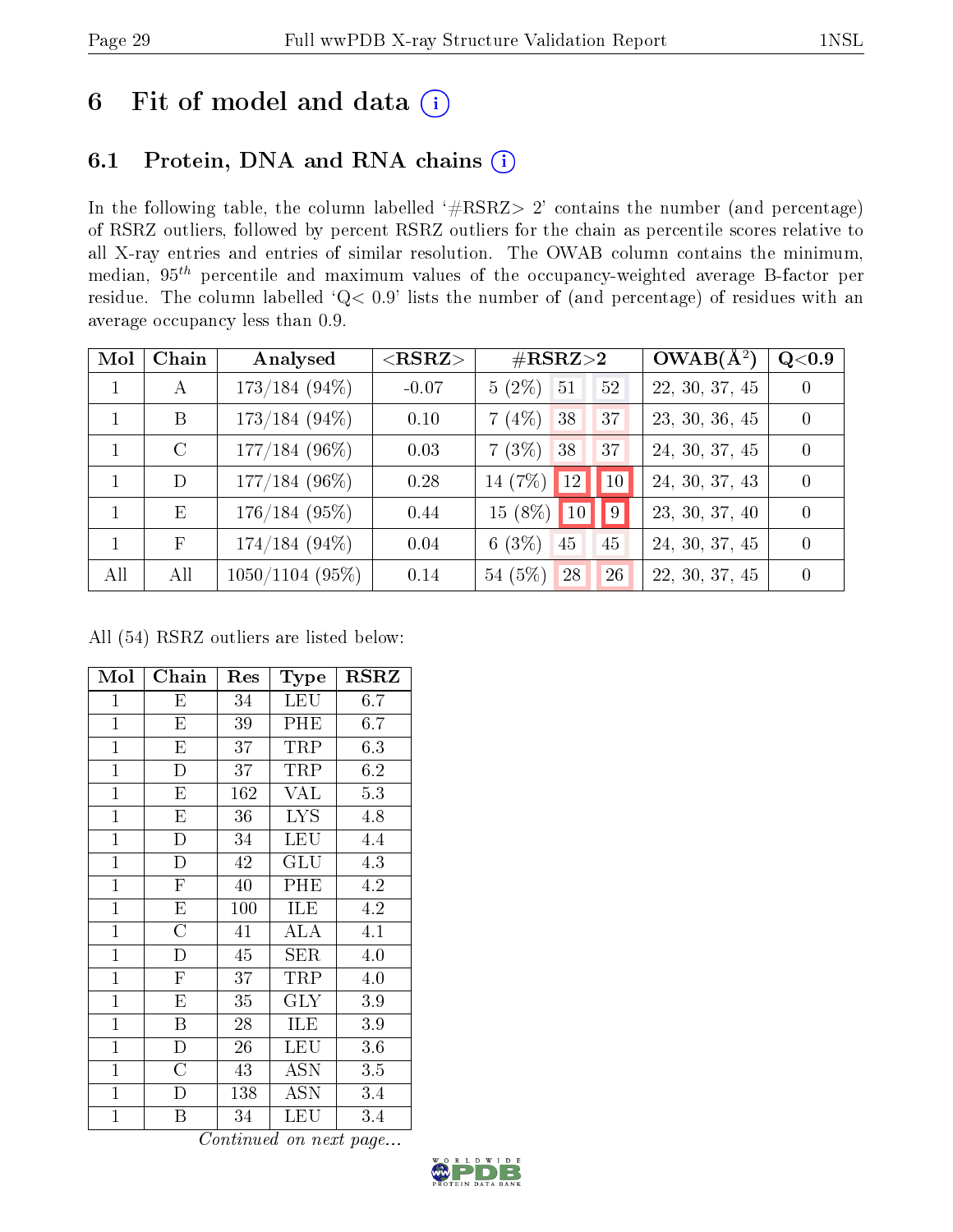| $\text{Mol}$   | Chain                   | Res              | Type                      | <b>RSRZ</b>      |
|----------------|-------------------------|------------------|---------------------------|------------------|
| $\overline{1}$ | $\overline{\rm D}$      | $\overline{23}$  | LEU                       | 3.4              |
| $\mathbf{1}$   | D                       | 39               | PHE                       | $\overline{3.4}$ |
| $\overline{1}$ | A                       | 40               | PHE                       | $\overline{3.3}$ |
| $\overline{1}$ | $\overline{\mathrm{F}}$ | 32               | GLN                       | $3.3\,$          |
| $\overline{1}$ | $\overline{E}$          | 101              | ALA                       | $\overline{3.2}$ |
| $\overline{1}$ | $\overline{B}$          | 33               | ARG                       | $\overline{3.2}$ |
| $\overline{1}$ | $\overline{\text{C}}$   | 45               | $\overline{\text{SER}}$   | $\overline{3.1}$ |
| $\mathbf{1}$   | $\overline{\rm D}$      | 41               | $\overline{\text{ALA}}$   | 3.0              |
| $\mathbf{1}$   | $\overline{E}$          | $\overline{1}02$ | $\overline{\text{LYS}}$   | $3.0\,$          |
| $\overline{1}$ | $\overline{C}$          | 161              | <b>TYR</b>                | $3.0\,$          |
| $\mathbf{1}$   | $\overline{\rm C}$      | 42               | GLU                       | $2.9\,$          |
| $\overline{1}$ | $\overline{\mathrm{F}}$ | $\overline{33}$  | $\overline{\rm{ARG}}$     | $\overline{2.9}$ |
| $\overline{1}$ | $\overline{A}$          | 34               | <b>LEU</b>                | $2.9\,$          |
| $\overline{1}$ | $\, {\bf B}$            | 31               | <b>GLN</b>                | $2.8\,$          |
| $\overline{1}$ | $\overline{\mathrm{E}}$ | 50               | <b>TYR</b>                | $\overline{2.8}$ |
| $\overline{1}$ | $\overline{A}$          | 36               | $\overline{\text{LYS}}$   | $\overline{2.6}$ |
| $\overline{1}$ | $\overline{\mathrm{B}}$ | $39\,$           | PHE                       | $\overline{2.6}$ |
| $\overline{1}$ | $\overline{\rm C}$      | 44               | $\overline{\text{PRO}}$   | $\overline{2.5}$ |
| $\mathbf{1}$   | $\overline{\mathrm{E}}$ | 21               | GLU                       | $2.5\,$          |
| $\overline{1}$ | $\overline{\rm D}$      | $\overline{22}$  | $\rm{ARG}$                | $\overline{2.5}$ |
| $\overline{1}$ | $\boldsymbol{A}$        | 28               | ILE                       | $2.4\,$          |
| $\overline{1}$ | $\overline{F}$          | 161              | <b>TYR</b>                | $\overline{2.4}$ |
| $\overline{1}$ | $\overline{\rm D}$      | 44               | PRO                       | $2.4\,$          |
| $\overline{1}$ | $\overline{\rm C}$      | 166              | $\overline{\mathrm{HIS}}$ | $\overline{2.4}$ |
| $\overline{1}$ | $\overline{\rm D}$      | 104              | PHE                       | $2.4\,$          |
| $\overline{1}$ | D                       | 29               | $\overline{\text{GLN}}$   | $\overline{2.3}$ |
| $\mathbf{1}$   | $\overline{\mathrm{B}}$ | $\overline{37}$  | <b>TRP</b>                | $2.2\,$          |
| $\mathbf{1}$   | ${\rm D}$               | $27\overline{)}$ | ILE                       | $2.2\,$          |
| $\overline{1}$ | $\overline{\mathrm{E}}$ | $\overline{8}$   | $\overline{{\rm GLU}}$    | $\overline{2.2}$ |
| 1              | А                       | 39               | PHE                       | 2.2              |
| $\mathbf{1}$   | $\mathbf{F}$            | 39               | PHE                       | 2.2              |
| $\mathbf 1$    | Β                       | 29               | <b>GLN</b>                | 2.1              |
| 1              | E                       | 31               | <b>GLN</b>                | 2.1              |
| $\mathbf 1$    | Е                       | 122              | PHE                       | $\overline{2.1}$ |
| $\mathbf{1}$   | E                       | 44               | PRO                       | 2.1              |

Continued from previous page...

### 6.2 Non-standard residues in protein, DNA, RNA chains (i)

There are no non-standard protein/DNA/RNA residues in this entry.